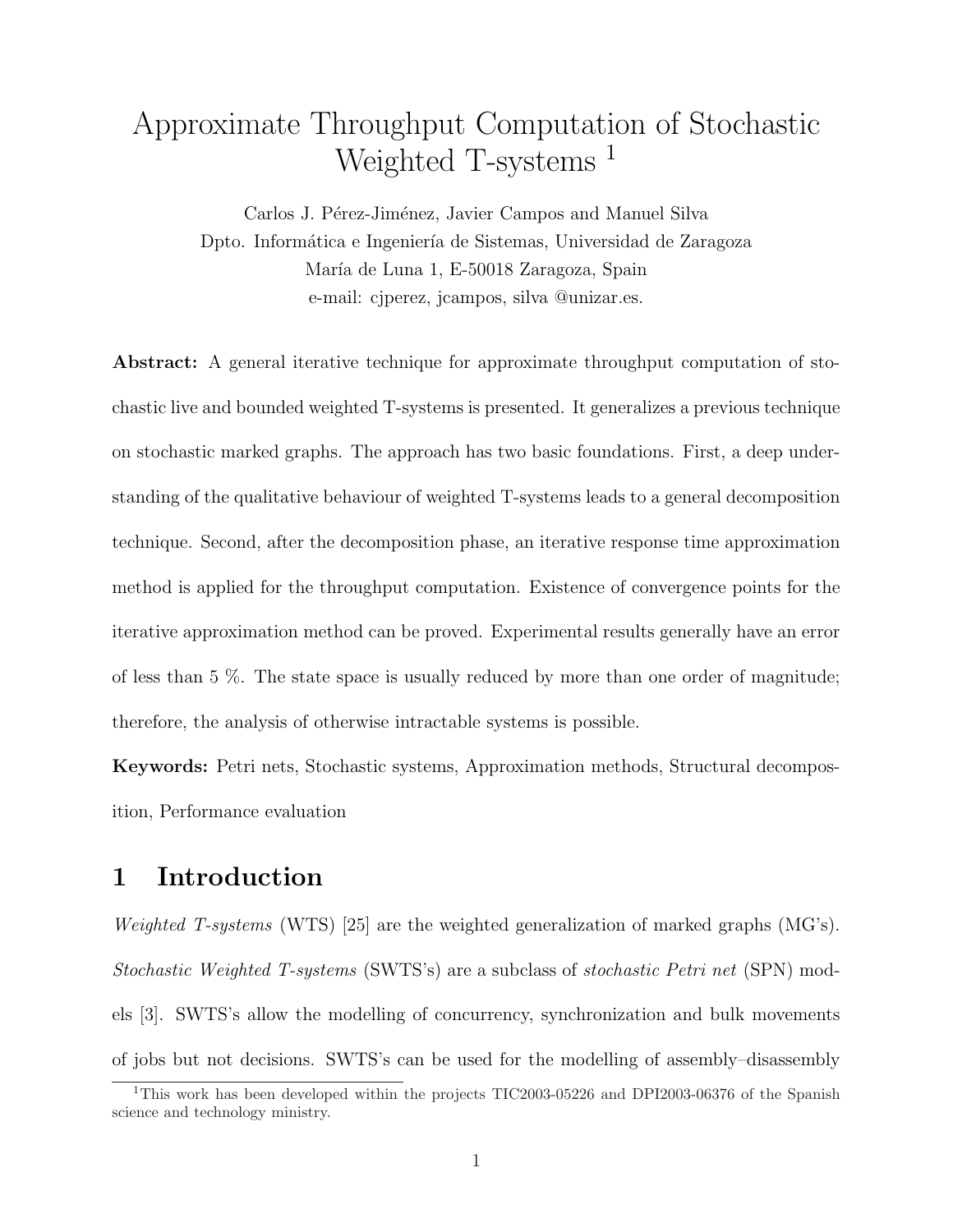systems. These systems can assemble several pieces to produce more complex ones or disassemble pieces in several simpler ones.

In this paper, we consider live and bounded SWTS's with time and marking independent exponentially distributed service times associated with transitions. Liveness is a necessary condition for non null throughput of transitions (so the throughput approximation makes sense), and boundedness is necessary (and sufficient for live SWTS) to obtain finite continuous time Markov chains (CTMC's). A live and bounded SWTS is strongly connected, consistent and reversible [24] so its isomorphic CTMC is ergodic [3] and hence has a unique steady–state probability distribution. For this class of models, several computation techniques have been presented in the literature. Exact performance results can be obtained from the numerical solution of the isomorphic CTMC [3], but the *state explosion problem* makes intractable the evaluation of large systems. The efficient computation of exact performance indices of SWTS's cannot be done analytically because local balance property does not hold in general [15]. The alternative approach of bounds computation has been studied by several authors using different techniques (see, e. g., [6, 8]).

Concerning approximation techniques, several proposals have been done. In [4], a method is proposed for nets that admit a time scale decomposition based on near–complete decomposability of Markov chains. Near decomposability properties are also used in [11] for an iterative approximate solution of weakly connected nets. In [7], some particular queueing networks with subnetworks having *population constraints* are analyzed using *flow equivalent aggregation* (i.e., a non-iterative technique) and Marie's method [19]. In [9], given an arbitrary cut (subset of places producing a net partition), a structural decomposition technique is developed that allows to split a strongly connected MG in two subnets. With the subnets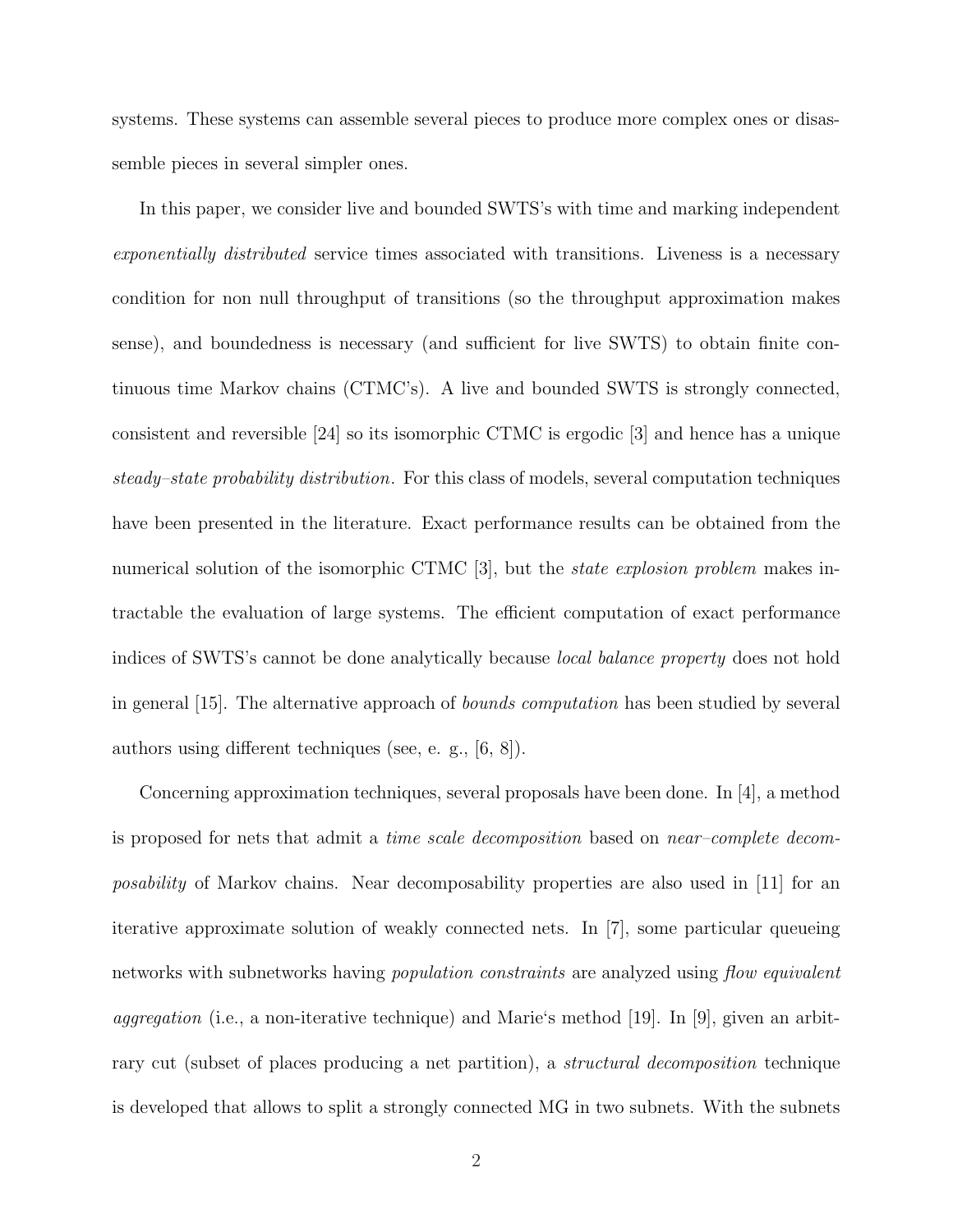three *aggregated systems* are computed; two *low level systems* and a *basic skeleton* or *high* level system. Each low level system is composed by one subnet and an aggregation of the other one. The basic skeleton is composed by the aggregation of the two subnets. Each aggregated subnet summarizes the behaviour of one subnet. With the aggregated systems, by means of an iterative response time approximation algorithm, the throughput of the transitions of the MG is approximated. The structural decomposition and iterative algorithm presented in [9] is included in TimeNet tool [27]. In [26], an iterative approximation algorithm is developed for some subclass of stochastic process algebras (SPA's) and the TIPP tool [16] includes an algorithm for response time approximation for another subclass of SPA's.

In this paper we extend the technique in  $[9]$  in several ways: (1) The approximation technique do apply to the class of SWTS's; (2) it will be possible to decompose the original net in an arbitrary finite number of subnets (not only two); (3) the structure of the aggregated systems is reduced (in terms of number of nodes) directly by the decomposition technique; (4) and a formal proof for the existence of convergence points for the iterative algorithm is included (proof also valid for the subclass considered in [9]). A first incomplete approach to the technique was presented in [21]. This paper improves it by the reduction of the aggregated systems structure and the proof of existence of convergence points for the numerical approximation algorithm.

In the case of MG's the aggregated systems were exact projections (in terms of reachable markings and firing sequences projected on the preserved nodes) of the original net. This is not the case with WTS's. With the intend of reducing the structure of the aggregated systems, they preserve a weaker set of structural properties (liveness and boundedness included) but it is sufficient to obtain good throughput approximations. Experimental results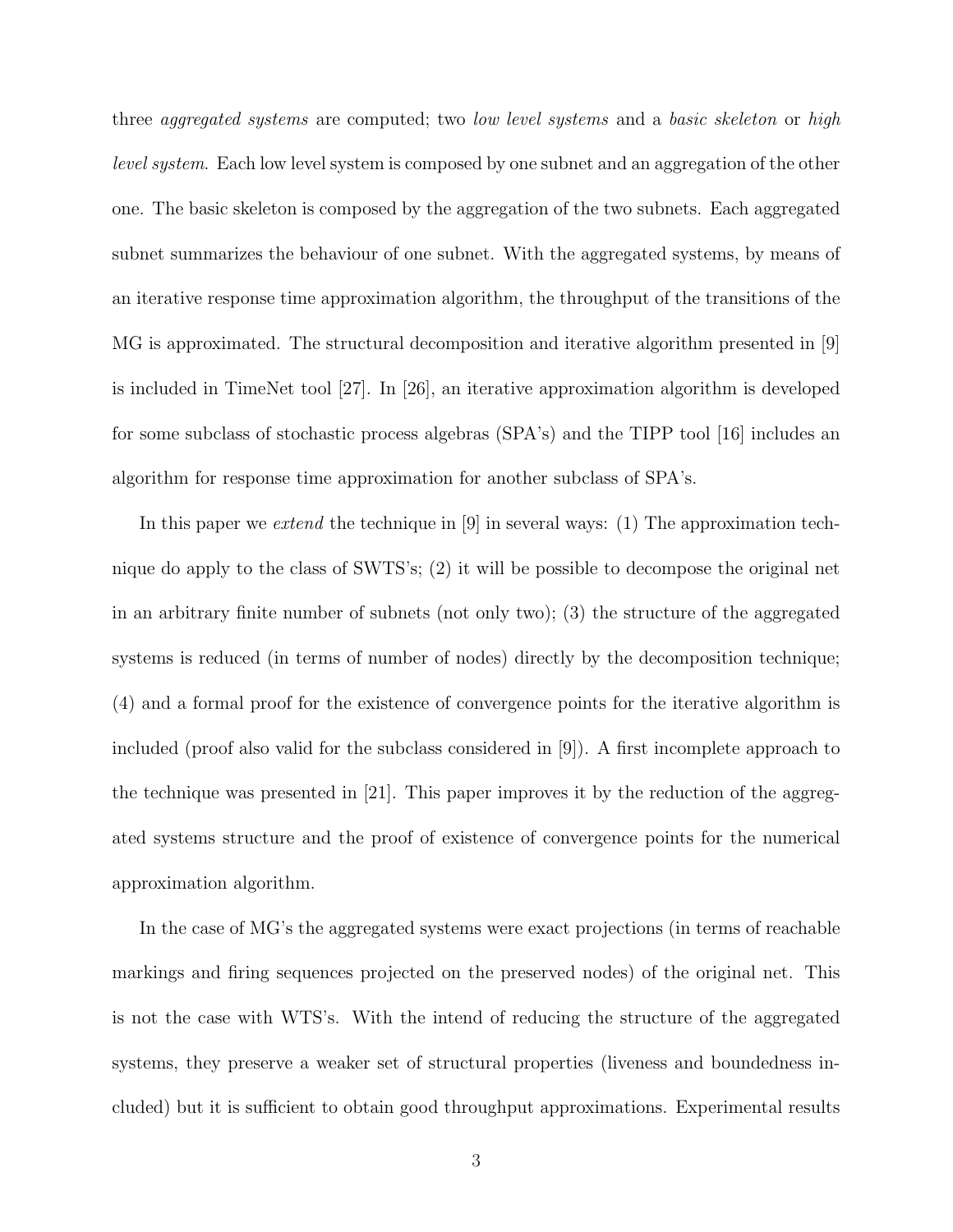on several examples show fast convergence (3 to 5 iterations) with a final error of less than 5%. The state space is usually reduced by more than one order of magnitude.

The paper is organized as follows. In section 2, basic notations and fundamental properties on WTS's and implicit places are presented. In section 3, the technique presented in [9] is exposed by means of a simple example. Also the problems to extend the technique to the class of SWTS's will be arisen. Section 4 will be devoted to the study of structural properties of WTS's (gain, weighted marking and resistance). Section 5 includes the structural decomposition of WTS's used in the rest of the paper. The iterative technique to compute the throughput approximation is described in section 6. Section 7 includes some examples to illustrate the introduced technique. Finally, concluding remarks are presented in section 8.

### 2 Basics notations

We assume the reader is familiar with concepts of  $P/T$  nets. Here we only present notations used in later sections. For further extensions the reader is referred to [20, 14].

A P/T net is a 4-tuple (graph oriented definition)  $\mathcal{N} = \langle P, T, F, W \rangle$ , where P and T are disjoint non empty sets of *places* and *transitions*  $(|P| = n, |T| = m)$ ,  $F \subseteq (P \times T) \cup (T \times P)$ is the set of directed arcs and  $W$  :  $F$   $\longrightarrow$   ${\Bbb N}$  assigns a natural weight to each arc.  $P\cup T$ is the set of *nodes*. An alternative matrix oriented definition of  $P/T$  nets is a 4-tuple  $\mathcal{N} = \langle P, T, Pre, Post \rangle$  with P, T the same as in the previous definition and Pre (Post) the pre– (post–) incidence non negative integer matrix of size  $|P| \times |T|$ . Ordinary nets are P/T nets whose arcs have weight 1. The pre- and post-set of a node  $v \in P \cup T$  are defined respectively as  $\bullet v = \{u \in P \cup T | (u, v) \in F\}$  and  $v\bullet = \{u \in P \cup T | (v, u) \in F\}$ . The *incidence matrix* of the P/T net is defined as  $C = Post - Pre$ .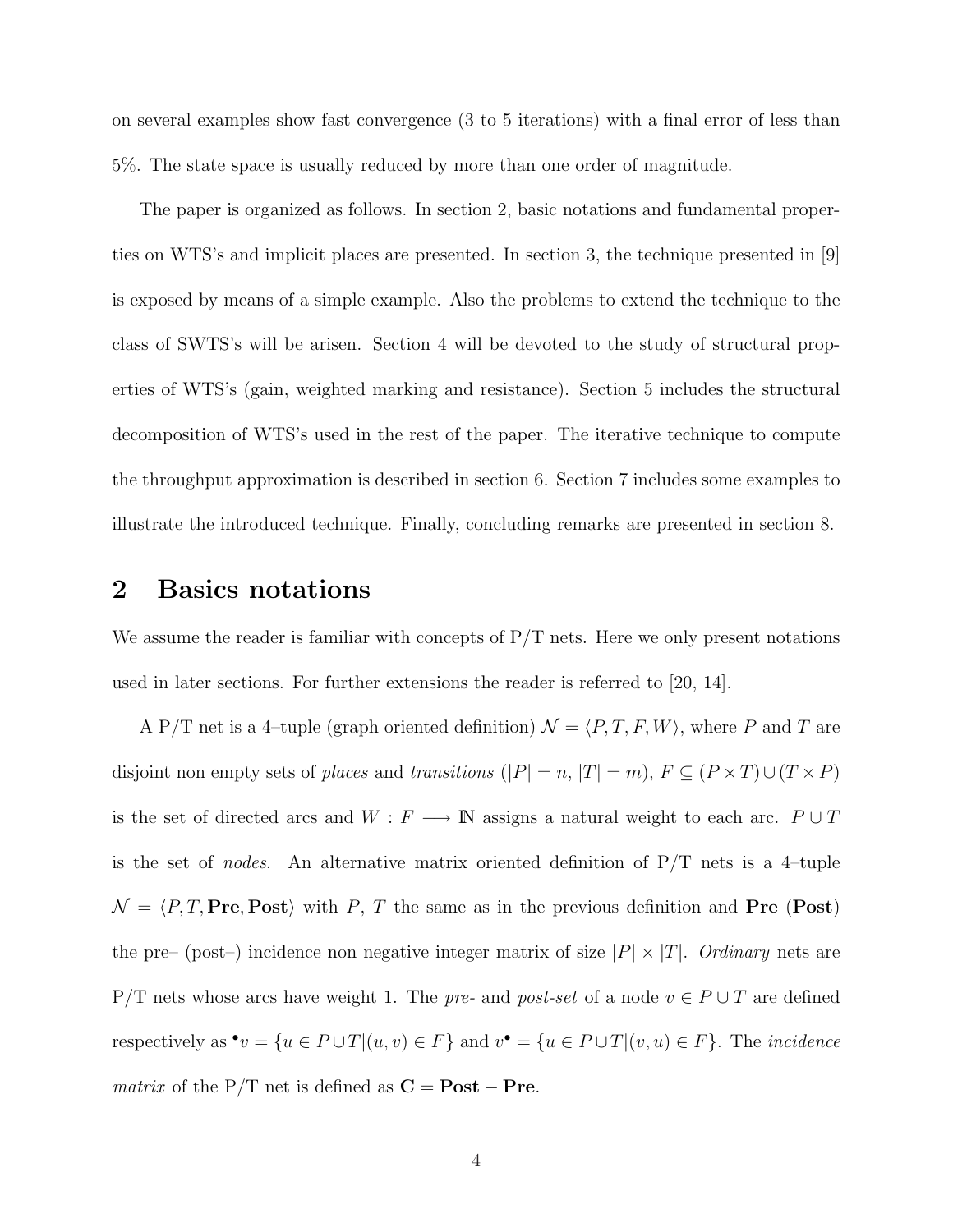A vector  $\mathbf{m} \in {\mathbb{Z}}^+$ |<sup>|P|</sup> which assigns a non negative integer to each place is called marking. A P/T system, or marked Petri net  $S = \langle \mathcal{N}, \mathbf{m_0} \rangle$ , is a P/T net  $\mathcal{N}$  with an initial marking  $m_0$ . A transition  $t \in T$  is enabled at marking  $m$  if  $m \geq Pre[P, t]$ . A transition t enabled at **m** can fire yielding a new marking  $\mathbf{m}' = \mathbf{m} + \mathbf{C}[P, t]$  (reached marking). It is denoted by  $\mathbf{m} \rightarrow \mathbf{m}'$ . A sequence of transitions  $\tau = \{t_i\}_{i=1}^n$  is a *firing sequence* in S if there exists a sequence of markings such that  $m_0 \stackrel{t_1}{\longrightarrow} m_1 \stackrel{t_2}{\longrightarrow} m_2 \dots \stackrel{t_n}{\longrightarrow} m_n$ . In this case, marking  $\mathbf{m}_n$  is said to be *reachable* from  $\mathbf{m}_0$  by firing  $\tau$ , and this is denoted by  $\mathbf{m}_0 \stackrel{\tau}{\longrightarrow} \mathbf{m}_n$ . The firing count vector  $\sigma$  of the firable sequence  $\tau$  is a vector such that  $\sigma[t]$  represents the number of occurrences of  $t \in T$  in  $\tau$ . If  $\mathbf{m_0}\longrightarrow \mathbf{m}$ , then we can write in vector form  $m = m_0 + C \cdot \sigma$ , which is referred to as the *linear state equation* of the net. The set  $L(S) = \{ \tau | \tau \text{ of } \mathbf{m} \text{ of } \mathbf{m} \}$  is the *language of firing sequences* of S. RS(S) is the set of all reachable markings from  $m_0$ . RG(S) is the reachability graph of S (a graph with RS(S) as set of vertices and whose set of edges are the firing sequences of length 1 between vertices).

A P/T system is *live* when every transition can ultimately occur from every reachable marking. A place  $p \in P$  is said to be k-bounded if  $\mathbf{m}[p] \leq k$  for all  $\mathbf{m} \in \text{RS}(\mathcal{S})$ . A P/T system is said to be (marking) k–bounded if every place is k–bounded, and *bounded* if there exists some k for which it is k-bounded. A marking  $\mathbf m$  is a *home state* in S if it is reachable from every reachable marking and S is reversible if  $m_0$  is a home state. S is deadlock-free when at least one transition is enabled at every reachable marking.

A path in N is a sequence  $\{x_1, \ldots, x_n\}$  of nodes such that  $(x_i, x_{i+1}) \in F$  for  $1 \leq i < n$ . A *circuit* is a path such that  $(x_n, x_1) \in F$ . A path (circuit) is called *simple* if all its nodes are different. We denote by  $\mathcal{P}(x, y)$ , the set of simple paths from x to y. N is strongly connected if for every two nodes x, y of  $\mathcal N$  there exist a path from x to y.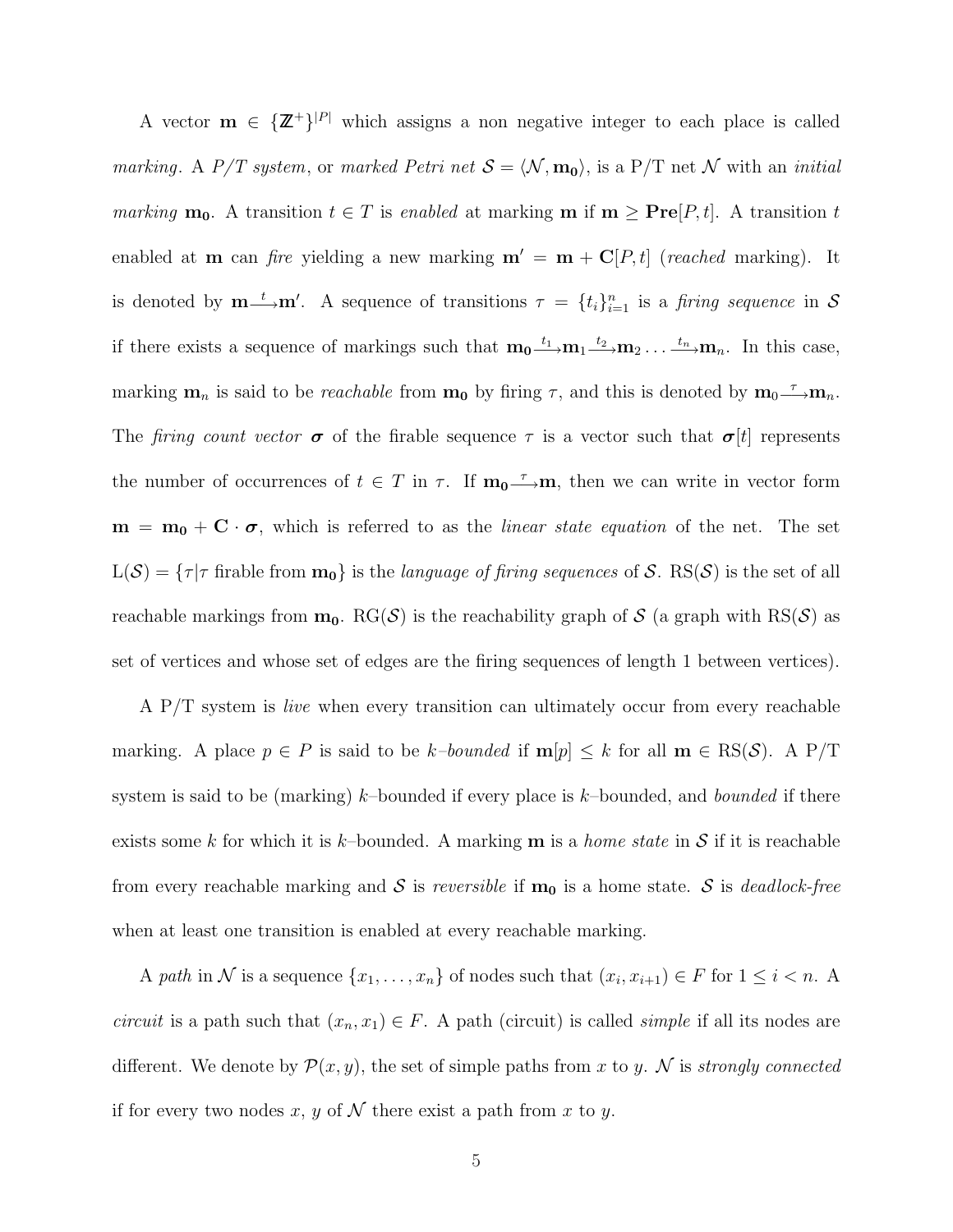A p-semiflow is a vector  $y \ge 0$ ,  $y \ne 0$  such that  $y \cdot C = 0$ . A t-semiflow is a vector  $x \ge 0$ ,  $x \ne 0$  such that  $C \cdot x = 0$ . A net is *consistent* if it has a t-semiflow  $x \ge 1$ . A net is *conservative* if it has a p-semiflow  $y \ge 1$ .

A weighted T-system (WTS) or weighted marked graph is a  $P/T$  net such that each place has exactly one input transition and exactly one output transition. From a queueing network perspective, WTS's are a mild generalization of Fork-Join Queueing Networks with Blocking where bulk movements of jobs are allowed. Even if some results for WTS's are essentially parallel to those for the ordinary (non-weighted) case [25], there are interesting differences that play an important role in the decomposition of WTS models.

## 3 Overview of the approximation technique

In this section we are going to expose the technique in [9] for throughput approximation in MG's by means of a simple example. Then we will see the problems to extend the technique to the class of WTS's.

In Fig. 1.a an MG is depicted. The approximation technique in [9] is based in a structural decomposition of the original net. Given an arbitrary cut (subset of places producing a net partition), the original net is split in two subnets. In Fig. 1 the cut is composed by places  $B_1$  and  $B_2$ . With the subnets three aggregated systems are computed; two low level systems  $(\mathcal{LS}_1$  and  $\mathcal{LS}_2$  in Fig. 1.b and Fig. 1.c respectively) and a basic skeleton  $(\mathcal{BS})$  or high level system (Fig. 1.d). Each low level system is composed by one subnet and an aggregation of the other one. The  $\beta S$  is composed by the aggregation of the two subnets. The aggregation of subnets is done by means of implicit places. Each aggregated subnet summarizes the behaviour of one subnet. After that, with the aggregated systems, by means of an iterative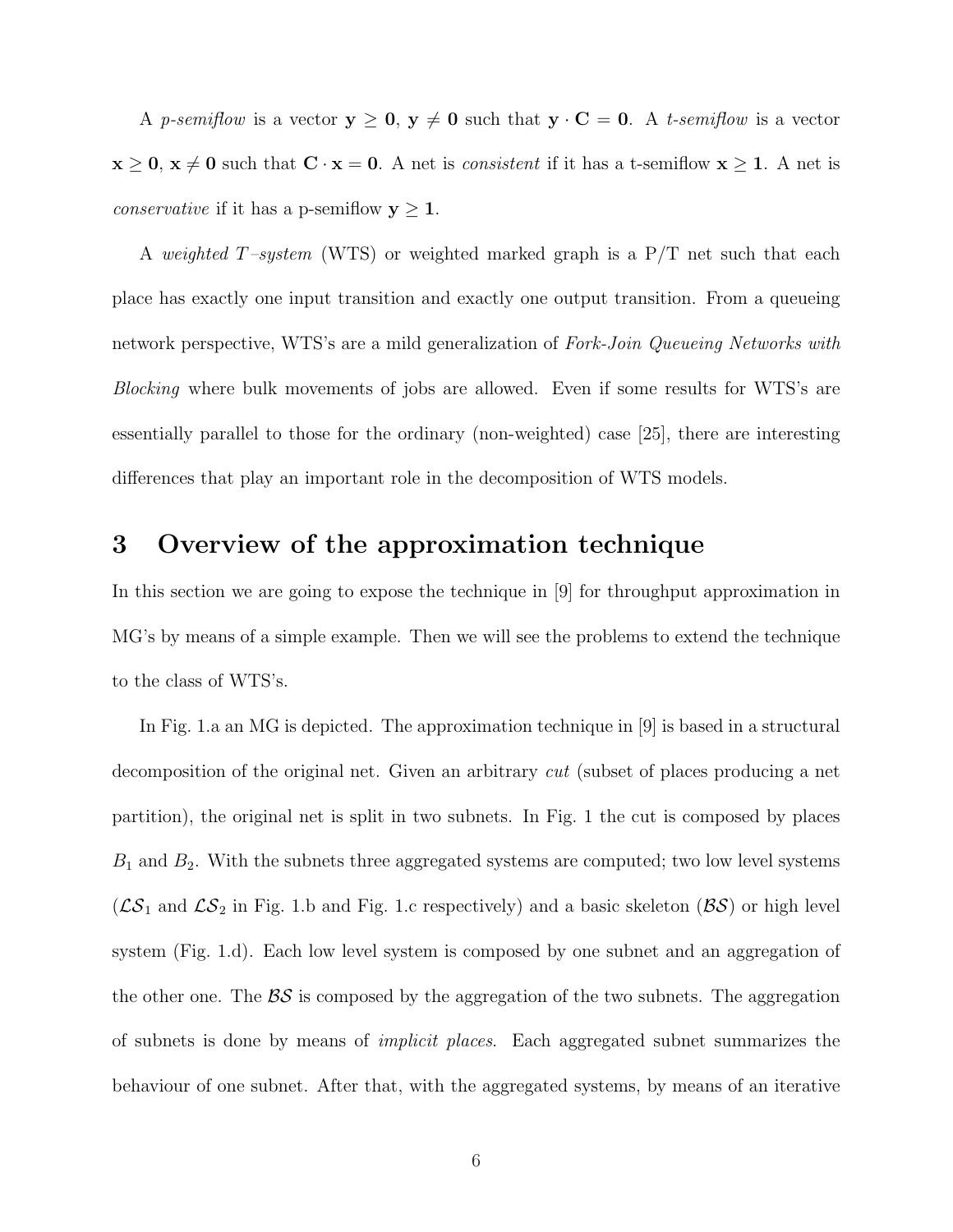

Figure 1: (a) An MG and its (b)  $\mathcal{LS}_1$ , (c)  $\mathcal{LS}_2$  and (d)  $\mathcal{BS}$ .

response time approximation algorithm, the throughput of the transitions of the MG is approximated. For example, in Fig. 1, assuming all transition rates equal to 1.0 with single server semantics, the exact steady–state throughput of all transitions on the original net is 0.8. The original MG has **53130** reachable states,  $\mathcal{LS}_1$  and  $\mathcal{LS}_2$  have **10626** and  $\mathcal{BS}$  **1771**. Applying the iterative algorithm of [9] to the aggregated systems, we obtain an approximation for the throughput of transitions equal to  $0.804093 (+0.51\%$  of relative error).

Now, we are going to include weights in the example. In Fig. 2.a a WTS is depicted. Given the same cut as in the previous example, the original net is split in two subnets. If we try to apply the technique presented in [9] to this WTS, we can use the same implicit places to "aggregate" the subnets, producing the low level systems  $\mathcal{LS}_1$  (Fig. 2.b) and  $\mathcal{LS}_2$ (Fig. 2.c) and the basic skeleton  $\mathcal{BS}$  (Fig. 2.d). The original WTS has **462** reachable states, but  $\mathcal{LS}_1$  and  $\mathcal{LS}_2$  have 10626, and  $\mathcal{BS}$  has 1771. So, we have not reduced at all the state space in the "aggregated" systems. Instead of that, we have increased their sizes. Obviously,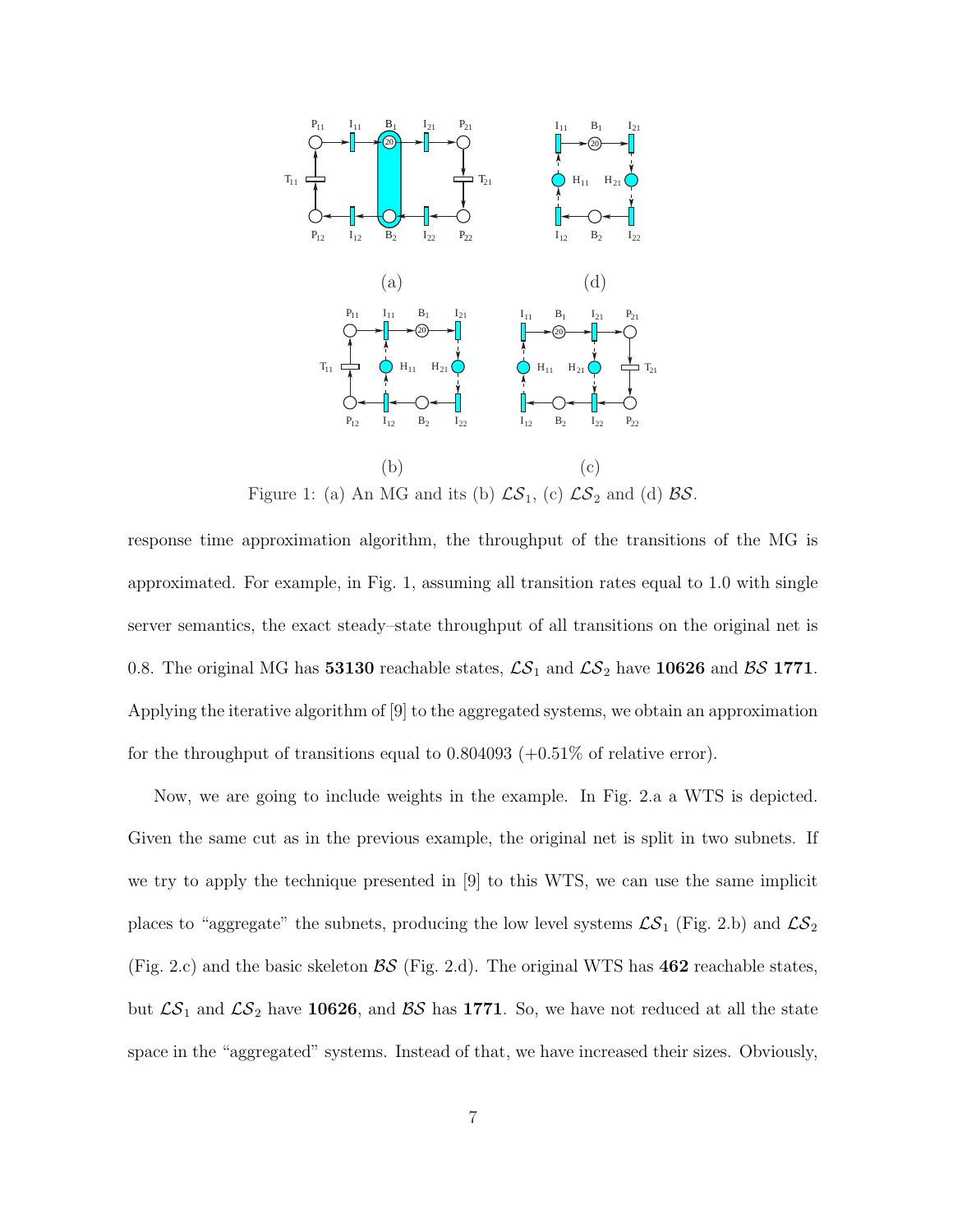

Figure 2: (a) A WTS and its (b)  $\mathcal{LS}_1$ , (c)  $\mathcal{LS}_2$  and (d)  $\mathcal{BS}$ .

with "aggregated" systems bigger than the original one, no good approximations can be expected. Assuming all transition rates equal to 1.0 with single server semantics, the exact steady–state throughput of all shadow transitions on the original net is 0.384396. Applying the iterative algorithm of [9] to the "aggregated" systems, we obtain an approximation for the throughput of transitions equal to 0.205574, in other words a  $-46.52\%$  of relative error (unacceptable for an approximation technique). This example shows that it is not trivial to directly apply the technique presented in [9] for MG's to WTS's.

Which is the problem? In our opinion, the problem deals with the deficient treatment of the arc weights. The weights of the arcs induce synchronizations on transitions. In Fig. 2.a the arcs with weight 20 induce a synchronization on the internal transitions (the white ones). When a subnet is reduced by means of an implicit place these internal synchronizations disappear in the aggregated systems leading to aggregated systems with more reachable states than the original net and a poor approximation. To improve the approximations a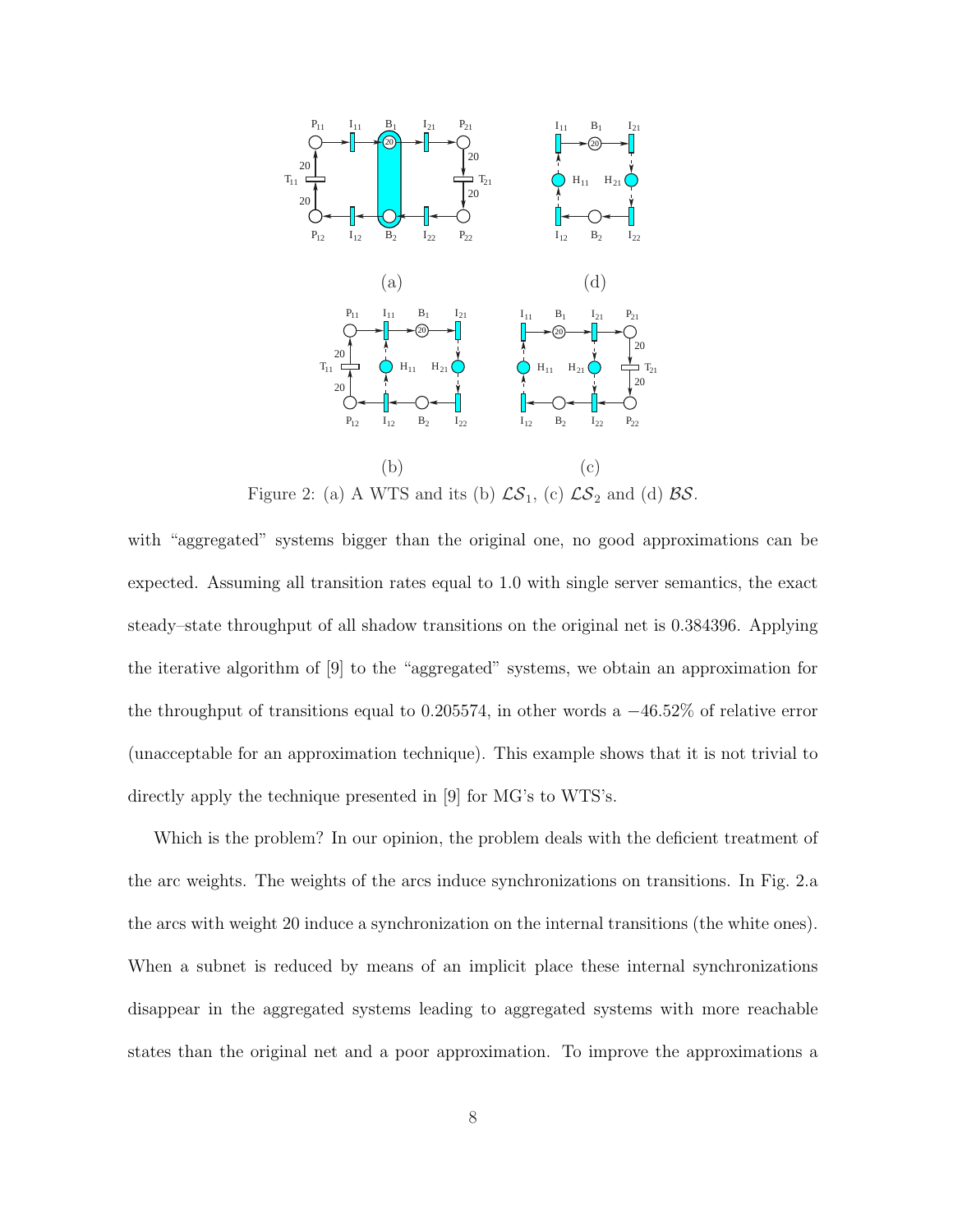deeper understanding on the behaviour of WTS's is needed. The synchronizations induced by the weights of the arcs need to be taken into account.

## 4 Structural properties

The subsection 4.1 is devoted to the study of the structural properties of WTS's needed for the rest of the paper. In subsection 4.2 implicit places in WTS are presented.

### 4.1 Gain, weighted marking and resistance

To decompose a WTS some basic properties on the behaviour of WTS's must be known. These properties are defined on paths of the WTS's connecting transitions; they are the gain, weighted marking and resistance. Gain and weighted marking must be preserved in order to obtain live and bounded aggregated systems. Resistance is proposed to improve the numerical results of the approximate analysis technique overviewed in section 3.

The gain was introduced in [25] for weighted circuits. In a live and bounded WTS any weighted circuit has gain equal to 1 (i.e. it is *neutral*). In this paper, the concept of gain is extended to weighted paths connecting transitions. The gain of a weighted path represents the mean firing ratio between the last transition and the first one.

Definition 1 Gain of a path. Let  $\langle \mathcal{N}, m_0 \rangle$  be a WTS,  $\pi = (t_0 p_1 t_1 p_2 \dots p_n t_n)$  a path in N from transition  $t_0$  to  $t_n$ . Let  $r_i = W(t_{i-1}, p_i)$ ,  $s_i = W(p_i, t_i)$  with  $1 \leq i \leq n$ . The gain of  $\pi$ is  $G(\pi) = \prod_{i=1}^{n} \frac{r_i}{s_i}$  $\frac{r_i}{s_i} \in \mathbb{Q}^+ \setminus \{0\}.$ 



Figure 3: Path with  $G = 1/2$ ,  $M = 3/2$  and its reduction preserving G and M.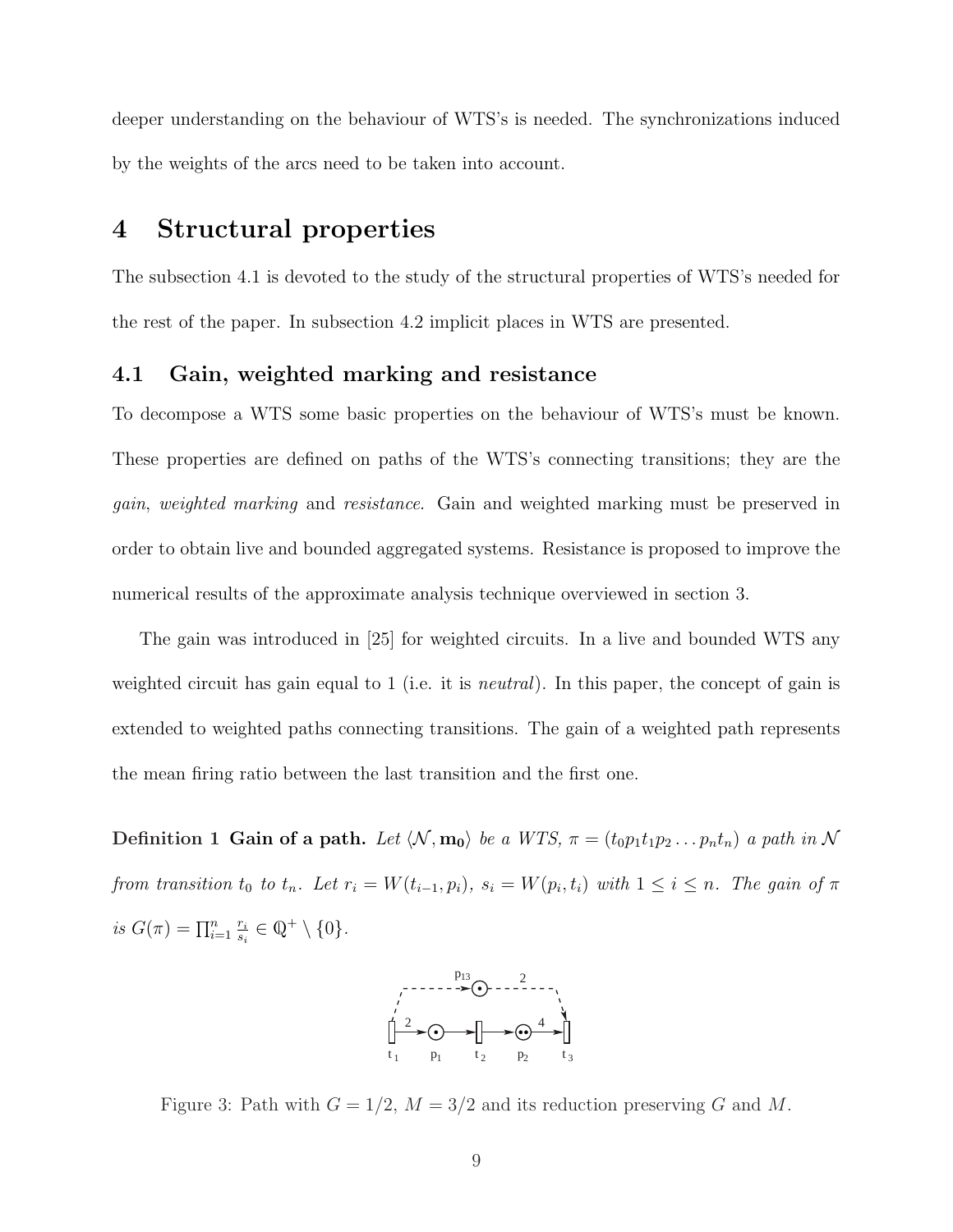The gain of a path (see Fig. 3) depends only on the weights of its arcs. In an MG's any path has gain equal to 1. From Def. 1 immediately follows that if a path  $\pi_3 = \pi_1 \circ \pi_2$  is the concatenation of two given paths, then  $G(\pi_3) = G(\pi_1) \cdot G(\pi_2)$ .

To reduce subnets in MG's the sum of tokens in a path played an important role (see [9]). A weighted marking is the natural extension to WTS's of the sum of tokens in MG's. The weighted marking  $M(\pi, \mathbf{m})$  of a path  $\pi$  at marking **m** can be interpreted as the number of firings of the first transition needed to reach **m** in  $\pi$  being initially empty (if rational tokens and rational number of firings were allowed).

Definition 2 Weighted marking of a path. Let  $S = \langle \mathcal{N}, m_0 \rangle$  be a WTS,  $\pi = (t_0 p_1 t_1 \dots$  $p_n t_n$ ) a path in N from  $t_0$  to  $t_n$ . Let  $r_i = W(t_{i-1}, p_i)$ ,  $s_i = W(p_i, t_i)$  with  $1 \leq i \leq n$ . For each  $\mathbf{m} \in \text{RS}(\mathcal{S})$ , the weighted marking of  $\pi$  in  $\mathbf{m}$  is  $M(\pi, \mathbf{m}) = \sum_{i=1}^{n} \left( \frac{\mathbf{m}[p_i]}{r_i} \right)$  $\prod_{j=1}^{i-1}$ sj rj ´  $\in \mathbb{Q}^+$ .

Weighted marking (see Fig. 3) depends not only on the structure (weights of the arcs) but also on the marking of places. In the case of MG's, the weighted marking of any path is the sum of tokens in its places. From Def. 1 and 2 immediately follows that if a path  $\pi_3 = \pi_1 \circ \pi_2$ is the concatenation of two given paths then  $M(\pi_3, \mathbf{m}) = M(\pi_1, \mathbf{m}) + \frac{M(\pi_2, \mathbf{m})}{G(\pi_1)}$ . From Def. 2 immediately follows that the weighted marking of a path  $\pi$  only changes if the initial or the final transition in the path fire  $(M(\pi, \mathbf{m}))$  is increased by 1 if the initial transition is fired and is decreased by  $1/G(\pi)$  if the final transition is fired). For live and bounded WTS's we have:

**Theorem 3** (Proof in App. 1) Let  $S = \langle \mathcal{N}, \mathbf{m_0} \rangle$  be a live and bounded WTS and  $\pi$  a circuit in N. Then  $G(\pi) = 1$  (see [25]) and  $M(\pi, \mathbf{m}) = M(\pi, \mathbf{m_0}) \ge 1$  for all  $\mathbf{m} \in \text{RS}(\mathcal{S})$ .

This theorem establishes that the weighted marking in any circuit is constant (greater than or equal to 1) for any reachable marking.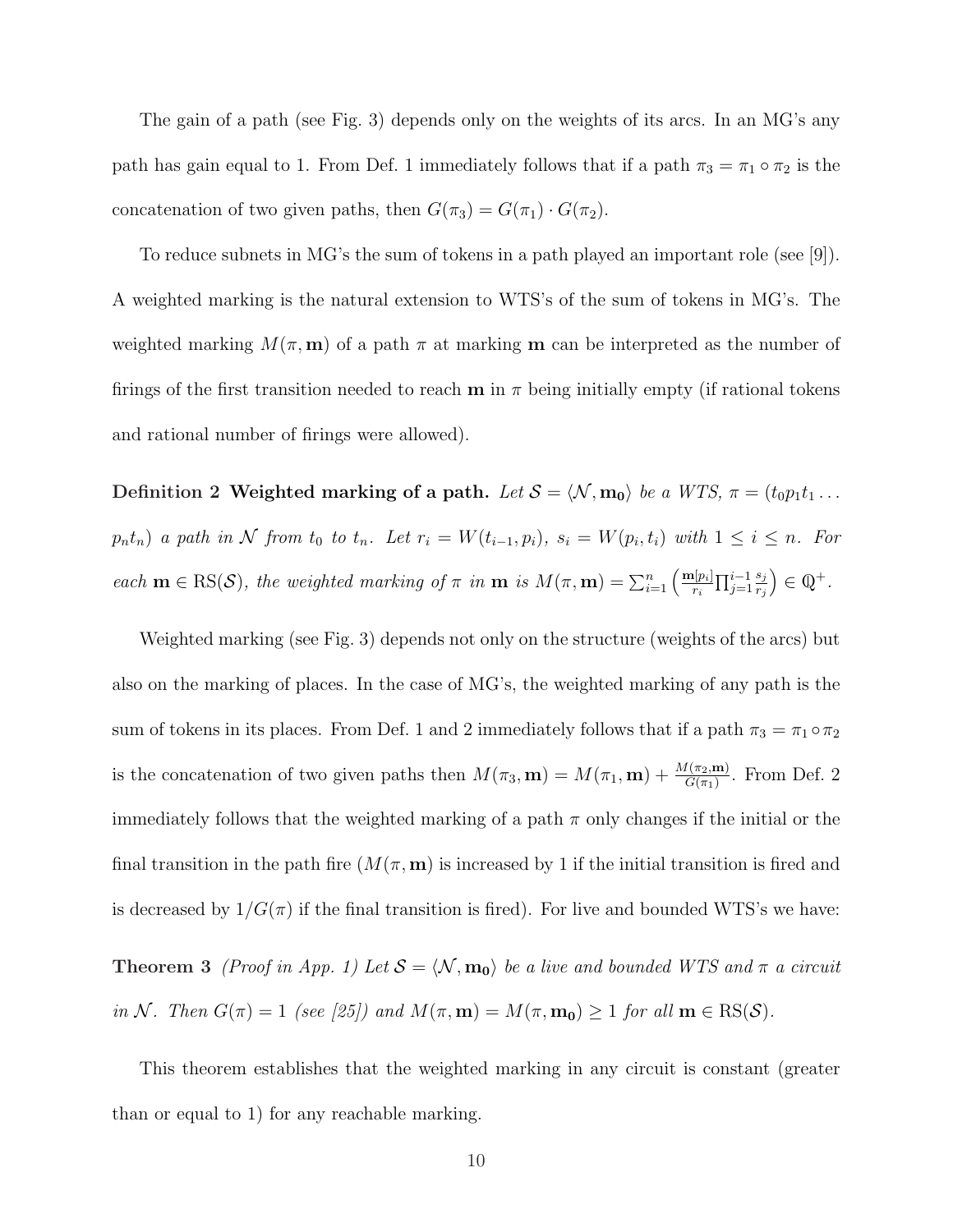**Theorem 4** (Proof in App. 1) Let  $S = \langle N, m_0 \rangle$  be a live and bounded WTS,  $t_i$ ,  $t_o$  two transitions in N and  $\pi_1$ ,  $\pi_2$  two paths in N from  $t_i$  to  $t_o$ . Then  $G(\pi_1) = G(\pi_2)$  and there exists  $q \in \mathbb{Q}$  such that  $\forall \mathbf{m} \in \text{RS}(\mathcal{S}), M(\pi_1, \mathbf{m}) - M(\pi_2, \mathbf{m}) = q$ .

This theorem shows that in a live and bounded WTS, all paths connecting the same ordered pair of transitions must have the same gain and the difference of their weighted markings is the same in all reachable markings. Moreover, the path with greater weighted marking has always "trapped tokens" due to the synchronizations inside the path. As any live and bounded system is strongly connected, the concept of gain between two transitions is well defined by the previous theorem.

Definition 5 Gain between transitions. Let  $S$  be a live and bounded WTS and  $t_i$ ,  $t_o$  two transitions. The gain from  $t_i$  to  $t_o$ , denoted by  $G(t_i,t_o)$ , is the gain of any path from  $t_i$  to  $t_o$ .

Applying the relation between gain of concatenated paths, immediately follows that in any live and bounded WTS  $G(t_a, t_c) = G(t_a, t_b) \cdot G(t_b, t_c)$  for any  $t_a, t_b, t_c$  transitions in the WTS. Let  $\mathbf{g}_k = [G(t_k, t_1), \dots, G(t_k, t_n)],$  be the gain vector from  $t_k$ .

**Theorem 6** (Proof in App. 1) Let  $\langle \mathcal{N}, \mathbf{m_0} \rangle$  be a live and bounded WTS, C its incidence matrix,  $t_k \in T$  and  $\mathbf{g}_k$  the gain vector from  $t_k$ . Then  $\mathbf{C} \cdot \mathbf{g}_k = 0$  (i. e.  $\mathbf{g}_k$  is a T-semiflow).

This theorem establishes that the gain vector is a T-semiflow. With the gain and the weighted marking it is possible to reduce subnets in a WTS preserving liveness and boundedness, so we could now extend the technique in [9] to live and bounded WTS's. But simple examples (see example of Fig. 2 in section 3) show that the throughput approximations may be very poor (−46.52% error in that example). To solve this problem we propose to take into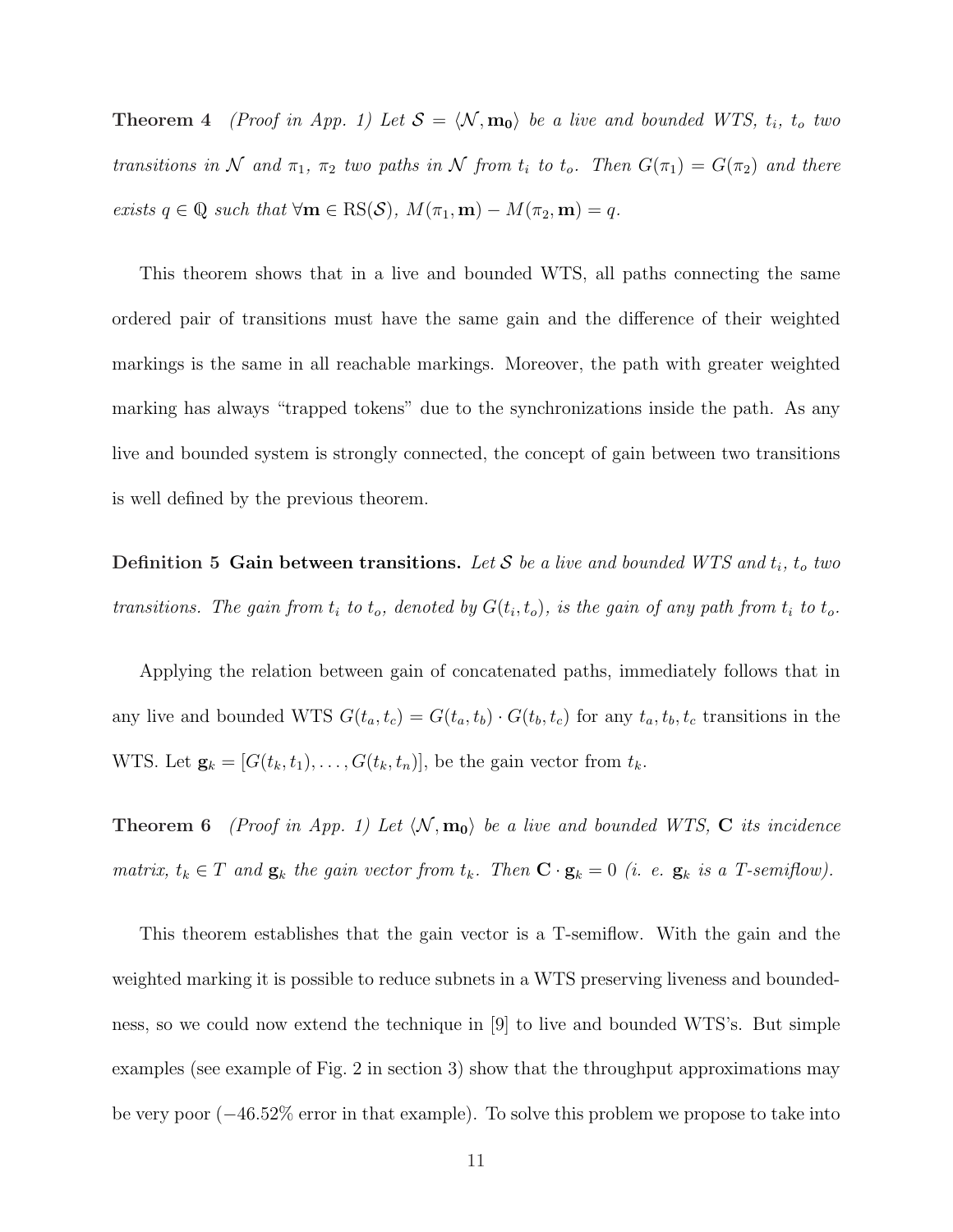account the synchronizations of tokens due to the weights of the arcs. These synchronizations increase the response time of the subnets in WTS's. For example, in Fig. 2.a, we have paths between shadow transitions in the same subnet with gain equal to 1, but the weights induce a synchronization in the middle transition. It is needed to fire twenty times the first transition in order to fire twenty times the final transition. Then, liveness and boundedness preservation is not enough to obtain good approximations.

We introduce another concept, the *resistance* of a path, to take into account its internal synchronizations. The resistance of a path is independent of the gain and more complex to introduce. First we will study the case of an isolated path (concept of resistance) and later the case of several paths between transitions (concept of behavioural resistance). The resistance of a path is a structural concept representing the mean number of firings of the first transition needed to fire the last transition assuming the path initially empty.

Definition 7 Resistance of a path. Let  $S = \langle \mathcal{N}, \mathbf{m_0} \rangle$  be a WTS,  $\pi = (t_0 p_1 t_1 p_2 \dots p_n t_n)$  a path in N from  $t_0$  to  $t_n$ . Let  $r_i = W(t_{i-1}, p_i)$ ,  $s_i = W(p_i, t_i)$  with  $1 \le i \le n$ . The resistance of  $\pi$  is:  $RE(\pi) = \max_{1 \leq j \leq n} {\prod_{i=1}^{j}}$  $\frac{j}{i=1}$   $\frac{s_i}{r_i}$  $\{ \frac{s_i}{r_i} \} \in \mathbb{Q}^+ \setminus \{0\}.$ 



Figure 4: Path with resistance 6.

The resistance of a path only depends on the weights of the arcs and it is a positive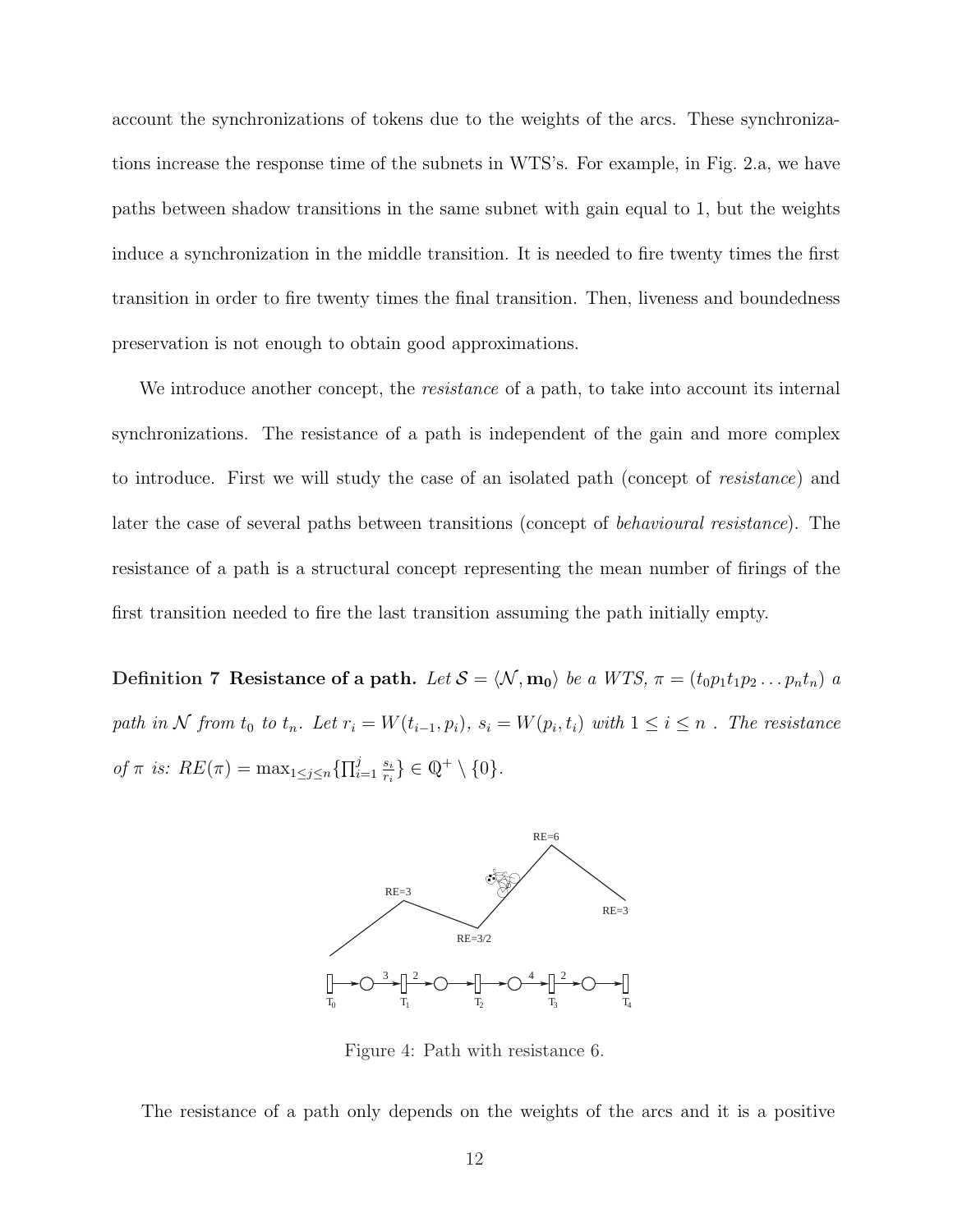rational number. The resistance can be seen as the effort of a cyclist in a mountain stage in the "French Tour". A place with output weight bigger than the input one supposes an extra resistance to the path because more firings of the initial transitions are needed to fire the final one. For instance, the resistance of the path in Fig. 4 is 6 (the maximal difficulty in the path is reached in  $T_3$ , so on this case  $RE(\pi) = \max_{1 \leq j \leq 4} \{\prod_{i=1}^{j}$  $\frac{j}{i=1}$   $\frac{s_i}{r_i}$  $\frac{s_i}{r_i}$ } =  $\prod_{i=1}^{3} \frac{s_i}{r_i}$  $\frac{s_i}{r_i}$ ). Given a path  $\pi$  from  $t_0$  to  $t_n$ , there exists a transition  $t_i$  such that  $RE(\pi) = \prod_{i=1}^{j} s_i/r_i$  ( $T_3$  in Fig. 4), so the subpath  $\pi_i$  from  $t_0$  to  $t_i$  has  $RE(\pi_i) = RE(\pi_i) = 1/G(\pi_i)$ . From Def. 7 and Def. 1 immediately follows that if a path  $\pi_3 = \pi_1 \circ \pi_2$  then  $RE(\pi_3) = \max \left\{ RE(\pi_1), \frac{RE(\pi_2)}{G(\pi_1)} \right\}$  $G(\pi_1)$ o .

**Proposition 8** (Proof in App. 1) Let  $\langle \mathcal{N}, \mathbf{m_0} \rangle$  be a live and bounded WTS. Let  $\pi$  be a circuit in N. Then  $M(\pi, \mathbf{m_0}) \geq RE(\pi)$ .



Figure 5: (a) Behavioural resistance between transitions and (b) its reduction.

In a WTS several paths joining two transitions may appear. For example, in Fig. 5.a, there are 3 paths from  $T_1$  to  $T_2$ . If the WTS is live and bounded, all these paths must have the same gain (1 in this case) but they can have different resistance (10; 5 and 1 in this case). The weighted marking of the paths are 8; 2 and 0. By Th. 4, the path with minimal weighted marking (the third one) traps 8 tokens on the first path and 2 tokens on the second one. The trapped tokens in a path decrease its "behavioural resistance" (with respect to its resistance) to fire the last transition. The trapped tokens can be seen as a permanent provisioning in race mitigating the effort of the cyclist (see Fig. 4). So, the trapped tokens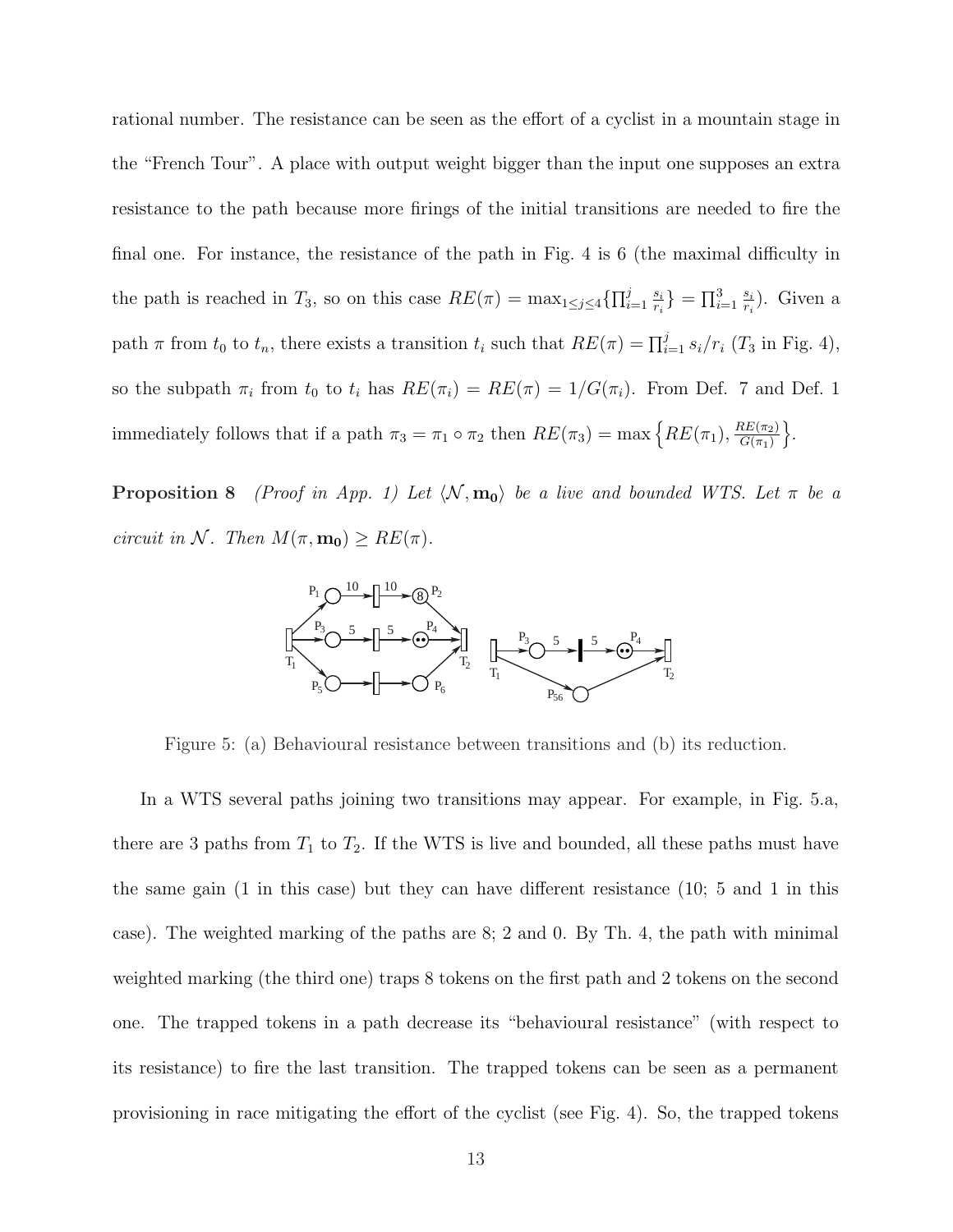must be taken into account in order to define the behavioural resistance. The behavioural resistance of a path is defined to be the resistance of the path (i. e. the resistance of the isolated path) decreased by the trapped weighted marking of the path (quantity depending on the rest of the WTS). The formal definition of the behavioural resistance will be done by means of an algorithm in the section 5. In the case of Fig. 5.a, the first path has behavioural resistance  $10 - 8 = 2$ , the second one  $5 - 2 = 3$  and the third one  $1 - 0 = 1$ . So the path with maximum behavioural resistance is the second one. In Fig. 5.b the proposed reduction of Fig. 5.a is depicted (this reduction will be exposed in section 5). The first path is one with maximum behavioural resistance (it is not unique in general) and the second one has the minimal weighted marking (it is not unique in general), to preserve the possible trapped tokens in the first one (in this way the behavioural resistance of the first path is maintained). If we changed the initial marking of Fig. 5.a, deleting the tokens in  $P_2$  and  $P_4$ , then the behavioural resistance of the paths would be  $10 - 0 = 10$ ;  $5 - 0 = 5$  and  $1 - 0 = 1$  so in this case the first path would be the one with maximum behavioural resistance.

### 4.2 Implicit places and WTS's

An *implicit place* never is the unique restricting the firing of its output transitions. Let  $\mathcal N$ be any net and  $\mathcal{N}^p$  the net resulting from adding a place p to  $\mathcal{N}$ . If  $\mathbf{m_0}$  is an initial marking of  $\mathcal{N}$ ,  $\mathbf{m}_0^p$  denotes the initial marking of  $\mathcal{N}^p$  and  $\mathbf{m}_0[p] = \mathbf{m}_0^p$  $0<sub>0</sub>[p]$ . The incidence vector of place p is denoted as  $\mathbf{C}_p$ .

Definition 9 [22] Implicit place (IP). Let S a  $P/T$  system and p a place to be added (provided with  $m_0[p]$  tokens). Then p is an implicit place (IP) with respect to S (or equivalently, it is an implicit place in  $S^p$ ) if  $L(S^p) = L(S)$ .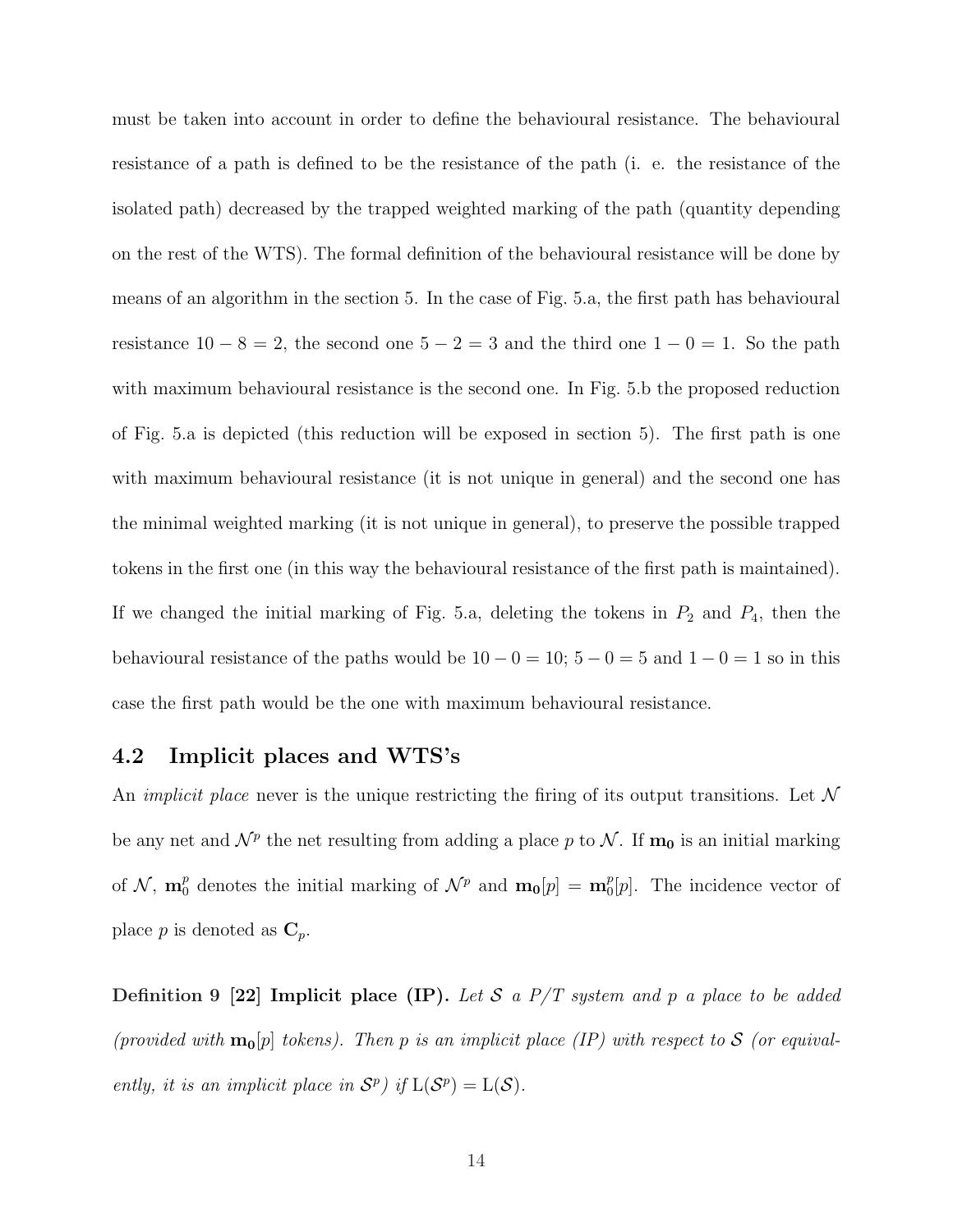A place is an IP depending on the initial marking  $m_0$ . Places which can be implicit for any  $m_0$  are said to be *structurally implicit* (SIP). Inside the class of SIP's we are interested in the so called marking structurally implicit places (MSIP) whose structural characterization is given in the following result.

Theorem 10 [22, 12] Marking structurally implicit place (MSIP). Let N a  $P/T$  net and  $p \notin P$  a place with incidence vector  $\mathbf{C}_p$ . The place p is an MSIP in  $\mathcal{N}^p$  if and only if there exists  $y \ge 0$  such that  $C_p = y \cdot C$ .

From this characterization of an MSIP  $p$ , a method to compute an initial marking of  $p$ making it implicit with respect to  $\mathcal S$  is presented in [12]. In the following, we characterize a special class of MSIP's within the class of live and bounded WTS's called TT-MSIP's (transition to transition MSIP). These places have only one input arc and one output arc, so  $S^p$  (the P/T system resulting from the addition of a MSIP p to S) is also a WTS. The incidence vector of a TT-MSIP is a linear combination of the incidence vectors of the places in any path from the input transition to the output transition of the place.

Theorem 11 (Proof in App. 1) Let  $S = \langle \mathcal{N}, \mathbf{m_0} \rangle$  be a live and bounded WTS and  $p \notin P$ a place to be added with  ${}^{\bullet} p = t$ ,  $p^{\bullet} = t'$  and  $G(t, t') = \frac{g_1}{g_2}$ . If  $W(t, p) = g_1$  and  $W(p, t') = g_2$ then  $p$  is a TT-MSIP with respect to  $S$ .

The following result gives an initial marking of a TT-MSIP in order to make implicit the place. This marking is computed from the weighted marking of the existing paths from the input transition of  $p$  to its output transition.

**Theorem 12** (Proof in App. 1) Let  $S = \langle \mathcal{N}, \mathbf{m_0} \rangle$  be a live and bounded WTS and t, t'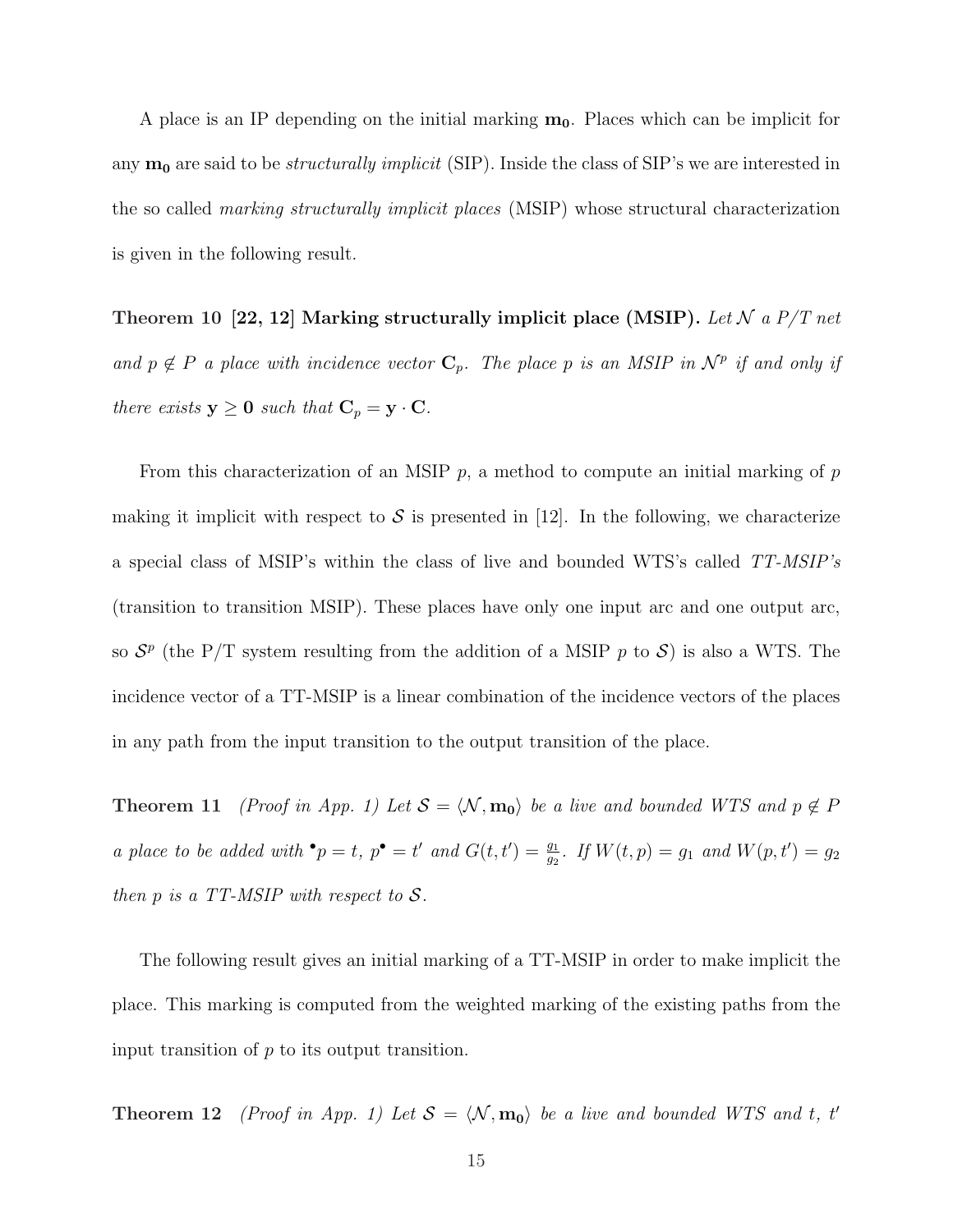two transitions such that  $G(t,t') = \frac{g_1}{g_2}$ . Let  $p \notin P$  be a TT-MSIP with  $W(t,p) = g_1$  and  $W(p,t') = g_2$ . If  $\mathbf{m_0}[p] \ge \mathbf{m_0}^{\min}(p) = \lfloor g_1 \cdot \min\{M(\pi, \mathbf{m_0}) \mid \pi \in \mathcal{P}(t,t')\}\rfloor$  then p is implicit.

The computation of the initial marking of a TT-MSIP needed to make the place implicit can be done with a slight modification of the all shortest path Floyd algorithm [2] that will be explained in the next section. Next theorem gives a sufficient condition to reduce the number of TT-MSIP's needed to resume subnets in a WTS.

**Theorem 13** (Proof in App. 1) Let  $S = \langle \mathcal{N}, \mathbf{m_0} \rangle$  be a live and bounded WTS;  $t_i$ ,  $t_j$ ,  $t_k$ three transitions in  $N$ , and  $p_{ik}$ ,  $p_{kj}$ ,  $p_{ij}$  three TT-MSIP's from  $t_i$  to  $t_k$ ,  $t_k$  to  $t_j$  and  $t_i$  to  $t_j$ respectively, with the initial marking function  $\mathbf{m_0}^{\min}$  for  $p_{ik}$ ,  $p_{kj}$ ,  $p_{ij}$  given in theorem 12. If there exists a minimal weighted marking path in  $N$  from  $t_i$  to  $t_j$  through  $t_k$ , then  $p_{ij}$  is an implicit place with respect to the system generated by places  $p_{ik}$ ,  $p_{kj}$ .

## 5 Structural decomposition of WTS's

The basic idea is the following: a live and bounded WTS is split into  $K$  subnets by a cut  $B$ defined through some places (see in Fig. 6.a a cut in  $K = 2$  subnets). From the cut and the subnets we define  $K + 1$  aggregated systems: K low level systems  $(\mathcal{LS}_1, \ldots, \mathcal{LS}_K;$  see Figs. 6.b and 6.c) and a high level system or *basic skeleton* ( $\mathcal{B}S$ ; see Fig. 6.d). These systems will be obtained by substitution (what we call "aggregation") of the so called subnets, defined from the cut B, by a set of nodes. Each  $\mathcal{LS}_i$  has one subnet obtained from the cut and the rest subnets are aggregated. In the  $\beta S$  all subnets are aggregated. The aggregation of subnets for WTS supposes an extension of that in [9] for MG in the sense that this aggregation applied to an MG produces exactly the same aggregated systems of [9].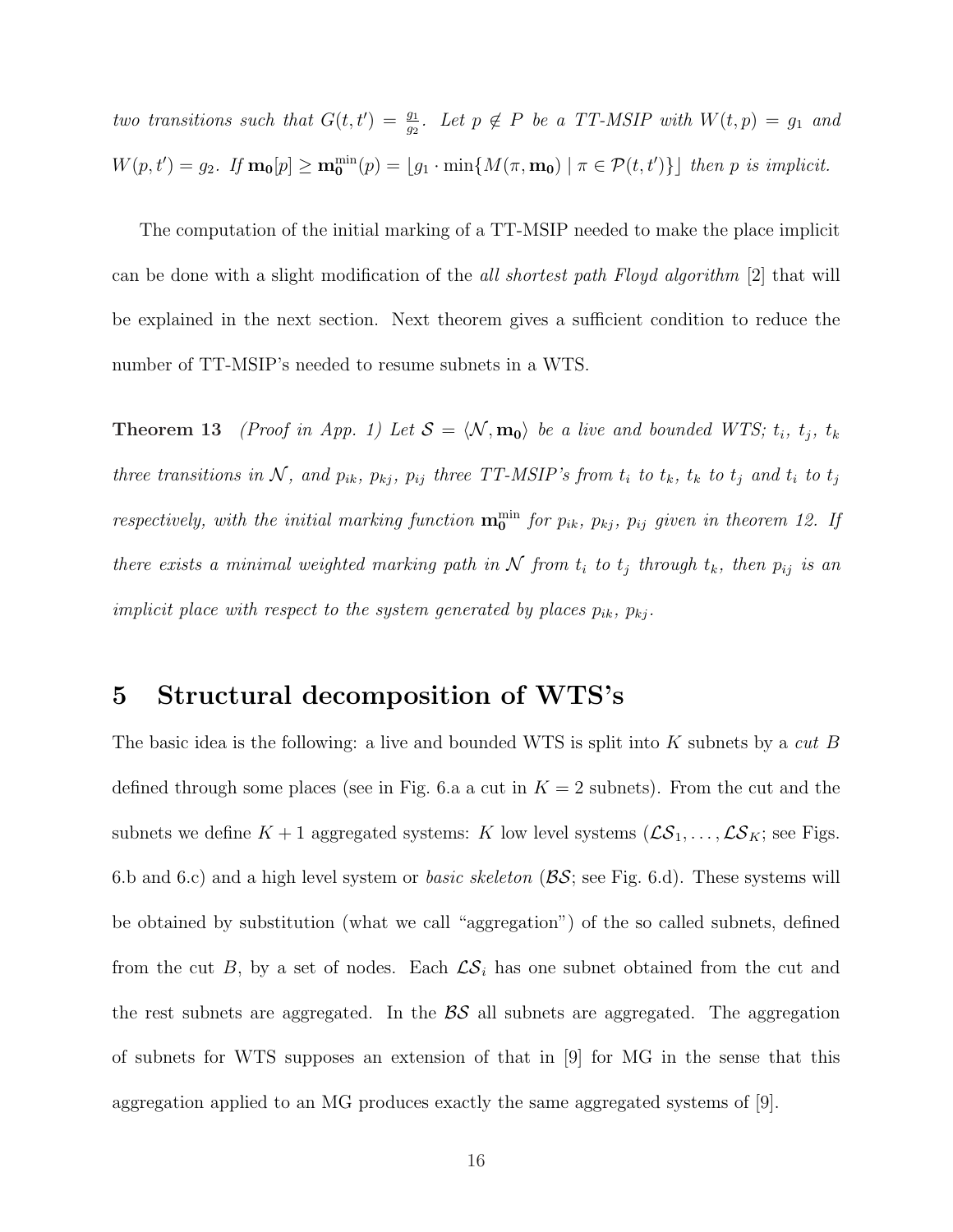

Figure 6: (a) A system and its (b)  $\mathcal{LS}_1$ , (c)  $\mathcal{LS}_2$  and (d)  $\mathcal{BS}$ .

Definition 14 Let  $S = \langle N, m_0 \rangle$  be a WTS with  $\mathcal{N} = \langle P, T, F, W \rangle$ . A subset of places  $B \subseteq P$  is said to be a K-cut  $(K \geq 2)$  of N if there exists K subnets  $\mathcal{N}_i = \langle P_i, T_i, F_i, W_i \rangle$ with  $1\leq i\leq K$  of  ${\mathcal N}$  such that:

- i)  $\bigcup_{i=1}^K T_i = T$  and  $T_i \cap T_j = \emptyset$  for  $1 \leq i, j \leq K$ ,  $i \neq j$ .
- ii)  $P_i = \mathbf{^{\bullet}}T_i \cup T_i \mathbf{^{\bullet}}$  for  $1 \leq i \leq K$ .
- iii)  $\bigcup_{i=1}^{K} P_i = P$  and  $\bigcup_{i \neq j} (P_i \cap P_j) = B$  for  $1 \leq i, j \leq K$ .
- iv)  $F_i = F \cap ((P_i \times T_i) \cup (T_i \times P_i))$  and  $W_i = W|_{F_i}$  for  $1 \leq i \leq K$ .

The transitions in  $TI = \cdot B \cup B^{\bullet}$  are the interface transitions. The other ones are the internal transitions.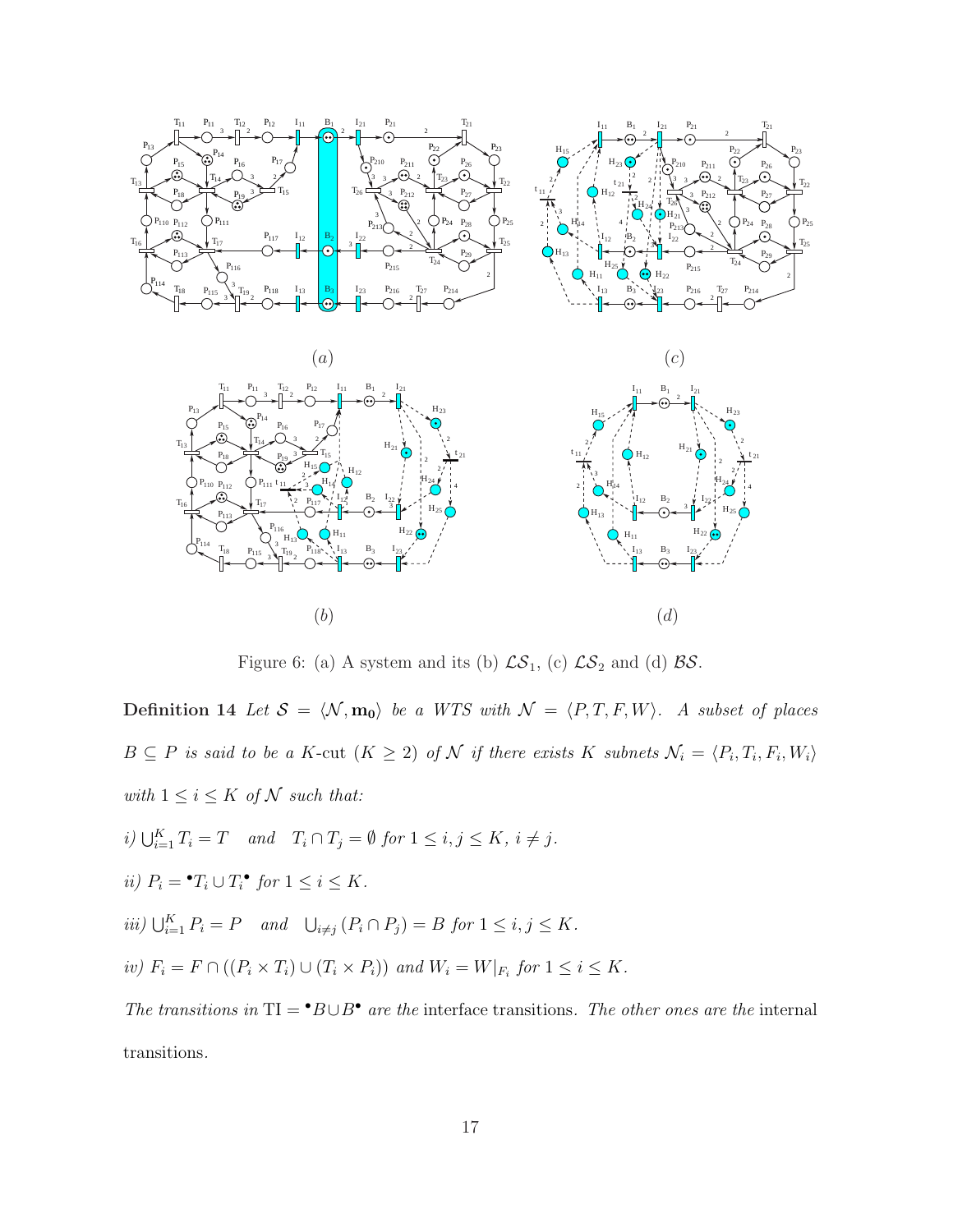Depending on the selection of the cut, different levels of aggregation may be obtained. So, the efficiency of the entire technique is directly affected by the cut selection. It is beyond the scope of this paper to develop a detailed analysis on the cut selection procedure. But from the intensive experiments already achieved, the intuitive "cut the model into equal size pieces" idea (in terms of reachable markings) seems to work very well in practice.

Once a cut is defined on a WTS, the aggregated systems must be computed. To do that a set of nodes will be computed to reduce each subnet of the cut. For each subnet the interface transitions (shadow transitions in Fig.6) will be preserved (these transitions will resume the response time of the subnet). To reduce a subnet in a WTS it is necessary to preserve the gain between interface transitions (to obtain live and bounded aggregated systems) and the maximum behavioural resistance between interface transitions (to get "good" throughput approximations). To compute these gains and behavioural resistances we will translate the nets language to the graph language. The net structure of a WTS can be represented as a directed graph whose vertices are the transitions and the edges are the places joining them.

The first computation to be done is the gain vector  $\mathbf{g}_1$  (Th. 6) such that  $\mathbf{g}_1(t_i) = G(t_1, t_i)$ . To simplify notation in this section, we will denote  $g_1$  as  $g$ . To compute  $g$  a classical breadth first search of the WTS (graph form) can be done [13]. We omit the complete exposition of the algorithm for conciseness. Any live and bounded WTS is strongly connected, so the search visits all vertices. Any new vertex is connected to a visited vertex by an edge whose gain can be computed from the arc weights. The algorithm begins the search on  $t_1$  so  $\mathbf{g}(t_i) = G(t_1, t_i)$  and  $G(t_i, t_j) = \mathbf{g}(t_j)/\mathbf{g}(t_i)$  for all  $t_i, t_j \in T$ .

The next computation to be done is the minimal weighted marking and the maximum behavioural resistance between transitions. In order to include information about the gain,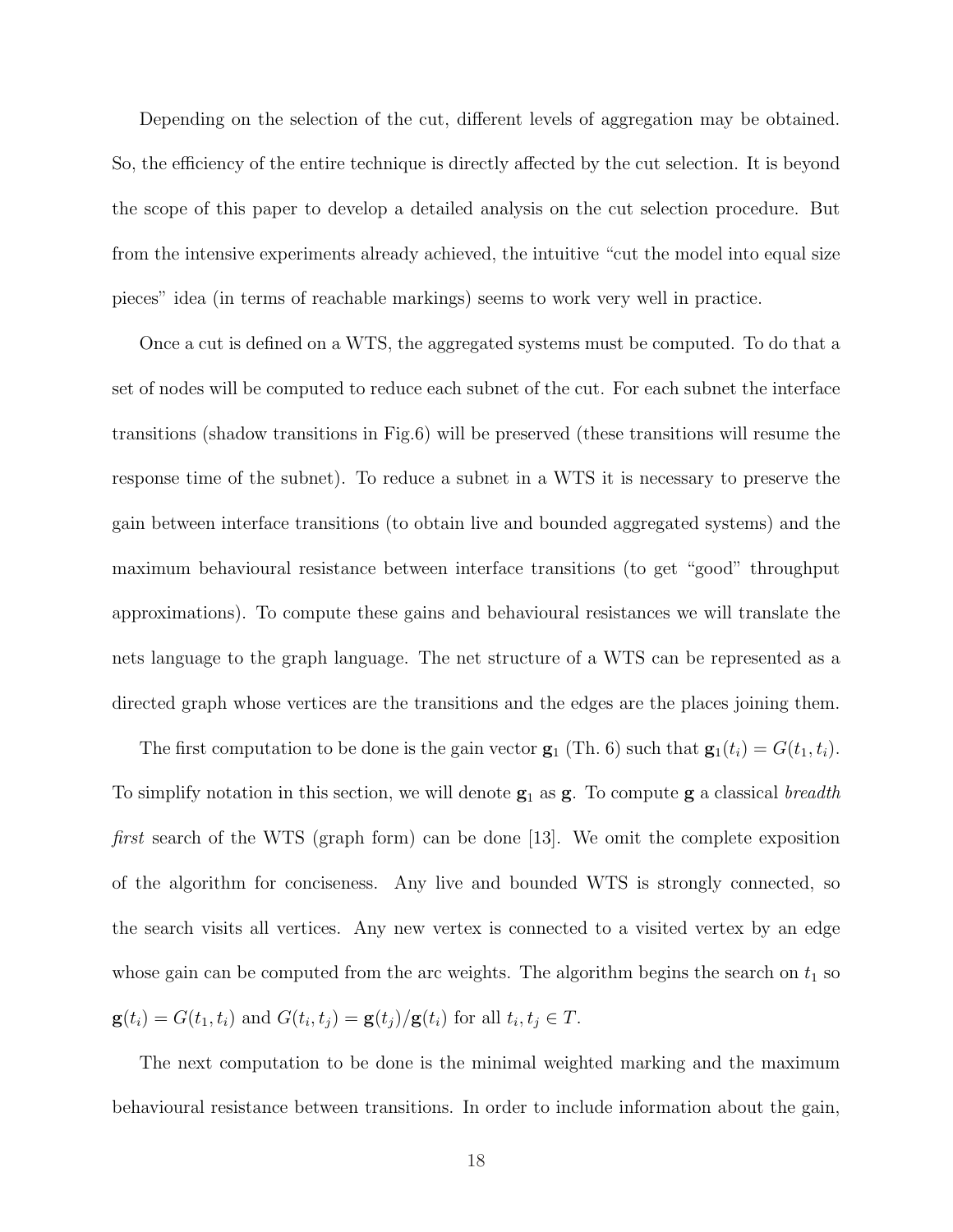weighted marking and resistance in the graph, labels to the edges will be associated. Each label has three components. The first one represents the resistance (see Def. 7) of the edge, the second one represents the weighted marking of the edge and the third one the gain of the edge. From the labels of the edges, by applying simple operations, it is possible to compute the minimal weighted marking and the maximum behavioural resistance between any pair of transitions in the WTS. The operations are the following.

**Definition 15** Let be  $S = (\mathbb{Q}^+ \times \mathbb{Q}^+ \times \mathbb{Q}^+ \setminus \{0\}) \cup \overline{0}$  ( $\overline{0}$  is a special element), and  $\overline{1} = (0, 0, 1)$ . The following operators are defined on  $S$ :

- i) Extension operator  $\odot: (r_1, w_1, g_1) \odot (r_2, w_2, g_2) = (\max\{r_1, r_2/g_1\}, w_1 + w_2/g_1, g_1g_2);$  $(r, w, g) \odot \overline{0} = \overline{0} \odot (r, w, g) = \overline{0} \odot \overline{0} = \overline{0}.$
- ii) Summary operator  $\oplus$ :  $(r_1, w_1, g) \oplus (r_2, w_2, g) = (\max_{i=1,2} \{r_i w_i\} + \min_{i=1,2} \{w_i\}, \min_{i=1,2} \{w_i\}, g);$  $(r, w, g) \oplus \overline{0} = \overline{0} \oplus (r, w, g) = (r, w, g) \text{ and } \overline{0} \oplus \overline{0} = \overline{0}.$

The set S is the domain of possible labels, the extension operator  $\odot$  computes the label of a path from the labels of subpaths and the summary operator  $\oplus$  selects between two paths joining the same two transitions the path with maximum behavioural resistance (and the path with minimal weighted marking in the case of equal behavioural resistance). In this way we have a recursive definition of the gain, behavioural resistance and weighted marking of a path.  $\overline{1}$  is the label of the empty path and  $\overline{0}$  is the label for the non–existent path.

To compute the paths with maximum behavioural resistance and the paths with minimal weighted marking we will follow the general framework for solving path problems in directed graphs (see [13], pp. [570–575] for the details). This framework is based on the algebraic structure of semirings. A *closed semiring* is a 5-tuple  $(S, \oplus, \odot, \overline{0}, \overline{1})$ , where S is a set of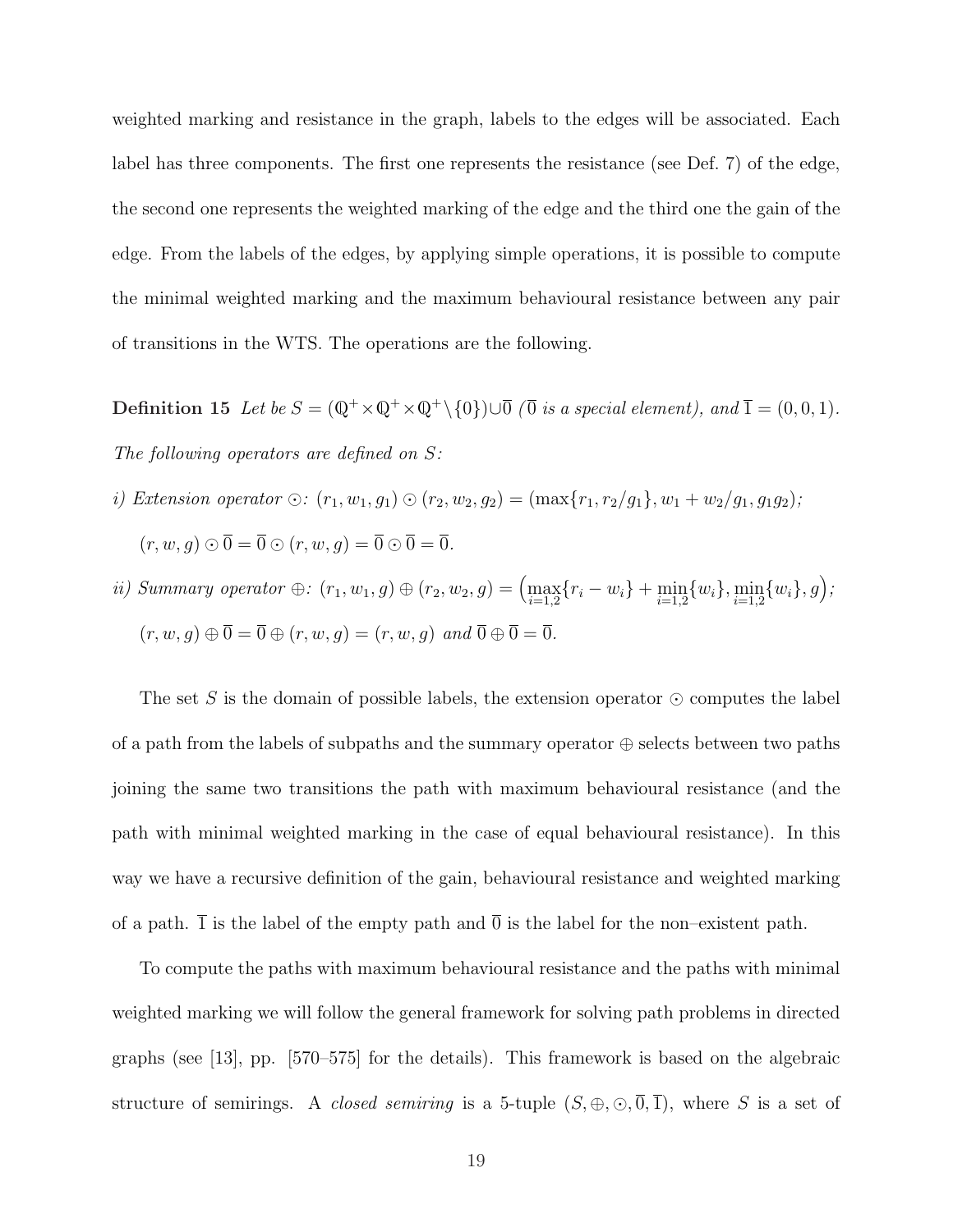elements,  $\oplus$  (summary operator) and  $\odot$  (extension operator) binary operations in S and  $\overline{0}$ ,  $\overline{1}$  elements of S satisfying:  $(S, \oplus, \overline{0})$  and  $(S, \odot, \overline{1})$  are monoids (i.e. they satisfy associative property and they have identity element);  $\overline{0}$  is an annihilator for  $\odot$ ;  $\oplus$  is commutative and idempotent;  $\odot$  distributes over  $\oplus$ ;  $\oplus$  is well defined for countable sequences of elements of S; associativity, commutativity and idempotence apply to infinite summaries;  $\odot$  distributes over infinite summaries of elements of S. In the special case of WTS's the summary operator always applies to labels of paths with the same origin and destination, so with the same gain (th. 4). Thus, some conditions of closed semiring can be relaxed. A relaxed closed semiring is a closed semiring in wich the summary operator  $\oplus$  only applies to labels of paths with the same origin and destination and the empty or non–existent path.

The next theorem gives us the proof of the existance of a dynamic programming algorithm to compute in polynomial time the path with minimal weighted marking and the path with maximum behavioural resistance between any pair of transitions in a WTS.

**Theorem 16** (Proof in App. 2) Let  $S = (\mathbb{Q}^+ \times \mathbb{Q}^+ \times \mathbb{Q}^+ \times \mathbb{Q})$   $\cup$  be the domain of posible labels and  $\odot$ ,  $\oplus$  the operators of Def. 15. Then  $\langle S, \oplus, \odot, \overline{0}, \overline{1} \rangle$  is a relaxed closed semiring.

With this algebraic environment, following the general framework for solving path problems in directed graphs presented in [13], we can assure that there exists a dynamic programming algorithm to compute the path with maximum resistence joining any pair of vertices in a graph. This algorithm is nothing more than a generalization of the well-known Floyd's all pairs shortest path algorithm [2].

# Algorithm 17 Max. behavioural resistances and min. WM computation.

**input:**  $G := (V, A)$ ,  $m_0$  WTS (graph form) and initial marking; Gain vector **g**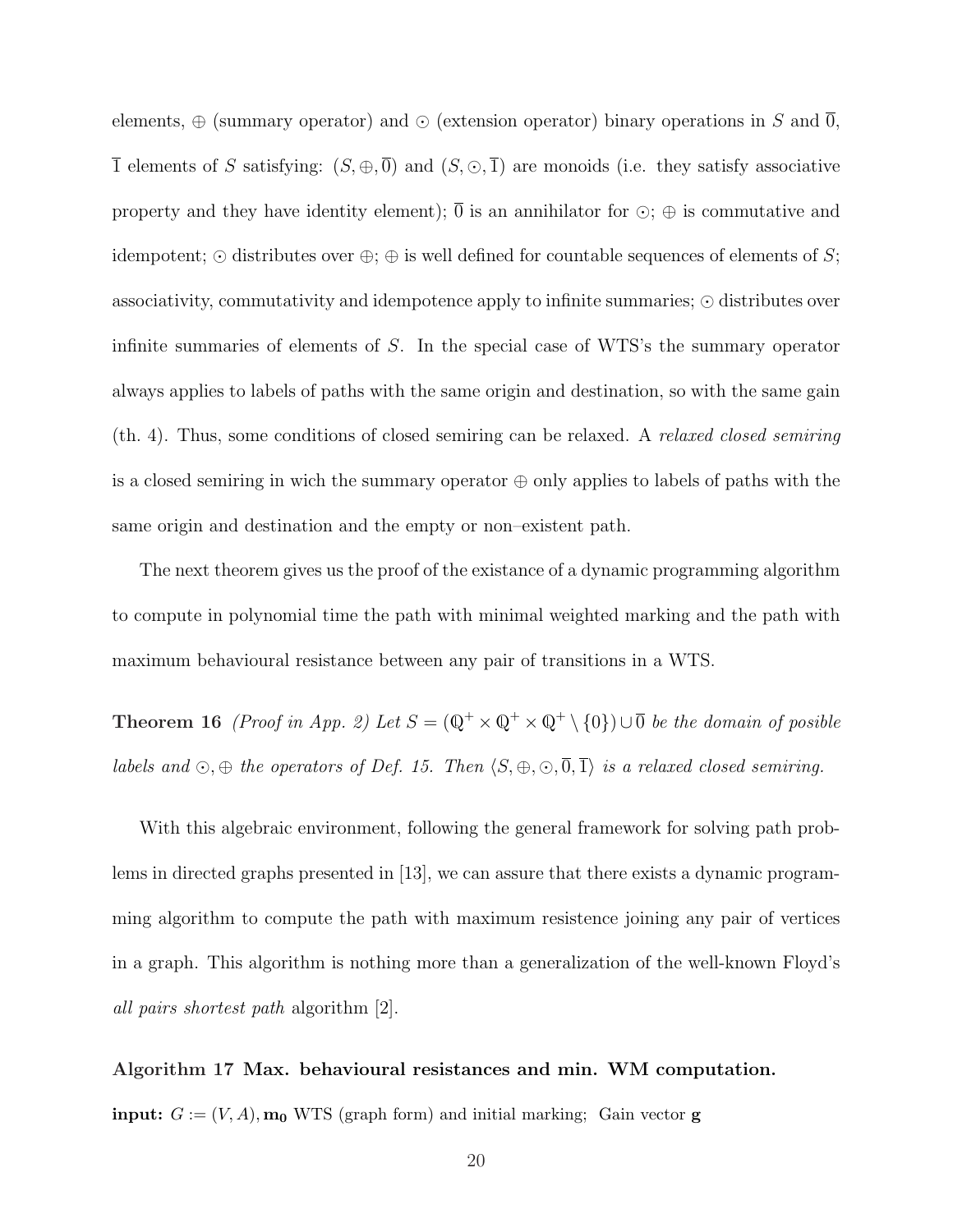**R** matrix of max. behav. resist. Init:  $\mathbf{R}(i, j) := W(p_{ij}, t_j)/W(t_i, p_{ij} \Leftrightarrow \exists p_{ij} \in P, i \neq j;$  $\mathbf{R}(i, j) = 0$  otherwise.

**L** matrix of min. weighted markings. Init:  $\mathbf{L}(i,j) := \mathbf{m_0}[p_{ij}]/W(t_i, p_{ij}) \Leftrightarrow \exists p_{ij} \in P, i \neq j;$  $\mathbf{L}(i, i) := 0; \mathbf{L}(i, j) = \infty \Leftrightarrow \exists p_{ij} \in P$ 

 $K = 0$  matrix of maximum behavioural resistance paths vertices.

for  $k := 1$  to n do for  $i := 1$  to  $n, i \neq k$  do for  $j := 1$  to  $n, j \neq k$  do  $l := \mathbf{L}(i,k) + \frac{\mathbf{L}(k,j)\mathbf{g}(i)}{\mathbf{g}(k)}; m := \min\{\mathbf{L}(i,j),l\}; r := \max\Big\{\mathbf{R}(i,k),\frac{\mathbf{R}(k,j)\mathbf{g}(i)}{\mathbf{g}(k)}\Big\}$  $\overline{\mathbf{g}(k)}$ o  $-l+m$  $\mathbf{R}(i, j) := \mathbf{R}(i, j) - \mathbf{L}(i, j) + m$ if  $m < L(i, j)$  then  $L(i, j) := m$ if  $r > \mathbf{R}(i, j)$  then  $\mathbf{R}(i, j) := r$ ;  $\mathbf{K}(i, j) := k$ end for end for end for output: Matrices R, L, K

This algorithm assumes that the *n* transitions are numbered beginning with the  $n'$  internal transitions (see Def. 14). Initially, the elements  $\mathbf{R}(i,i) = \mathbf{L}(i,i) = 0$  are the result of  $\overline{1} \oplus \lambda(i, i) = (0, 0, 1)$  (the empty path has label  $\overline{1} = (0, 0, 1)$  and  $\lambda(i, i) = (r, w, 1), w \geq r$ by prop. 8). The elements  $\mathbf{R}(i, j)$ ,  $\mathbf{L}(i, j)$  with  $i \neq j$  are initialized with the resistance and weighted marking of the edges of the graph. If  $(t_i, t_j) \notin A$  then we put  $\mathbf{R}(i, j) = 0$ ,  $\mathbf{L}(i, j) = \infty$  representing the minimal possible resistance and maximum possible weighted marking. The three nested loops compute, for any pair of transitions  $(t_i, t_j)$ , one path of maximum behavioural resistance from  $t_i$  to  $t_j$  (in **R** and **K**) and the minimal weighted marking of any path from  $t_i$  to  $t_j$  (in **L**). The external loop indicates the vertex k to explore. For the values  $i, j, k$  of the vertices, the algorithm compares the optimal paths already computed from i to j with a new path formed by the optimum path from i to  $k$ concatenated with the optimum path from  $k$  to  $j$ . In the case of the behavioural resistance,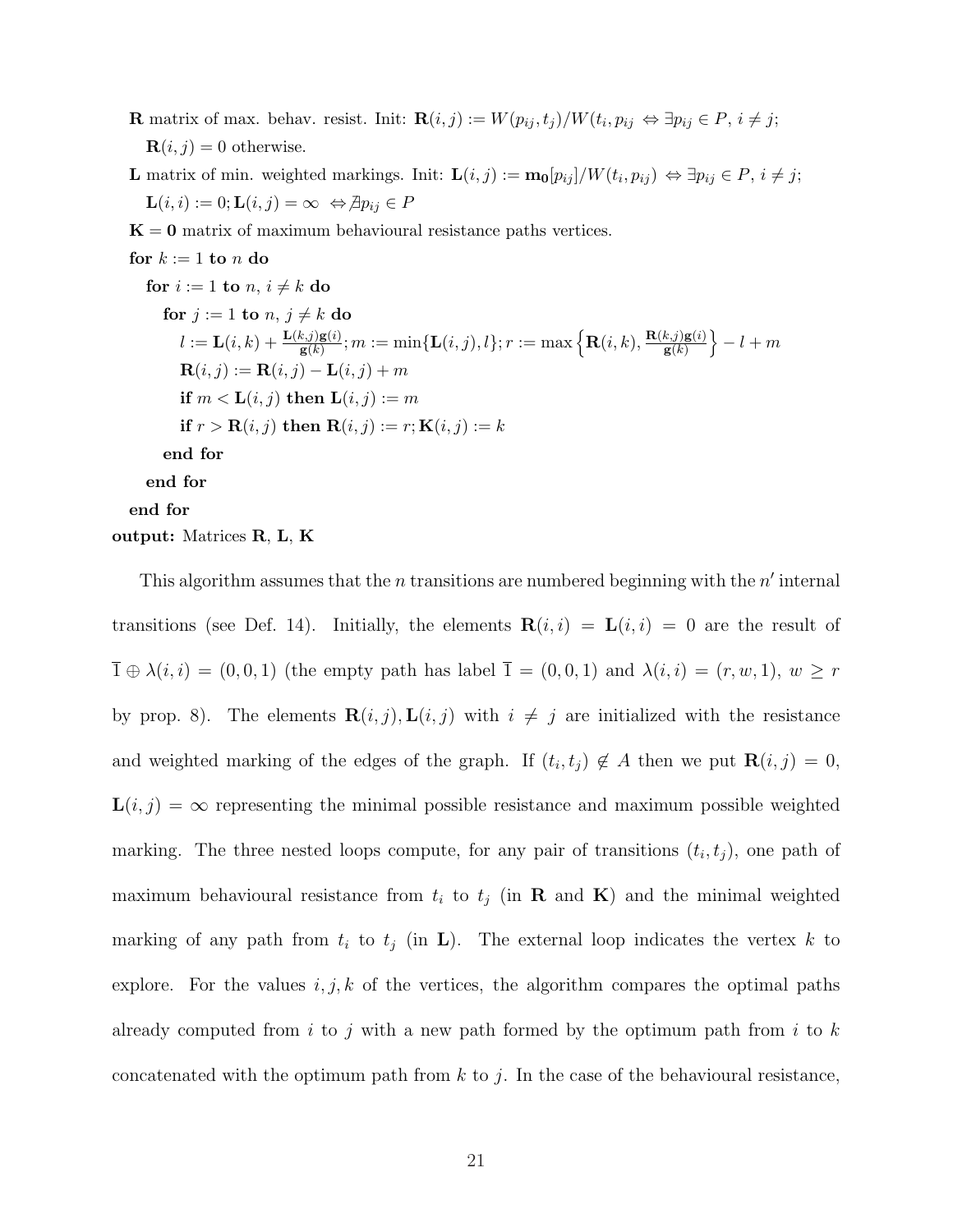the algorithm selects, according to the operator  $\oplus$ , the one with more behavioural resistance. In the case of the weighted marking, the algorithm selects the one with less weighted marking. This weighted marking is also the not trapped weighted marking of the paths from  $t_i$  to  $t_j$ (see Theorem 4). Then, after the iteration k of the external loop,  $\mathbf{R}(i, j)$  is the maximum behavioural resistance and  $\mathbf{L}(i, j)$  is the minimal weighted marking of the paths from  $t_i$  to  $t_j$ passing through vertices of index less than or equal to k. Thus, the output of the algorithm gives the maximum behavioural resistances  $(\mathbf{R})$  and minimal weighted markings  $(\mathbf{L})$  between any pair of transitions of the WTS. The matrix  $\bf{K}$  (see Floyd algorithm [2]) keeps track of the vertices of the optimal paths in terms of behavioural resistance. The complexity of this algorithm is  $O(n^3)$  in time and  $O(n^2)$  in memory  $(n = |T|)$ .

The reduction of the minimal weighted marking path from  $t_i$  to  $t_j$   $(G(t_i, t_j) = p/q)$  can be done (Th. 11 and 12) by means of a TT-MSIP  $p_{ij}$  with  $W(t_i, p_{ij}) = p, W(p_{ij}, t_j) = q$  and  $\mathbf{m_0}[p_{ij}] = [p \cdot \mathbf{L}(i, j)]$  (see place  $p_{13}$  in Fig. 3 reducing the path from  $t_1$  to  $t_3$ ). Taking into account theorem 13, the number of TT-MSIP's needed to reduce the subnets can be reduced if a minimal weighted marking path between any pair of interface transitions passes through another interface transition. So, with an aditional  $n \times n$  matrix **B** in the last algorithm we can keep track if the optimum path between a given pair of transitions contains another interface transition. Moreover, the algorithm can be slightly modified to select among all the optimal paths between a given pair of trasitions one of them passing through another interface transition in order to reduce the number of TT-MSIP's.

With respect to the behavioural resistance, given any pair  $(t_0, t_n)$  of transitions with several paths between them, only one with minimal weighted marking and only one with maximal behavioural resistance will be kept (see in Fig. 5 an example of reduction of sev-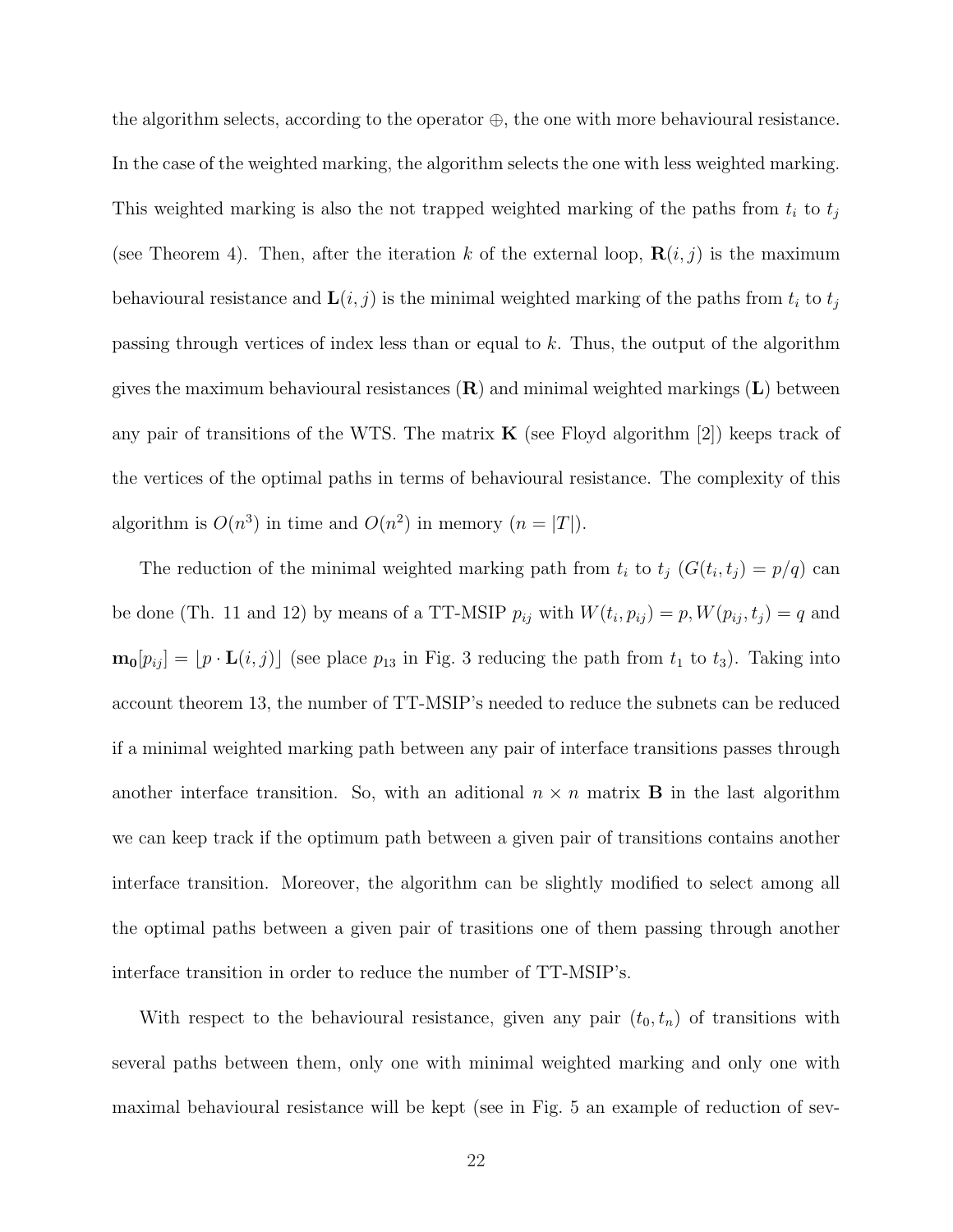eral paths). The path with maximum behavioural resistance can be reduced by means of a immediate transition (replica of the transition  $t$  where the path reaches its maximum resistance) and two TT-MSIP's (one from  $t_0$  to t and another one from t to  $t_n$ ). The path with minimal weighted marking is kept only to maintain the trapped tokens in the path with maximum behavioural resistance and it can be reduced to a TT-MSIP from  $t_0$  to  $t_n$ . Now, the aggregated systems can be computed.

**Definition 18** Let  $\langle \mathcal{N}, \mathbf{m_0} \rangle$  be a live and bounded WTS,  $B \subseteq P$  a K-cut of  $\mathcal{N}$ . The extended system  $\mathcal{ES} = \langle \mathcal{EN}, m_0 \mathcal{SN} \rangle$  is the net system obtained from  $\langle \mathcal{N}, m_0 \rangle$  by adding the places and transitions needed to reduce the minimal weighted marking paths and the maximum behavioural resistance paths between interface transitions. The low level system  $\mathcal{LS}_i = \langle \mathcal{LN}_i, \mathbf{m_0}^i \rangle, 1 \leq i \leq K$  is the net system obtained from  $\mathcal{ES}$  by deleting the places of  $\bigcup_{j\neq i} P_j \setminus B$  and the transitions of  $\bigcup_{j\neq i} T_j \setminus T$ . The high level system (or basic skeleton)  $\mathcal{BS}=\langle \mathcal{BN},\mathbf{m_0}^{\mathcal{BN}}\rangle$  is the net system obtained from  $\mathcal{ES}$  by deleting the places of  $\bigcup_{i=1}^K P_i\setminus B$ and the transitions of  $\bigcup_{i=1}^K T_i \setminus \mathrm{T}I$ .

Each  $\mathcal{LS}_i$  maintains the subnet  $\mathcal{N}_i$  and reduces the other ones (see  $\mathcal{LS}_1$  and  $\mathcal{LS}_2$  in Fig. 6.b and 6.c). In the  $\beta S$  all subnets are reduced (see Fig. 6.d). The important point is that proceding in this way, projections of reachable markings and firing sequences of the original system are preserved in the aggregated systems, what seems good untimed properties to keep in order to obtain good approximations.

**Theorem 19** (Proof in App. 1) Let  $S = \langle \mathcal{N}, \mathbf{m_0} \rangle$  be a live and bounded WTS,  $B \subseteq P$  a K-cut of N. The  $\mathcal{ES}, \mathcal{LS}_i, 1 \leq i \leq K$  and  $\mathcal{BS}$  are live and bounded  $WTS$ ;  $L(\mathcal{ES})|_T = L(\mathcal{S})$ and  $\text{RS}(\mathcal{ES})|_P = \text{RS}(\mathcal{S})$ .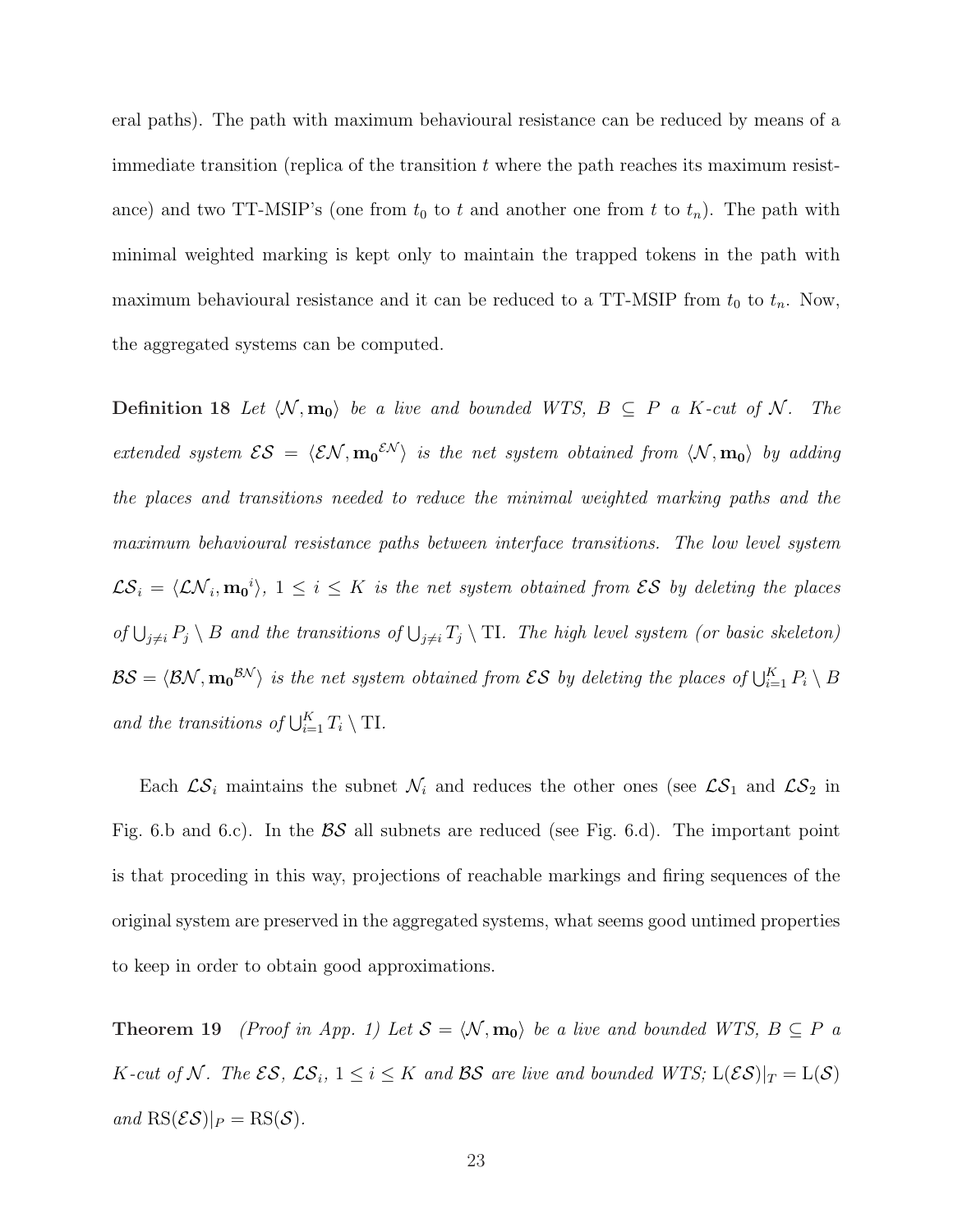## 6 Iterative technique

### 6.1 The pelota algorithm

The technique for an approximate computation of the throughtput that we present now is, basically, a response time approximation method [1, 9]. The interface transitions of  $\mathcal{N}_i$ in  $\mathcal{LS}_i$  ( $j \neq i$ ) approximate the response time of all the subsystem  $\mathcal{N}_j$ .

#### Algorithm 20 Pelota algorithm

**input:**  $\langle \mathcal{S}, w \rangle$  live and bounded stochastic WTS select a K-cut  $B \subseteq P$  of N and derive  $\mathcal{LS}_i$ ,  $\mathcal{BS}$  for  $1 \leq i \leq K$ select initial service rates  $\mu_t^{(0)}$  $t_t^{(0)}$  for  $t \in T_j \cap \text{TI}, 2 \leq j \leq K$  (their rates in  $\langle \mathcal{S}, w \rangle$ )  $n := 0$  (counter for iteration steps) repeat  $n := n + 1$ for  $i := 1$  to  $K$  do solve  $\mathcal{LS}_i$  with: In: rates  $\boldsymbol{\mu}_l^{(n)}$  $\binom{n}{l}$  of transitions  $T_l \cap \text{TI}, 1 \leq l < i$ rates  $\boldsymbol{\mu}_l^{(n-1)}$  $\ell_l^{(n-1)}$  of transitions  $T_l \cap \text{TI}, i < l \leq K$ Out: relative rates  $\mu_i$  and throughput  $\chi_i^{(n)}$  $i^{(n)}$  of transitions  $T_i \cap TI$ solve  $BS$  (find scale factor  $\lambda$ ) with: In: rates  $\boldsymbol{\mu}_l^{(n)}$  $\binom{n}{l}$  of transitions  $T_l \cap \text{TI}, 1 \leq l < i$ rates  $\boldsymbol{\mu}^{(n-1)}_l$  $\prod_l^{(n-1)}$  of transitions  $T_l \cap \text{TI}, i < l \leq K$ relative rates  $\mu_i$  and throughput  $\chi_i^{(n)}$  $i^{(n)}$  of transitions  $T_i \cap TI$ Out: rates  $\mu_i^{(n)} = \lambda \cdot \mu_i$  of transitions  $T_i \cap TI$  such that  $\chi_{\mathcal{BS}}^{(n)} = \chi_i^{(n)}$ i end for **until** convergence of  $\{\chi_i^{(n)}\}$  $i^{(n)}\}_{i=1}^{K}$ 

 $\textsf{output:} \ \{\boldsymbol{\chi}_i^{(n)}\}$  $\binom{n}{i}$ <sub>i</sub> $\binom{K}{i=1}$  of transitions  $\langle \mathcal{S}, w \rangle$ 

In live and bounded WTS's the relative throughput of transitions are determined by the structure of the net. Thus, with an approximation of the throughput of any transtion we can obtain approximations for the other ones with the same percentage error. The proposed algorithm is basically the same that this in [9].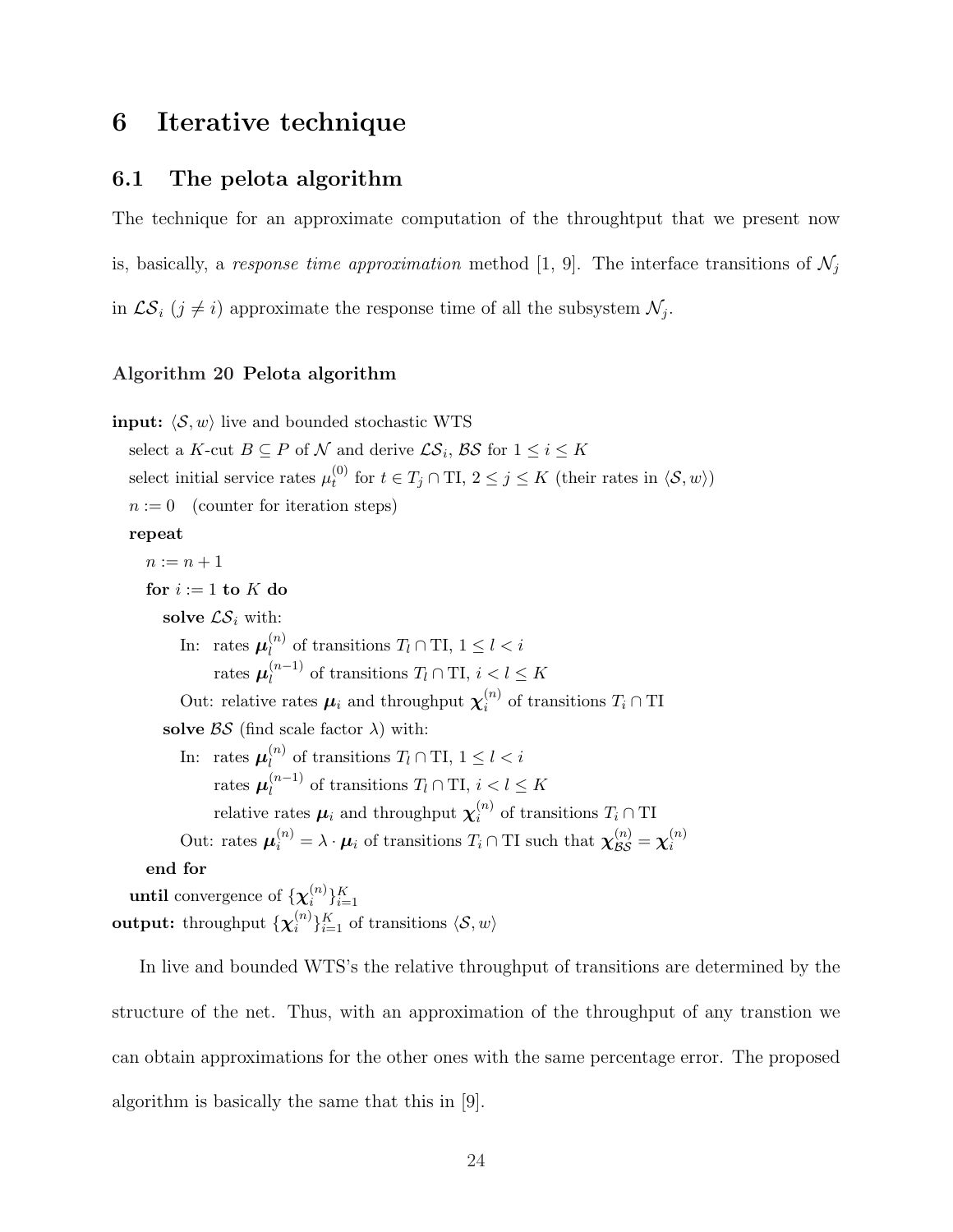In the above procedure, once a K-cut has been selected and given some initial values  $\mu_t^{(0)}$ t for service rates of all interface transitions except those in  $\mathcal{N}_1$ , the isomorphic CTMC of aggregated subsystem  $\mathcal{LS}_1$  is solved. The selection of the initial values of interface transitions rates does not affect (under our experience) to the accuracy of the method. A simple option is putting the initial rate of the transitions in the model. From the solution of that CTMC, the first estimation  $\chi_1^{(1)}$  of the throughput of transitions  $T_1 \cap TI$  can be computed. Then, the initial estimated values of service rates of interface transitions  $T_1 \cap T$ I must be derived. To do that, we take the initial values  $\mu_t^{(0)}$  $t_t^{(0)}$  for service rates of transitions in  $T_1 \cap T$ I and we search in the  $BS$  a scale factor for all these rates such that the throughput of  $BS$  and the throughput of  $\mathcal{LS}_1$ , computed before, are equal. There is no problem with the different throughput of interface transitions in  $\mathcal{LS}_i$  and  $\mathcal{BS}$  because by construction the relative throughput of transitions in the aggregated systems are the same (theorem 6). The same procedure is executed for each  $\mathcal{LS}_i$  in a cyclic way. Each time we solve the  $\mathcal{LS}_i$  we obtain in the  $\mathcal{BS}$  a new estimation of the rates of  $T_i \cap T$ . The previous steps are repeated until convergence is achieved (for instance, when the difference of the estimated throughput of transitions in two iterations is below 0.1%).

With regard to the computation of the ratios among interface transition rates in  $\mathcal{LS}_i$ , the mean enabling degree  $e_t$  of transition  $t \in T_i \cap TI$  can be computed (infinite server of transitions assumed). Then we put  $\mu_i^{(n)}$  $\hat{u}^{(n)}[t] = \boldsymbol{\chi}_i^{(n)}$  $\binom{n}{i}[t]/e_t$ . To compute the mean enable degree only the nodes to resume the subnet  $\mathcal{N}_i$  are taken into account. In this way, we compute a performance index related with the same interface transition in the  $\beta S$ . For example, in Fig. 6.c, to compute the relative rate of interface transition  $I_{22}$  we compute the mean enabling degree of transition  $I_{22}$  taking into account only the implicit places  $H_{21}$ ,  $H_{24}$ . So,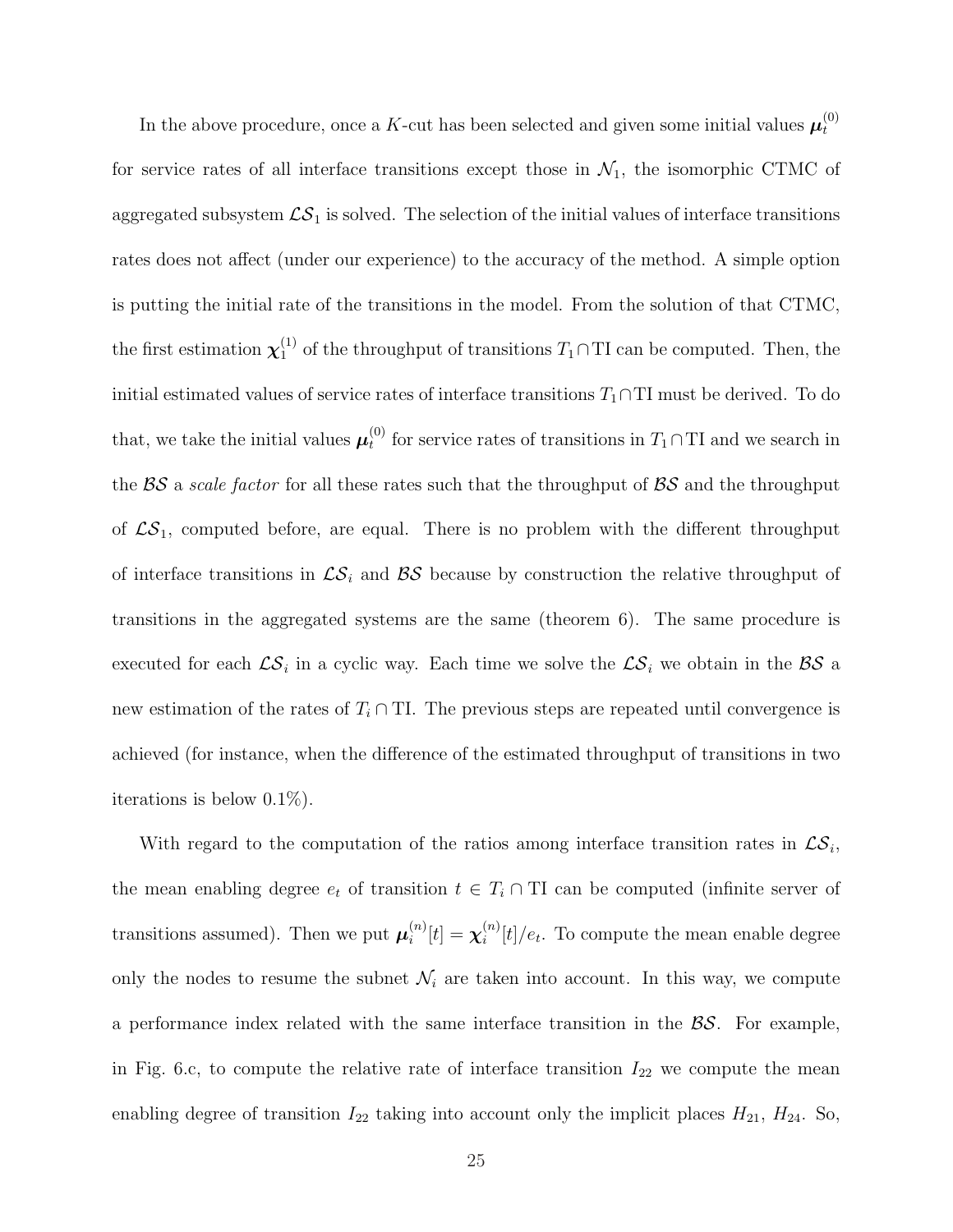the relative rate of transition  $I_{22}$  is equal to (infinite server semantics)  $\frac{\chi_{CS_2}[I_{22}]}{E[\max\{M[H_{21}]\}}$  $\frac{\lambda_{\mathcal{LS}_2[122]}}{E[\max\{M[H_{21}],M[H_{24}]\}]}$ . For single server semantics, the mean enabling degree of a given transition is substituted by the probability to be enabled. For example, the relative rate of transition  $I_{22}$  is equal to (single server semantics)  $\frac{\chi_{\mathcal{L}S_2}[I_{22}]}{PIM[H_{23}]>0 M!}$  $\frac{\lambda_{\mathcal{LS}_2[122]}}{P\{M[H_{21}]>0,M[H_{24}]>0\}}.$ 

The computation of the scale factor in the  $\beta S$  can be implemented with a linear search. Now the  $\beta S$  has considerably fewer states than the original one. In each iteration of this linear search, the isomorphic CTMC of the  $\beta S$  is solved. Note that only in the first iteration the CTMC is completely derived. For later iterations only some values must be changed.

#### 6.2 About convergence of the method

The next step will be to prove the existence of convergence points for the numerical algorithm. To do that, we need some results given by other authors. In [18] continuity of the steady–state probability vector  $\pi$  on the entries of the infinitesimal generator Q of the CTMC of any SPN is proved. As the elements of Q are continuous on the transition rates and many steady–state performance indices (such that throughput or mean marking of places) can be expressed as continuous functions on  $\pi$ , continuity of throughput of any transition on the entries of Q and on the transitions rates can be assured for any SPN. In [5] monotonicity of throughput transitions on transition rates and on the topology of the WTS is proved. Monotonicity on transition rates means that if we increase (decrease) the rate of any transition, the throughput of any other transition will not be decreased (increased). Monotonicity on the topology means that if we add new places and/or transitions to a WTS we do not increase the throughput of any transition. Finally, in [10] by means of a linear programming problem, an upper bound for the mean firing time of a transition in any live and bounded SPN is obtained. Taking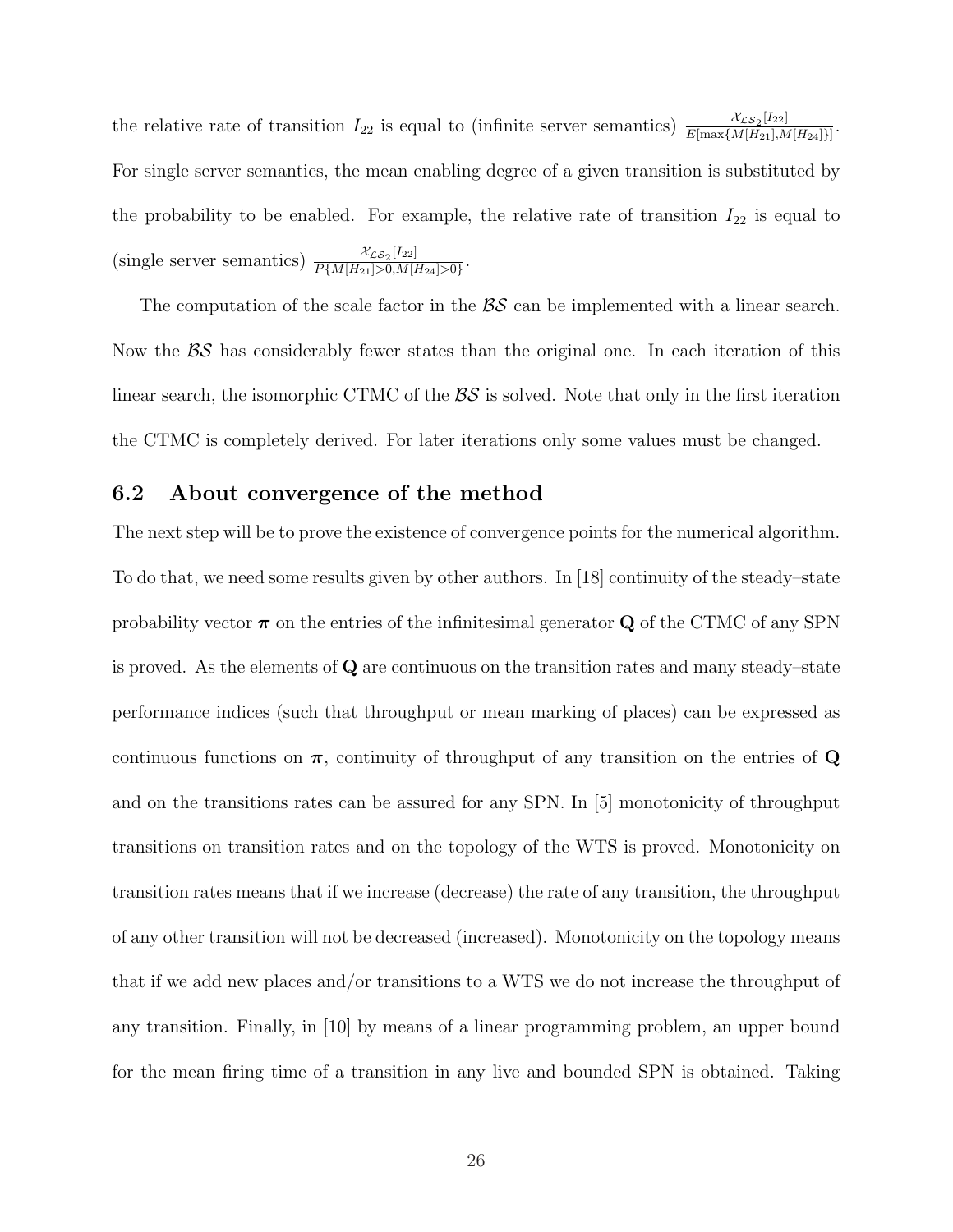the inverse of the upper bound for the mean firing time of a transition we can obtain a lower bound for the throughput of the transition.

**Theorem 21** (Proof in App. 1) The linear search on the  $\beta S$  in Alg. 20 always converges.

To prove the existence of convergence points for the algorithm 20, a functional form of the algorithm will be used. Let  $\lambda = (\lambda_1, \ldots, \lambda_K)$  be the vector of rates for interface transitions. In each iteration *n* of the algorithm, a new vector  $\lambda^{(n)}$  is computed, so the algorithm can be expressed in the following form:

#### Algorithm 22 Functional form for pelota algorithm.

**input:**  $\lambda^{(0)}$  initial rates for interface transitions  $n := 0$  (counter for iteration steps) repeat  $n := n + 1$  $\boldsymbol{\lambda}^{(n)} := A(\boldsymbol{\lambda}^{(n-1)})$ until convergence of  $\lambda^{(n)}$  $\textbf{output:} \text{ throughout } \{\boldsymbol{\chi}_i(\boldsymbol{\lambda}^{(n)})\} \text{ of transitions } \langle \mathcal{S}, w \rangle$ 

**Theorem 23** (Proof in App. 1) The function  $A : (\mathbb{R}^+)^M \longrightarrow (\mathbb{R}^+)^M$  ( $M = |IT|$ ) of algorithm 22 is continuous and there exist a non empty, convex and compact set  $S \subset (\mathbb{R}^+)^M$ such that  $A(S) \subseteq S$ . Then, there exists  $x \in S$  such that  $A(x) = x$ .

This theorem establishes that the iterative algorithm has convergence points. To assure the convergence of the algorithm or the uniqueness of the solution, stronger properties of function A must be proved, contraction for example, but there is not success for the moment. With regard to the accuracy of the results, no formal proof gives positive answer to the question, but an extensive battery of numerical experiments has shown us that the algorithm converges in 3 to 5 iteration steps and the error is less than 5% in the worst cases.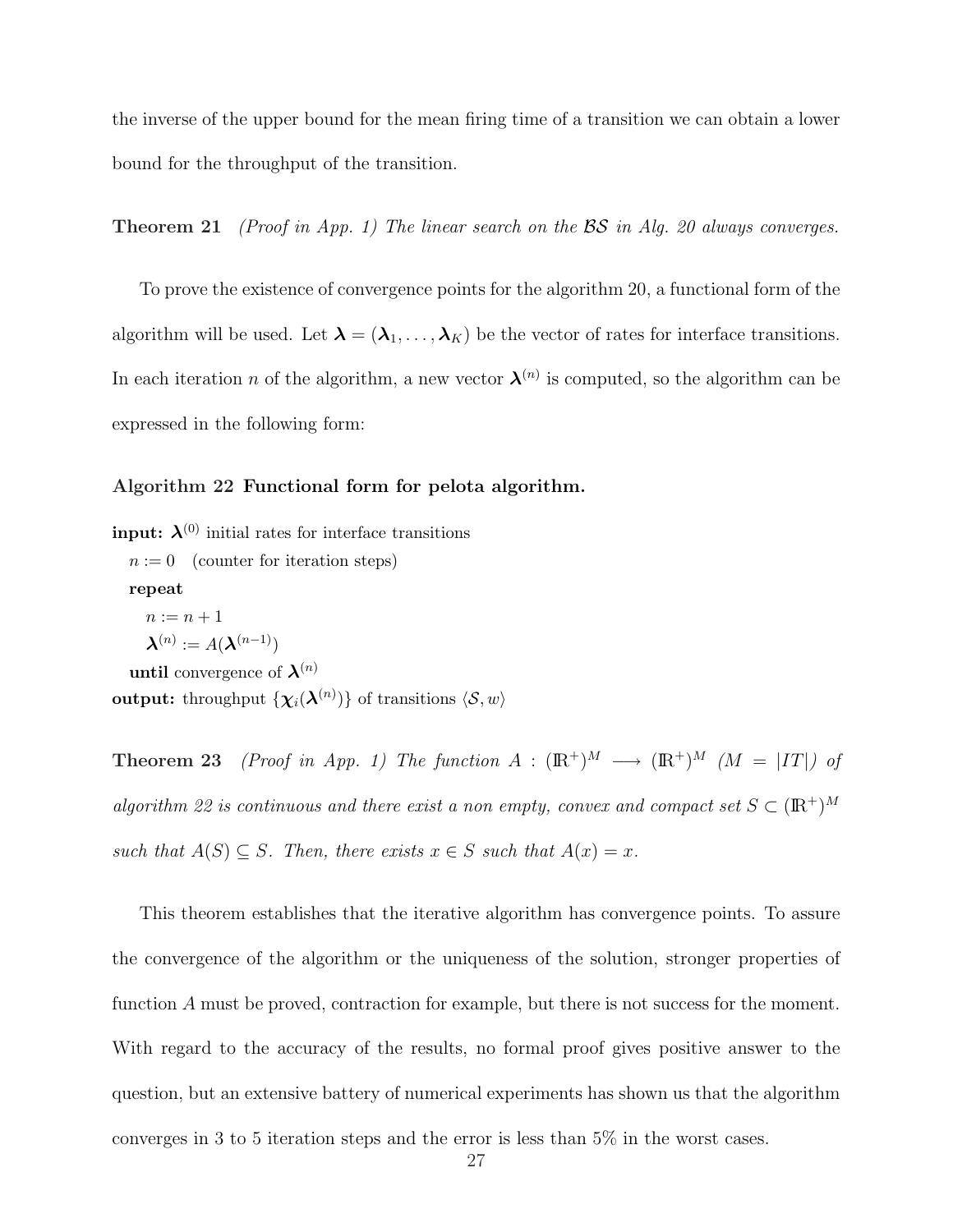## 7 Examples

In this section, we present several numerical results of the application of the iterative technique previously introduced. Among all the tested cases, we have selected the following two WTS's. The first one (already introduced in Fig. 6.a) is structurally asymmetric. Assuming all transition rates equal to 1.0 and single server semantics, the exact throughput of the reference transition  $I_{11}$  is 0.119353. The net has **319680** reachable states. The aggregated systems  $\mathcal{LS}_1$ ,  $\mathcal{LS}_2$  and  $\mathcal{BS}$  are depicted in Fig.6.(b), (c) and (d) respectively and they have 27362, 10640 and 783 reachable states respectively.

In Table 1 we present the iteration steps of the method for this case. Columns  $\chi(I_{11})$  are the estimated values for throughput of transition  $I_{11}$  at each iteration step. Columns  $\mu_{ij}$  are the estimated relative rates of interface transition  $I_{ij}$  computed in  $\mathcal{LS}_i$  and columns  $\lambda$  are the scale factors modifying the previous relative rates, computed in the BS. Convergence of the method is obtained in this case in 3 iteration steps. The error for this example was +1.32%.

As a second example, let us consider the WTS depicted in Fig. 7.a. Any splitting of the net will generate strongly coupled aggregated systems. This fact makes the system difficult to study and puts our method through a rigorous test.

We select the following cut:  $B = \{B_i\}_{i=1}^8$ . The corresponding  $\mathcal{ES}$  is depicted in Fig. 7.b. The low level systems are depicted in Figs. 8.a and 8.b. The  $\beta\mathcal{S}$  is that of Fig. 8.c. The

| Service rates 1.0                                                                                                       |            |            |            |  |                       |            |            |            |  |  |
|-------------------------------------------------------------------------------------------------------------------------|------------|------------|------------|--|-----------------------|------------|------------|------------|--|--|
| ${\cal L}{\cal S}$ 1                                                                                                    |            |            |            |  | $\mathcal{L}S_2$      |            |            |            |  |  |
| $\mathcal{X}(I_{11})$                                                                                                   | $\mu_{11}$ | $\mu_{12}$ | $\mu_{13}$ |  | $\mathcal{X}(I_{21})$ | $\mu_{21}$ | $\mu_{22}$ | $\mu_{23}$ |  |  |
| $[0.135420]0.864370]0.203130]0.135420]1.007942[0.059609]0.059609]0.178827]0.245863]0.765510]$                           |            |            |            |  |                       |            |            |            |  |  |
| $(0.120868)0.773185(0.181302)0.120868(1.027901)0.060469(0.060469)0.181408(0.249409)0.767521)$                           |            |            |            |  |                       |            |            |            |  |  |
| $(0.120930)$ $0.773566$ $(0.181394)$ $0.120930$ $(1.027788)$ $0.060464$ $(0.060464)$ $0.181395$ $(0.249391)$ $0.767521$ |            |            |            |  |                       |            |            |            |  |  |
| $(0.120929)0.773565[0.181394]0.120929[1.027788]0.060464[0.060464]0.181394[0.249390]0.767521]$                           |            |            |            |  |                       |            |            |            |  |  |
| Error: $+1.32\%$<br>$ \mathcal{X}(I_{11}) $ exact: 0.119353                                                             |            |            |            |  |                       |            |            |            |  |  |

Table 1: Iteration results for the WTS in Fig. 6.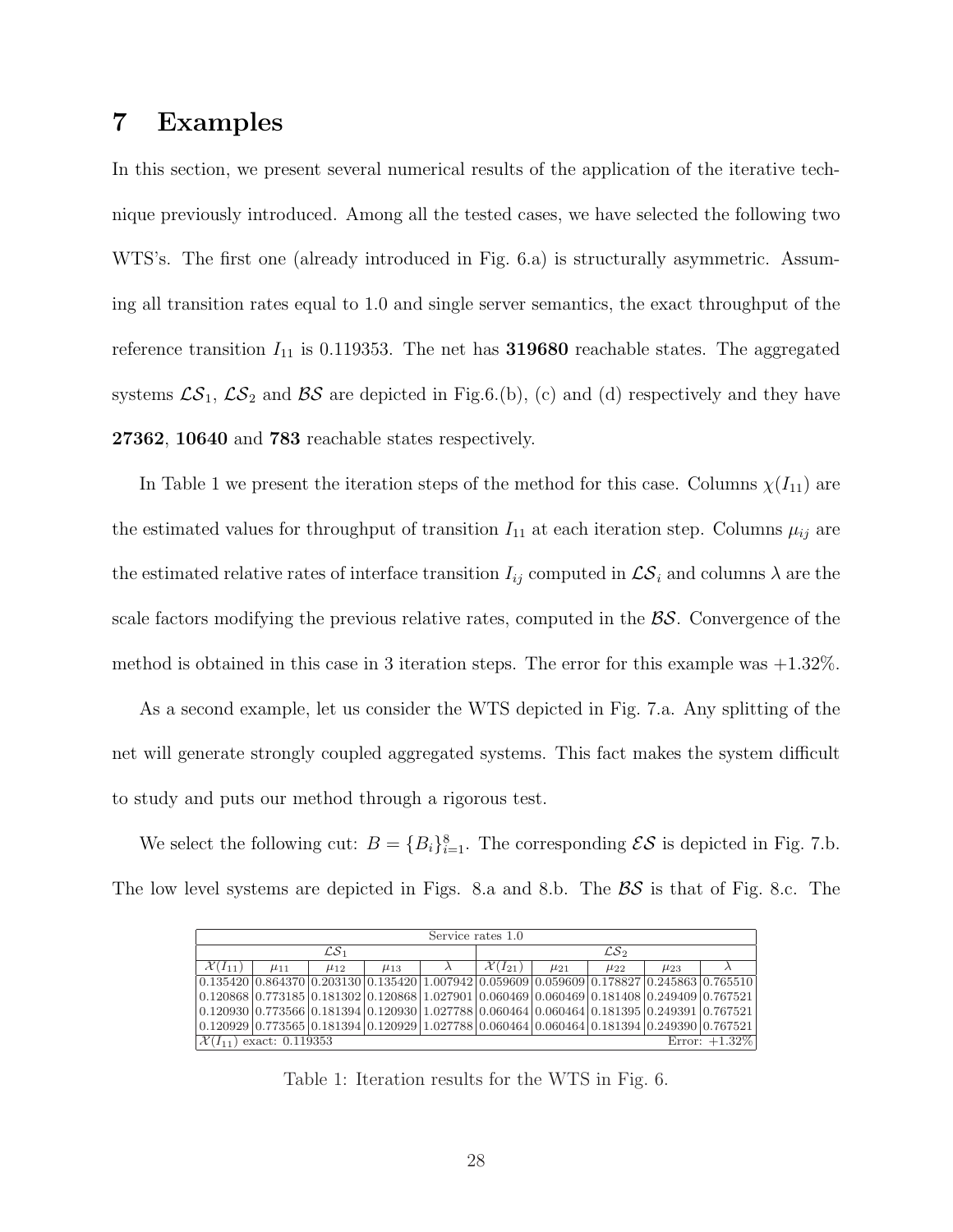

Figure 7: (a) A WTS's and (b) its  $\mathcal{ES}$ .

isomorphic CTMC of the original WTS has **90171** states (the same as the  $\mathcal{ES}$ ), while the low level systems and the  $\beta S$  have 10751, 9256 and 989 states, respectively.

We consider three different situations from different transition service rates (we assume single server semantics in all cases). In the first case, arbitrarily chosen service rates (from left to right and from top to bottom)  $2,3,2,3,6,3,2,4,10,8,2,4,4,6,8,5$ . The exact throughput of transition  $I_{11}$  is 0.778787 in this case. In Table 2 we present the iteration steps of the method for this case. The legend is the same as in the table 1. Convergence of the method is usually obtained in 3 to 5 iteration steps. The error for this example was −0.22%.

In the second case, we suppose all transitions rates equal to one in the original system (representing a symmetric timing case, in the sense that both sides of the system have response time of the same order of magnitude). The exact throughput of  $I_{11}$  is 0.217662.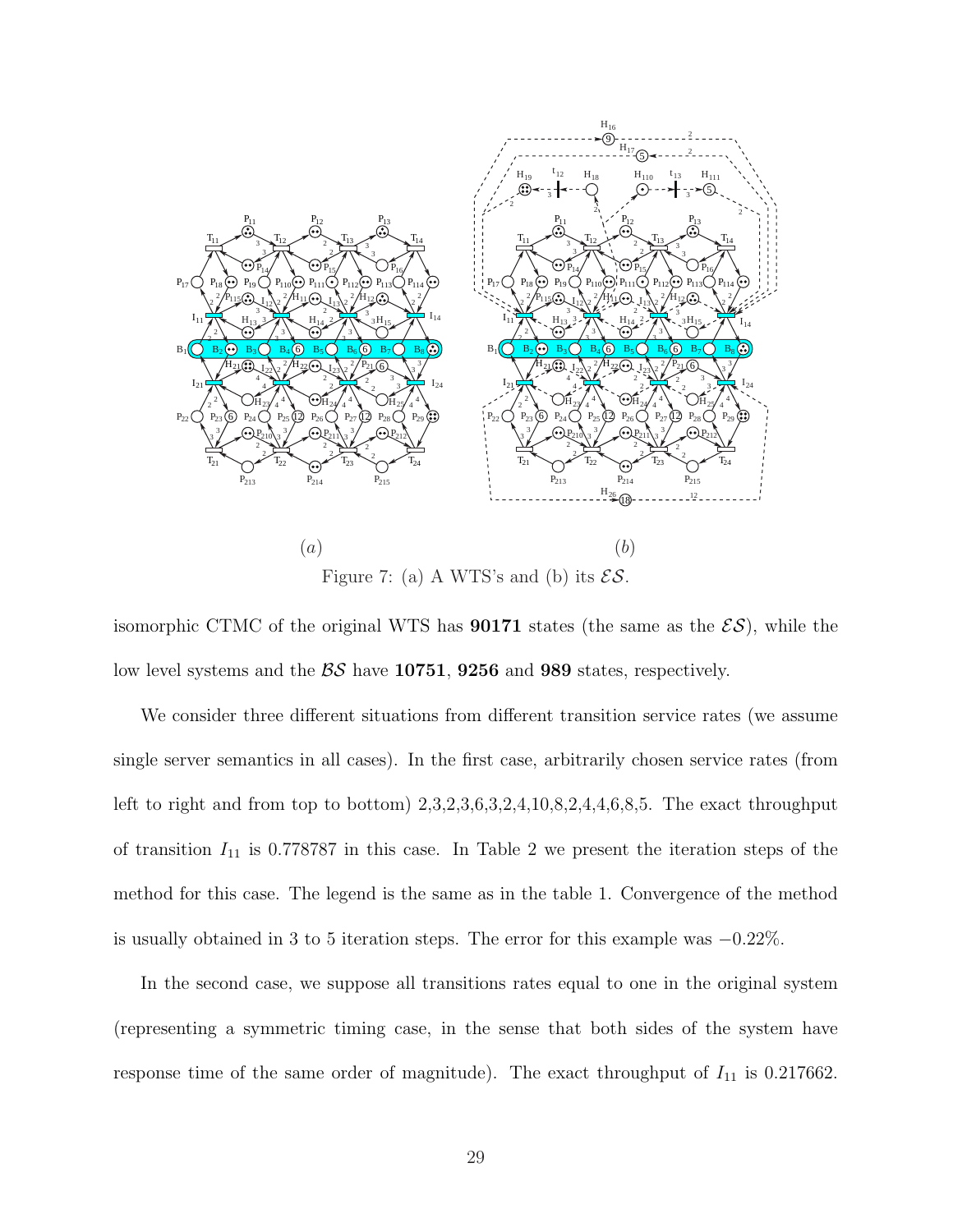

Figure 8: (a)  $\mathcal{LS}_1$ , (b)  $\mathcal{LS}_2$  and (c)  $\mathcal{BS}$  corresponding to the WTS in Fig 7.

The error of the approximated value is −0.45%. On the other hand, if a very asymmetric timing is considered (service rates differ in three orders of magnitude for both subsystems, as given in the third case of Table 2), the exact throughput of  $I_{11}$  is 0.027686 leading up to an error of  $+0.02\%$ .

With regard to the accuracy of the method in other cases, no formal proof gives positive answers, but extensive testing allow us to assure that the error of the method is usually below 5%.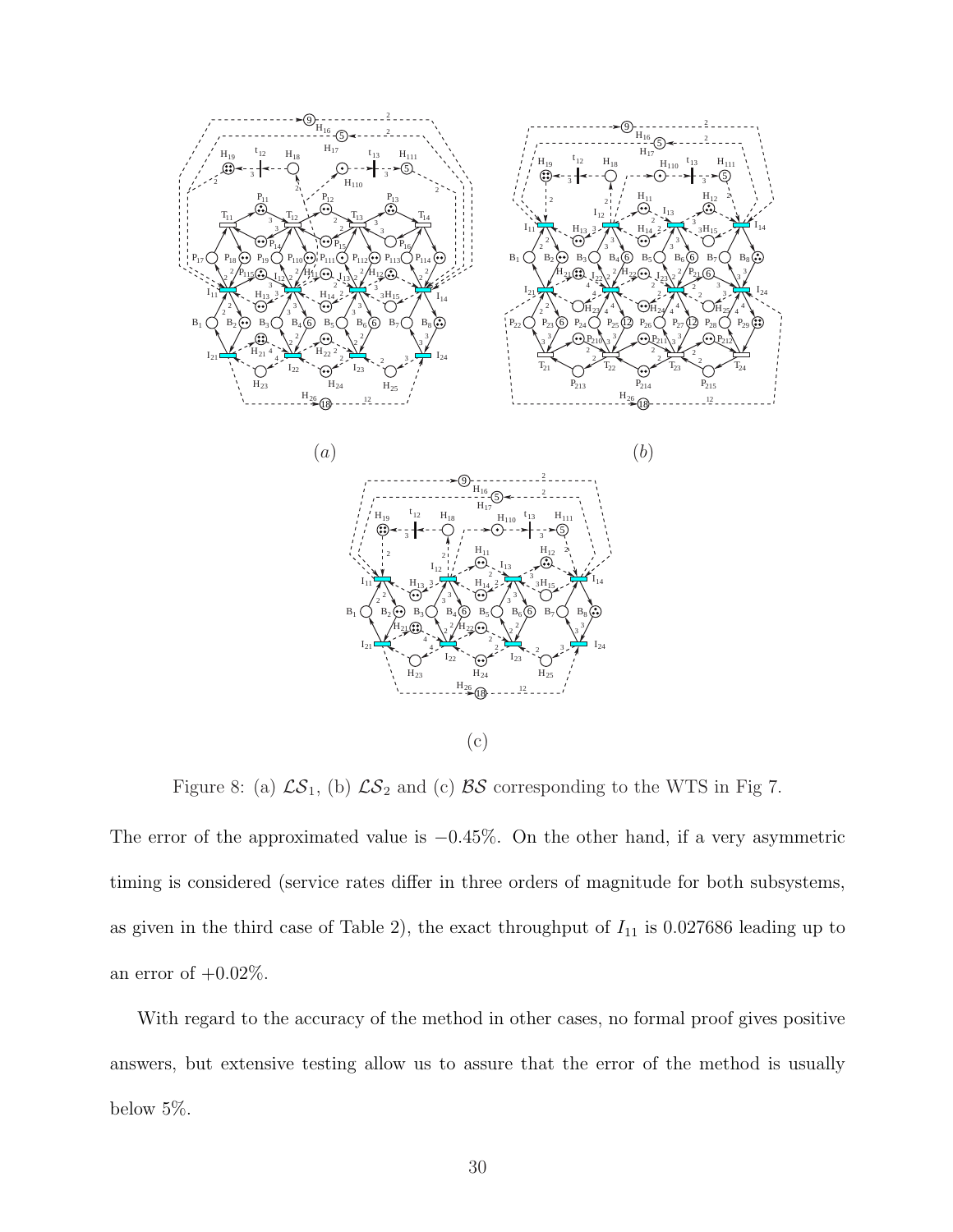| Variable service rates                                       |            |            |                                   |               |           |                                  |                  |                           |            |            |           |  |
|--------------------------------------------------------------|------------|------------|-----------------------------------|---------------|-----------|----------------------------------|------------------|---------------------------|------------|------------|-----------|--|
| $\overline{\mathcal{LS}_1}$                                  |            |            |                                   |               |           | $\overline{\mathcal{LS}_2}$      |                  |                           |            |            |           |  |
| $\mathcal{X}(I_{11})$                                        | $\mu_{11}$ | $\mu_{12}$ | $\mu_{13}$                        | $\mu_{14}$    | $\lambda$ | $\overline{\mathcal{X}}(I_{21})$ | $\mu_{21}$       | $\mu_{22}$                | $\mu_{23}$ | $\mu_{24}$ | $\lambda$ |  |
| 0.8091                                                       | 0.8276     | 0.0949     | 0.0674                            | 0.6525        | 1.0388    | 1.5125                           | 0.1741           | 0.1690                    | 0.2379     | 0.1205     | 1.1279    |  |
| 0.7803                                                       | 0.7939     | 0.0897     |                                   | 0.0650 0.5583 | 1.0523    | 1.5461                           | 0.1785           | 0.1735                    | 0.2516     | 0.1355     | 1.1067    |  |
| 0.7775                                                       | 0.7881     | 0.0893     | 0.0648                            | 0.5459        | 1.0541    | 1.5531                           | 0.1795           | 0.1744                    | 0.2534     | 0.1377     | 1.1042    |  |
| 0.7771                                                       | 0.7873     | 0.0893     | 0.0648                            | 0.5445        | 1.0544    | 1.5540                           | 0.1796           | 0.1745                    | 0.2536     | 0.1379     | 1.1040    |  |
| 0.7771                                                       | 0.7872     |            | 0.0893   0.0648   0.5443   1.0544 |               |           | 1.5541                           |                  | $0.1796 \mid 0.1745 \mid$ | 0.2536     | 0.1379     | 1.1039    |  |
| exact: 0.778787<br>Error: $-0.22\%$<br>$\mathcal{X}(I_{11})$ |            |            |                                   |               |           |                                  |                  |                           |            |            |           |  |
| Service rates equal to 1                                     |            |            |                                   |               |           |                                  |                  |                           |            |            |           |  |
| $\mathcal{LS}_1$                                             |            |            |                                   |               |           | $\mathcal{LS}_2$                 |                  |                           |            |            |           |  |
| $\overline{\mathcal{X}(I_{11})}$                             | $\mu_{11}$ | $\mu_{12}$ | $\mu_{13}$                        | $\mu_{14}$    | $\lambda$ | $\overline{\mathcal{X}(I_{21})}$ | $\mu_{21}$       | $\mu_{22}$                | $\mu_{23}$ | $\mu_{24}$ | $\lambda$ |  |
| 0.2448                                                       | 0.4630     | 0.0826     | 0.0408                            | 0.5676        | 1.0145    | 0.4274                           | 0.4575           | 0.2525                    | 0.2140     | 0.1958     | 1.0523    |  |
| 0.2187                                                       | 0.4078     | 0.0735     | 0.0365                            | 0.4187        | 1.0323    | 0.4324                           | 0.4636           | 0.2559                    | 0.2216     | 0.2150     | 1.0423    |  |
| 0.2168                                                       | 0.4028     | 0.0728     | 0.0361                            | 0.4086        | 1.0354    | 0.4333                           | 0.4647           | 0.2565                    | 0.2220     | 0.2165     | 1.0418    |  |
| 0.2167                                                       | 0.4025     | 0.0728     | 0.0361                            | 0.4081        | 1.0355    | 0.4334                           | 0.4647           | 0.2565                    | 0.2220     | 0.2166     | 1.0417    |  |
| 0.2167                                                       | 0.4024     |            | $0.0728 \mid 0.0361 \mid 0.4081$  |               | 1.0355    | 0.4334                           | 0.4647           | 0.2565                    | 0.2220     | 0.2166     | 1.0417    |  |
| exact: 0.217662<br>$\mathcal{X}(I_{11})$                     |            |            |                                   |               |           |                                  | Error: $-0.45\%$ |                           |            |            |           |  |
|                                                              |            |            |                                   |               |           | Service rates 10, 1              |                  |                           |            |            |           |  |
| $\overline{\mathcal{LS}_1}$                                  |            |            |                                   |               |           | $\overline{\mathcal{LS}_2}$      |                  |                           |            |            |           |  |
| $\overline{\mathcal{X}(I_{11})}$                             | $\mu_{11}$ | $\mu_{12}$ | $\mu_{13}$                        | $\mu_{14}$    | $\lambda$ | $\mathcal{X}(I_{21})$            | $\mu_{21}$       | $\mu_{22}$                | $\mu_{23}$ | $\mu_{24}$ | $\lambda$ |  |
| 0.0399                                                       | 0.0040     |            | 0.0013 0.0007                     | 0.2429        | 1.0118    | 0.0554                           | 0.6568           | 0.3415                    | 0.2232     | 0.2990     | 1.0409    |  |
| 0.0277                                                       | 0.0028     | 0.0009     | 0.0005                            | 0.1095        | 1.5438    | 0.0554                           | 0.6571           | 0.3416                    | 0.2233     | 0.3002     | 1.0396    |  |
| 0.0277                                                       | 0.0028     | 0.0009     | 0.0005                            | 0.1093        | 1.5438    | 0.0554                           | 0.6571           | 0.3416                    | 0.2233     | 0.3002     | 1.0396    |  |
| 0.0277                                                       | 0.0028     | 0.0009     | 0.0005                            | 0.1093        | 1.5746    | 0.0554                           | 0.6572           | 0.3416                    | 0.2233     | 0.3002     | 1.0396    |  |
| Error: $+0.02\%$<br>$\mathcal{X}(I_{11})$<br>exact: 0.027686 |            |            |                                   |               |           |                                  |                  |                           |            |            |           |  |

Table 2: Iteration results for the WTS in Fig. 7.

## 8 Conclusions

The approximation technique presented here is mainly based on decomposition and aggregation of the obtained submodels. In order to aggregate subnets in weighted T–systems it is necessary to preserve some complex structural characteristics in order to achieve good approximation results. Our election was to preserve the gain, the minimal weighted marking and the maximum behavioural resistance between each pair of interface transitions. The preservation of the gain and minimal weighted marking assures liveness and boundedness of the obtained submodels. The preservation of the maximum behavioural resistance reflects part of the response time of the aggregated subnets that is due to the synchronization imposed by the weights of the arcs. Its preservation improves the approximation results. A dynamic programming algorithm was presented to compute in polynomial time on the net size the three selected characteristics (gain, weighted marking and behavioural resistance).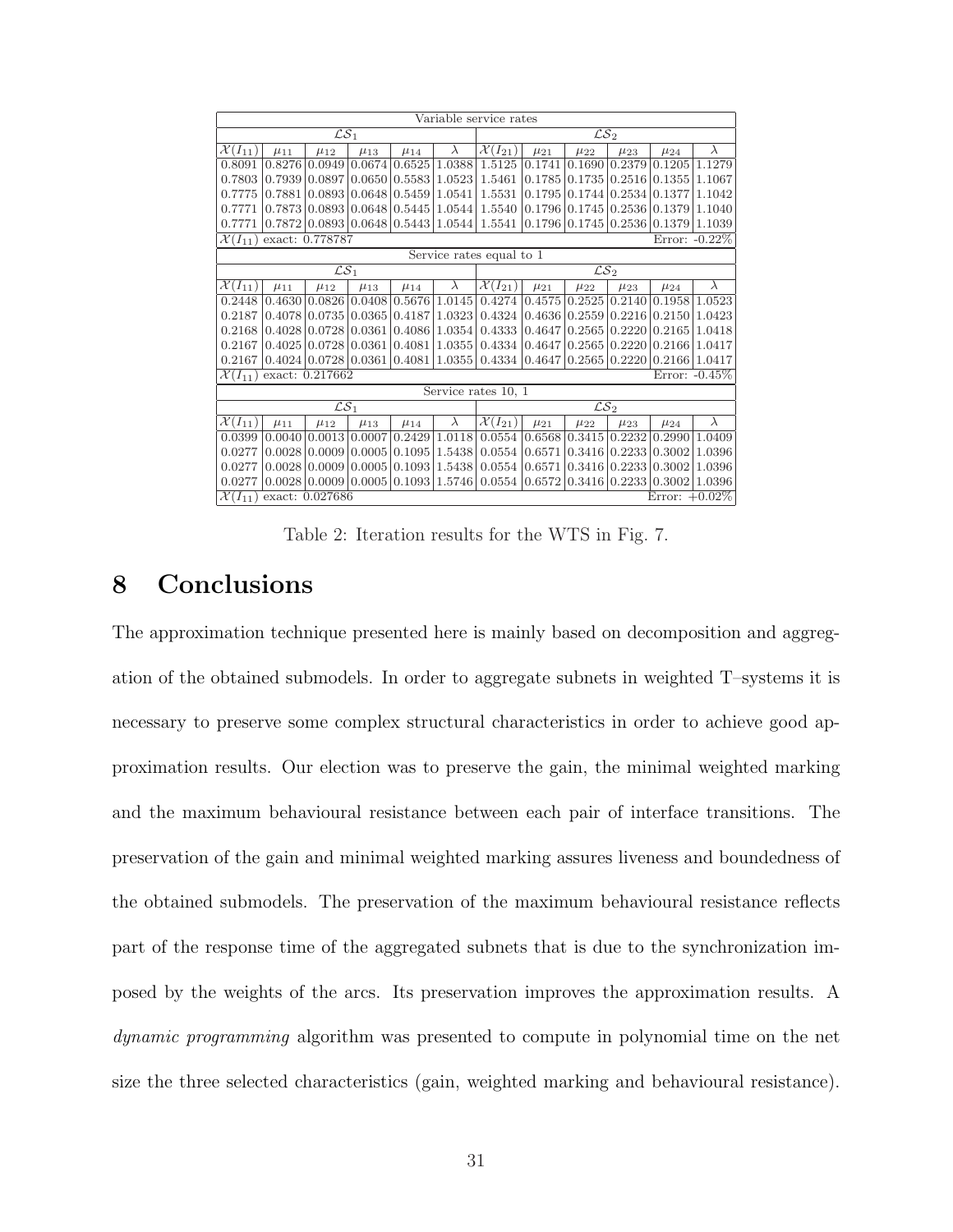This decomposition algorithm supposes a generalization with respect to the previous one for marked graphs [9] in the following terms: First, a more general class of nets (with weights) is treated and the decomposition technique in this paper applied to a marked graph produces the same aggregated systems that the previous technique for marked graphs; second the original model can be decomposed in a finite number of subnets, not only two; finally, the number of nodes needed to reduce the subnets is directly reduced by the reduction algorithm. The efficiency of the proposed technique is directly influenced by the selected cut. Further research should be done in order to optimize this efficiency. However, from extensive experiments already achieved, the intuitive "cut the model into equal size pieces" approach (in terms of reachable markings) seems to give the best results.

With respect to the throughput approximation algorithm, we used basically the same response time approximation method used for marked graphs in [9], called pelota algorithm, that iteratively solves the isomorphic CTMC of each aggregated system. Existence of convergence points for the pelota algorithm have been proved (proof also valid for the algorithm for marked graphs in [9]). Extensive numerical experiments using this method showed fast convergence (3 to 5 iteration steps), small error (less than 5%) and the approximate computation of throughput can be achieved with a considerable saving of time and memory (more than one order of magnitude in many cases).

## References

[1] S. C. Agrawal, J. P. Buzen, and A. W. Shum. Response time preservation: A general technique for developing approximate algorithms for queueing networks. In *Proceedings of the 1984* ACM Sigmetrics Conference on Measurement and Modeling of Computer Systems, pages 63– 77, Cambridge, MA, August 1984.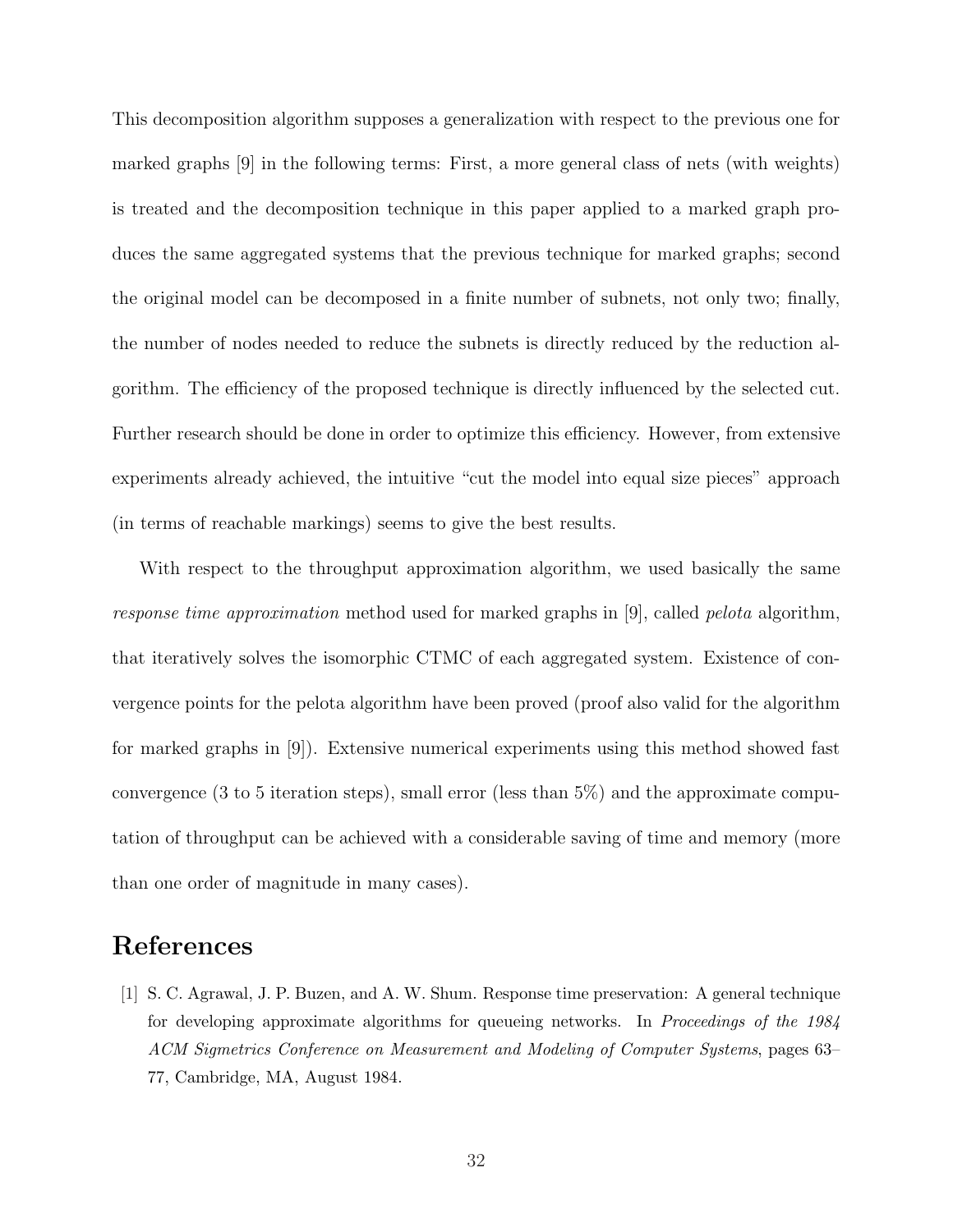- [2] A. V. Aho, J. E. Hopcroft, and J. D. Ullman. Data Structures and Algorithms. Addison-Wesley, 1983.
- [3] M. Ajmone Marsan, G. Balbo, G. Conte, S. Donatelli, and G. Franceschinis. Modelling with Generalizad Stochastic Petri Nets. John Wiley & Sons, 1995.
- [4] H. H. Ammar and S. M. R. Islam. Time scale decomposition of a class of generalized stochastic Petri net models. IEEE Transactions on Software Engineering, 15(6):809–820, June 1989.
- [5] F. Baccelli, G. Cohen, and B. Gaujal. Recursive equations and basic properties of timed Petri nets. Discrete Event Dynamic Systems: Theory and Applications, 1(4):415–439, 1992.
- [6] F. Baccelli and Z. Liu. Comparison properties of stochastic decision free Petri nets. IEEE Transactions on Automatic Control, 37(12):1905–1920, December 1992.
- [7] B. Baynat and Y. Dallery. Approximate techniques for general closed queueing networks with subnetworks having population constraints. Rapport MASI 90.49, Laboratoire MASI, Universit´e Paris VI, Paris, France, October 1990.
- [8] J. Campos, G. Chiola, and M. Silva. Ergodicity and throughput bounds of Petri nets with unique consistent firing count vector. IEEE Transactions on Software Engineering,  $17(2):117-$ 125, February 1991.
- [9] J. Campos, J. M. Colom, H. Jungnitz, and M. Silva. Approximate throughput computation of stochastic marked graphs. IEEE Transactions on Software Engineering, 20(7):526–535, July 1994.
- [10] J. Campos and M. Silva. Embedded product-form queueing networks and the improvement of performance bounds for Petri net systems. Performance Evaluation, 18(1):3–19, July 1993.
- [11] G. Ciardo and K. S. Trivedi. A decomposition approach for stochastic Petri nets models. In Proceedings of the 4th International Workshop on Petri Nets and Performance Models, pages 74–83, Melbourne, Australia, December 1991. IEEE Computer Society Press.
- [12] J. M. Colom and M. Silva. Improving the linearly based characterization of P/T nets. In G. Rozenberg, editor, Advances in Petri Nets 1990, volume 483 of Lecture Notes in Computer Science, pages 113–145. Springer-Verlag, Berlin, 1991.
- [13] T. H. Cormen, C. E. Leiserson, and R. L. Rivest. Introduction to Algorithms. MIT Press and McGraw-Hill, 1990.
- [14] F. DiCesare, G. Harhalakis, J. M. Proth, M. Silva, and F.B. Vernadat. Practice of Petri Nets in Manufacturing. Chapman & Hall, London, 1993.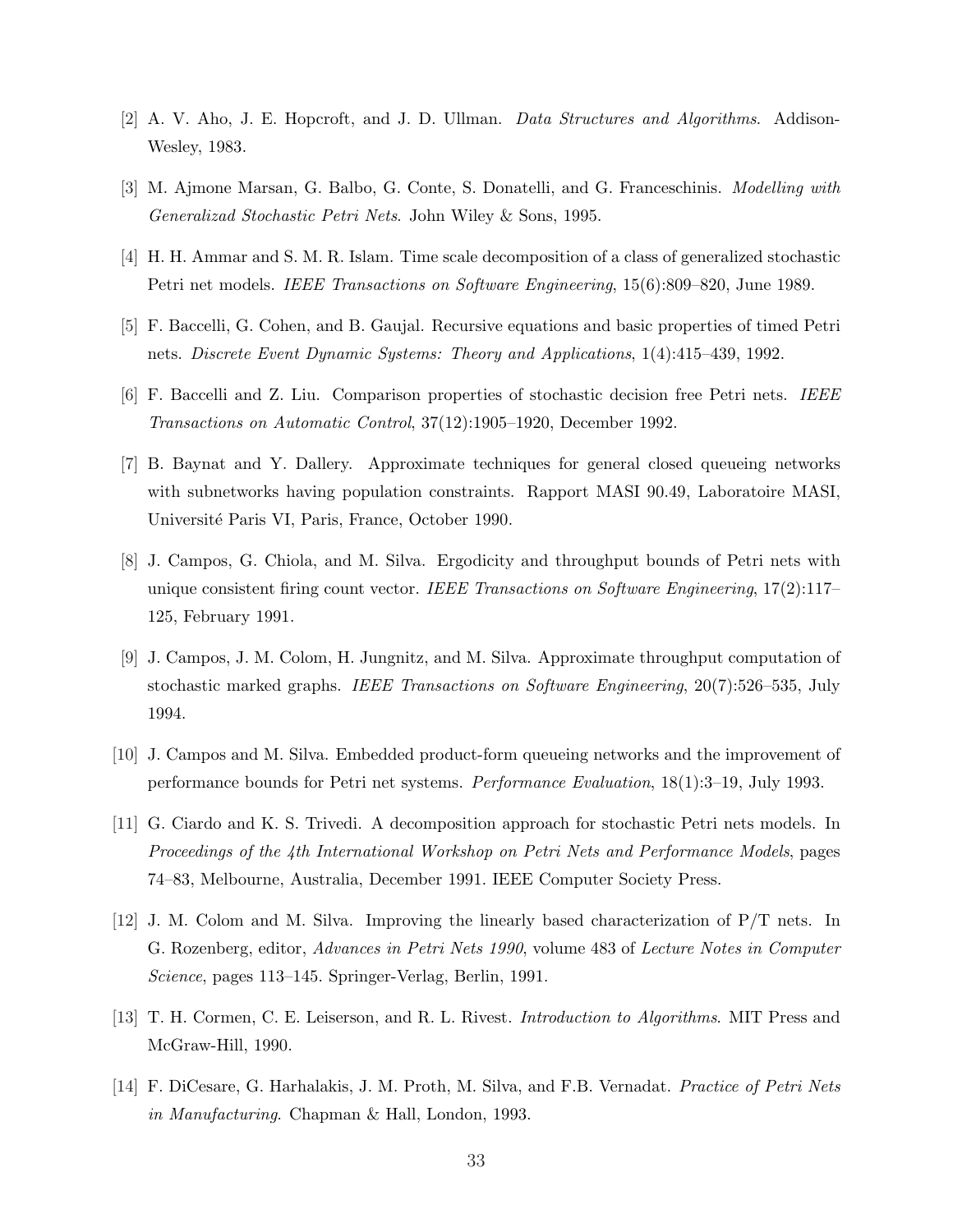- [15] S. Haddad, P. Moreaux, M. Sereno, and M. Silva. Structural characterization and qualitative properties of product form stochastic petri nets. In 22th International Conference on Application and Theory of Petri Nets, Newcastle Upon Tyne, U. K., June 2001.
- [16] H. Hermanns, U. Herzog, U. Klehmet, V. Mertsiotakis, and M. Siegle. Compositional performance modelling with the TIPPtool. Performance Evaluation, 39(1-4):5–35, February 2000.
- [17] G. Klambauer. Aspects of Calculus. Springer-Verlag, Berlin, 1986.
- [18] V. Mainkar and K. Trivedi. Fixed point iteration using stochatic reward nets. In Proceedings of the 6<sup>th</sup> International Workshop on Petri Nets and Performance Models, pages 21–30, Durham, North Carolina, USA, October 1995. IEEE-Computer Society Press.
- [19] R. A. Marie. An approximate analytical method for general queueing networks. IEEE Transactions on Software Engineering, 5(5):530–538, September 1979.
- [20] T. Murata. Petri nets: Properties, analysis, and applications. Proceedings of the IEEE, 77(4):541–580, April 1989.
- [21] C. J. Pérez-Jiménez, J. Campos, and M. Silva. On approximate performance evaluation of manufacturing systems modelled with weighted T-systems. In Proceedings of the IMACS/IEEE-SMC Multiconference on Computational Engineering in Systems Applications (CESA'96), pages 201–207, Lille, France, July 1996.
- $[22]$  M. Silva. Las Redes de Petri en la Automática y la Informática. Editorial AC, Madrid, 1985. In Spanish.
- [23] D. R. Smart. Fixed Point Theorems. Cambrige Univesity Press, 1974.
- [24] E. Teruel. Structure Theory of Weighted Place/Transition Net Systems: The Equal Conflict Hiatus. PhD thesis, Departamento de Ingeniería Eléctrica e Informática, Universidad de Zaragoza, Spain, June 1994.
- [25] E. Teruel, P. Chrząstowski-Wachtel, J. M. Colom, and M. Silva. On weighted T-systems. In K. Jensen, editor, *Application and Theory of Petri Nets 1992*, volume 616 of Lecture Notes in Computer Science, pages 348–367. Springer-Verlag, Berlin, 1992.
- [26] N. Thomas, J. T. Bradley, and D. J. Thornley. An approximate solution of PEPA models using component substitution. IEE Proceedings - Computers and Digital Techniques, 150(2):67–74, March 2003.
- [27] A. Zimmermann, J. Freiheit, and A. Huck. A Petri net based design engine for manufacturing systems. International Journal of Production Research, 39(2):225–253, January 2001.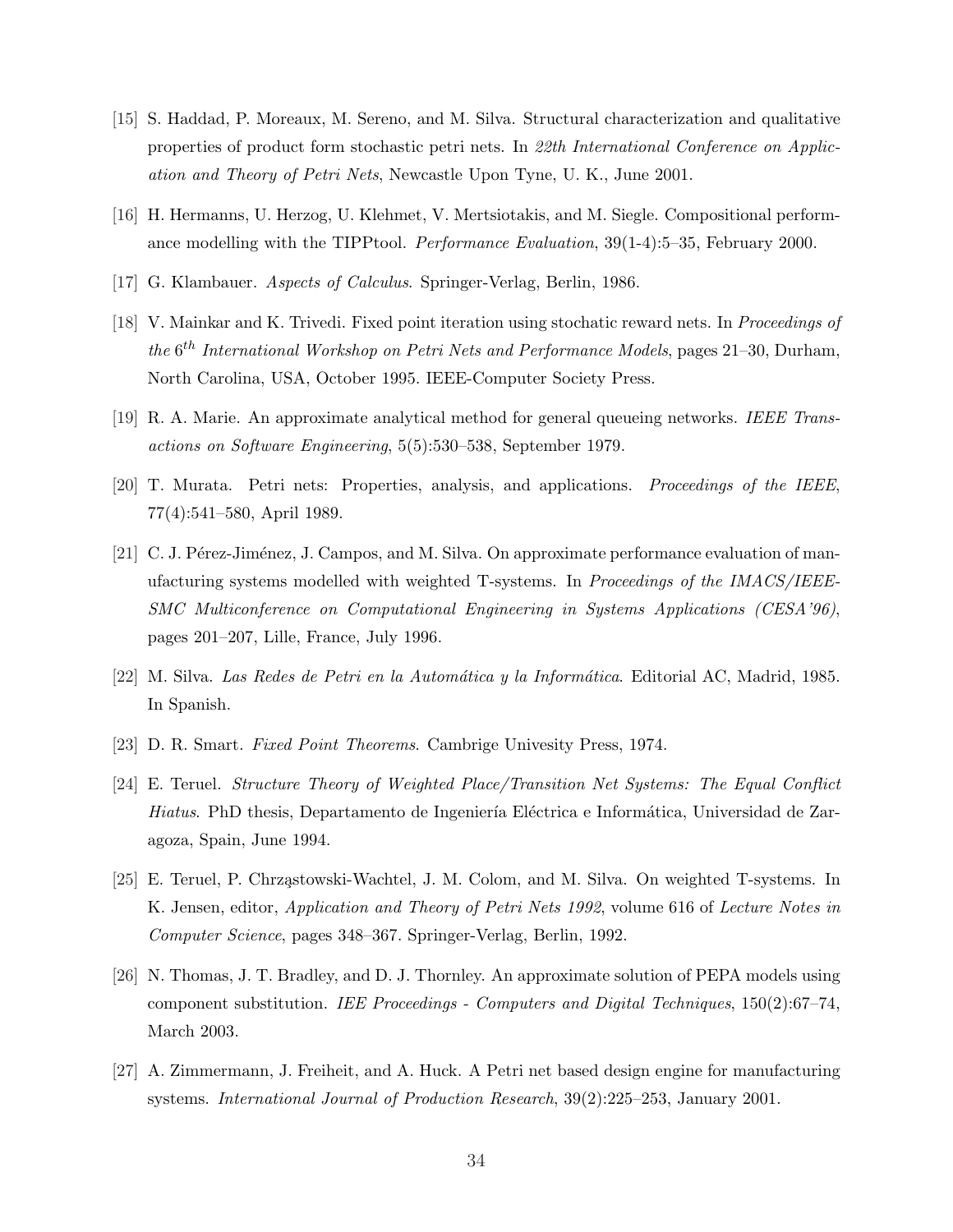## Appendix 1

**Theorem 3** Let  $S = \langle N, m_0 \rangle$  be a live and bounded WTS and  $\pi$  a circuit in N. Then  $G(\pi) = 1$  (see [25]) and  $M(\pi, \mathbf{m}) = M(\pi, \mathbf{m_0}) \ge 1$  for all  $\mathbf{m} \in \text{RS}(\mathcal{S})$ .

**Proof:** In [25] there is a proof for  $G(\pi) = 1$ . Then, the firing of  $t_n$  modifies the weighted marking by  $1 - 1/G(\pi) = 0$ . So the weighted marking is the same in any reachable marking. Now, let  $\mathbf{m} \in \text{RS}(\mathcal{S})$  such that  $t_n$  is enabled in  $\mathbf{m}$  (so  $\mathbf{m}[p_n] \geq s_n$ ). By Def. 2,  $M(\pi, \mathbf{m}) \geq \frac{\mathbf{m}[p_n]}{r_n}$  $\frac{1}{r_n}$  $\prod_{i=1}^{n-1} \frac{s_i}{r_i}$  $\frac{s_i}{r_i} \geq$  $\prod_{i=1}^n \frac{s_i}{r_i}$  $\frac{s_i}{r_i} = 1/G(\pi) = 1 \,\,\forall \mathbf{m} \in \mathrm{RS}(\mathcal{S}).$ 

**Theorem 4** Let  $S = \langle N, m_0 \rangle$  be a live and bounded WTS,  $t_i$ ,  $t_o$  two transitions in N and  $\pi_1$ ,  $\pi_2$  two paths in N from  $t_i$  to  $t_o$ . Then  $G(\pi_1) = G(\pi_2)$  and there exists  $q \in \mathbb{Q}$  such that  $\forall \mathbf{m} \in \text{RS}(\mathcal{S}), M(\pi_1, \mathbf{m}) - M(\pi_2, \mathbf{m}) = q.$ 

**Proof:** If  $G(\pi_1) \neq G(\pi_2)$  we can suppose without loss of generality that  $G(\pi_1) < G(\pi_2)$ . Firing any other transition than  $t_o$  does not modify  $M(\pi_2)-M(\pi_1)$  and each firing of  $t_o$  increases  $M(\pi_2) M(\pi_1)$  by  $1/G(\pi_1) - 1/G(\pi_2) > 0$  which contradicts boundedness (by liveness). So  $G(\pi_1) = G(\pi_2)$ and  $M(\pi_2)-M(\pi_1)$  is constant for any reachable marking. Let be  $q = M(\pi_1, \mathbf{m_0}) - M(\pi_2, \mathbf{m_0}) \in \mathbb{Q}$ . Then  $M(\pi_1, \mathbf{m}) - M(\pi_2, \mathbf{m}) = q$  for all  $\mathbf{m} \in \text{RS}(\mathcal{S})$ .

**Theorem 6** Let  $\langle \mathcal{N}, \mathbf{m_0} \rangle$  be a live and bounded WTS, C its incidence matrix,  $t_k \in T$  and  $\mathbf{g}_k \in (\mathbb{Q}^+)^{|T|}$  the gain vector from  $t_k$ . Then  $\mathbf{C} \cdot \mathbf{g}_k = 0$  (i. e.  $\mathbf{g}_k$  is a T-semiflow).

**Proof:** We will prove that  $\mathbf{C}[p] \cdot \mathbf{g}_k = 0$  for all  $p \in P$ . Let  $t_i = \bullet p$ ,  $t_o = p^{\bullet}$ ,  $r = W(t_i, p)$  and  $s = W(p, t_o)$ . Then  $G(t_i, t_o) = \frac{r}{s}$  and  $\mathbf{C}[p] \cdot \mathbf{g}_k = r \mathbf{g}_k(t_i) - s \mathbf{g}_k(t_o) = r G(t_k, t_i) - s G(t_k, t_o) =$  $s(G(t_k, t_i)_{s}^r - G(t_k, t_o)) = s(G(t_k, t_i) \cdot G(t_i, t_o) - G(t_k, t_o)) = s(G(t_k, t_o) - G(t_k, t_o)) = 0.$   $\diamondsuit$ 

**Proposition 8** Let  $\langle \mathcal{N}, \mathbf{m_0} \rangle$  be a live and bounded WTS. Let  $\pi$  be a circuit in N. Then  $M(\pi, \mathbf{m_0}) \geq RE(\pi).$ 

**Proof:** Let  $\{p_i\}_{i=1}^n$ ,  $\{t_i\}_{i=1}^n$  be the places and transitions of  $\pi$  and  $r_i$ ,  $s_i$  with  $1 \le i \le n$  the weights of the arcs of  $\pi$  ( $r_i$  for transition to place arcs and  $s_i$  for place to transition arcs). Let i be the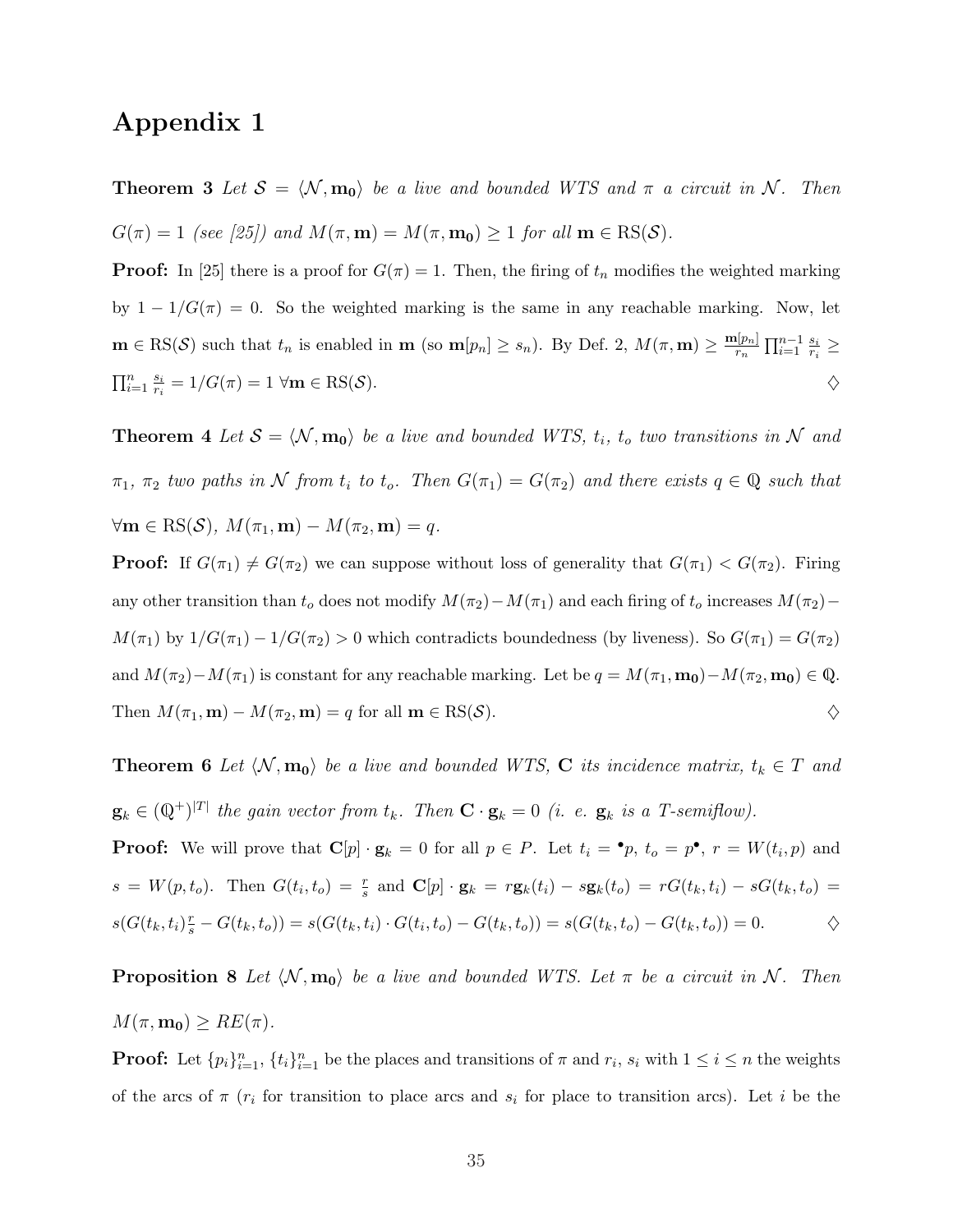integer such that  $RE(\pi) = \prod_{j=1}^{i} \frac{s_j}{r_j}$  $\frac{s_j}{r_j}$ . We will observe the firing of transition  $t_i$ . Let  $\mathbf{m} \in \text{RS}(\mathcal{S})$ s. t.  $t_i$  is enabled in **m**. Then  $\mathbf{m}[p_i] \geq s_i$  so  $M(\pi, \mathbf{m}) \geq \frac{\mathbf{m}[p_i]}{r_i}$ ri  $\prod_{j=1}^{i-1} \frac{s_j}{r_i}$  $\frac{s_j}{r_j} \geq \prod_{j=1}^i \frac{s_j}{r_j}$  $\frac{s_j}{r_j} = RE(\pi)$ . By theorem 3,  $M(\pi, \mathbf{m_0}) = M(\pi, \mathbf{m})$  so  $M(\pi, \mathbf{m_0}) \geq RE(\pi)$ .

**Theorem 11** Let  $S = \langle \mathcal{N}, \mathbf{m_0} \rangle$  be a live and bounded WTS and  $p \notin P$  a place to be added with  ${}^{\bullet}p = t$ ,  $p^{\bullet} = t'$  and  $G(t, t') = \frac{g_1}{g_2}$ . If  $W(t, p) = g_1$  and  $W(p, t') = g_2$  then p is a TT-MSIP with respect to  $S$ .

**Proof:** S is live and bounded, so strongly connected. Let  $\pi$  be any path from t to t'. By Def. 5  $G(\pi) = G(t, t')$ . Let  $\bar{p}$  the complementary place of p. Then  $\pi' = \pi \circ \bar{p}$  is a circuit of gain 1, so it is a conservative component (see [25]). Then, there exists  $y \ge 0$  with  $y|_{\pi'} \ge 1$  such that  $\mathbf{y} \cdot \mathbf{C}^{\overline{p}} = 0$  ( $\mathbf{C}^{\overline{p}}$  is the incidence matrix of  $\mathcal{N}^{\overline{p}}$ ). Let be  $\mathbf{y}' = \mathbf{y}|_{\mathcal{N}}$  and  $y = \mathbf{y}[\overline{p}] \geq 1$ . Then  $\mathbf{0} = \mathbf{y} \cdot \mathbf{C}^{\overline{p}} = \mathbf{y}' \cdot \mathbf{C} + y \cdot \mathbf{C}_{\overline{p}} = \mathbf{y}' \cdot \mathbf{C} - y \cdot \mathbf{C}_p \Rightarrow \mathbf{C}_p = (\mathbf{y}'/y) \cdot \mathbf{C}$ . Now,  $\mathbf{y}' \geq \mathbf{0}$  and  $y \geq 1$ , so p is a TT-MSIP (by theorem 10).  $\diamondsuit$ 

**Theorem 12** Let  $S = \langle N, m_0 \rangle$  be a live and bounded WTS and t, t' two transitions such that  $G(t,t') = \frac{g_1}{g_2}$ . Let  $p \notin P$  be a TT-MSIP with  $W(t,p) = g_1$  and  $W(p,t') = g_2$ . If  $\mathbf{m_0}[p] \geq \mathbf{m_0}^{\min}[p] = \lfloor g_1 \cdot \min\{M(\pi, \mathbf{m_0}) \mid \pi \in \mathcal{P}(t, t')\}\rfloor$  then p is implicit.

**Proof:** Let  $\pi \in \mathcal{P}(t_i, t_o)$ . Then  $G(\pi) = G(t_i, t_o)$ . Let  $\{p_i\}_{i=1}^n$ ,  $\{t_i\}_{i=0}^n$  be the nodes of  $\pi$   $(t_0 = t_i, t_o)$  $t_n = t_o$ ) and  $r_i = W(t_{i-1}, p_i)$ ,  $s_i = W(p_i, t_i)$ ,  $1 \le i \le n$ .  $G(\pi) = G(t_i, t_o) = \frac{g_1}{g_2} = \prod_{i=1}^n \frac{r_i}{s_i}$  $\frac{r_i}{s_i}$ . We can suppose that  $g_1 = \prod_{i=1}^n r_i$  and  $g_2 = \prod_{i=1}^n s_i$ , so  $\mathbf{m_0}^{\min}[p] = g_1 \cdot \min\{M(\pi, \mathbf{m_0}) \mid \pi \in \mathcal{P}(t_i, t_o)\} \in \mathbb{N}$ . We will prove that  $L(S) = L(S^p)$ .

 $L(S^p) \subseteq L(S)$ . S is constructed from  $S^p$  by removing constraints for firing transitions (place p).  $L(S) \subseteq L(S^p)$ . We will prove that  $\forall \mathbf{m}^p \in \text{RS}(S^p)$  s. t.  $\mathbf{m}^p[q] \geq W(q, t_o) \forall q \in \mathbf{L}_o \setminus \{p\}$  then  $\mathbf{m}^p[p] \geq g_2$ . Let  $\pi \in \mathcal{P}(t_i, t_o)$  in N with minimal weighted marking ( $\pi$  always exists because a non simple path has greater weighted marking than the contained simple one (th. 3) and  $\mathcal{P}(t_i, t_o)$  is finite). Let  $\pi' = t_i pt_o$  be a path in  $\mathcal{N}^p$ .  $\pi, \pi' \in \mathcal{P}(t_i, t_o)$  in  $\mathcal{N}^p$ . By construction,  $G(\pi) = G(\pi')$ and  $M(\pi, \mathbf{m_0}) = M(\pi, \mathbf{m}_0^p)$  $\binom{p}{0} = M(\pi', \mathbf{m}_0^p)$ p<sup>p</sup>), so  $M(\pi, \mathbf{m}^p) = M(\pi', \mathbf{m}^p) \forall \mathbf{m}^p \in \text{RS}(\mathcal{S}^p)$ . Let be  $\mathbf{m}^p \in \text{RS}(\mathcal{S}^p) \text{ s. t. } \mathbf{m}^p[q] \geq W(q, t_o) \forall q \in \mathbf{L}_o \setminus \{p\}. \text{ Then } \mathbf{m}^p[p_n] \geq s_n, \text{ so } M(\pi, \mathbf{m}^p) \geq 1/G(\pi) = \frac{g_2}{g_1},$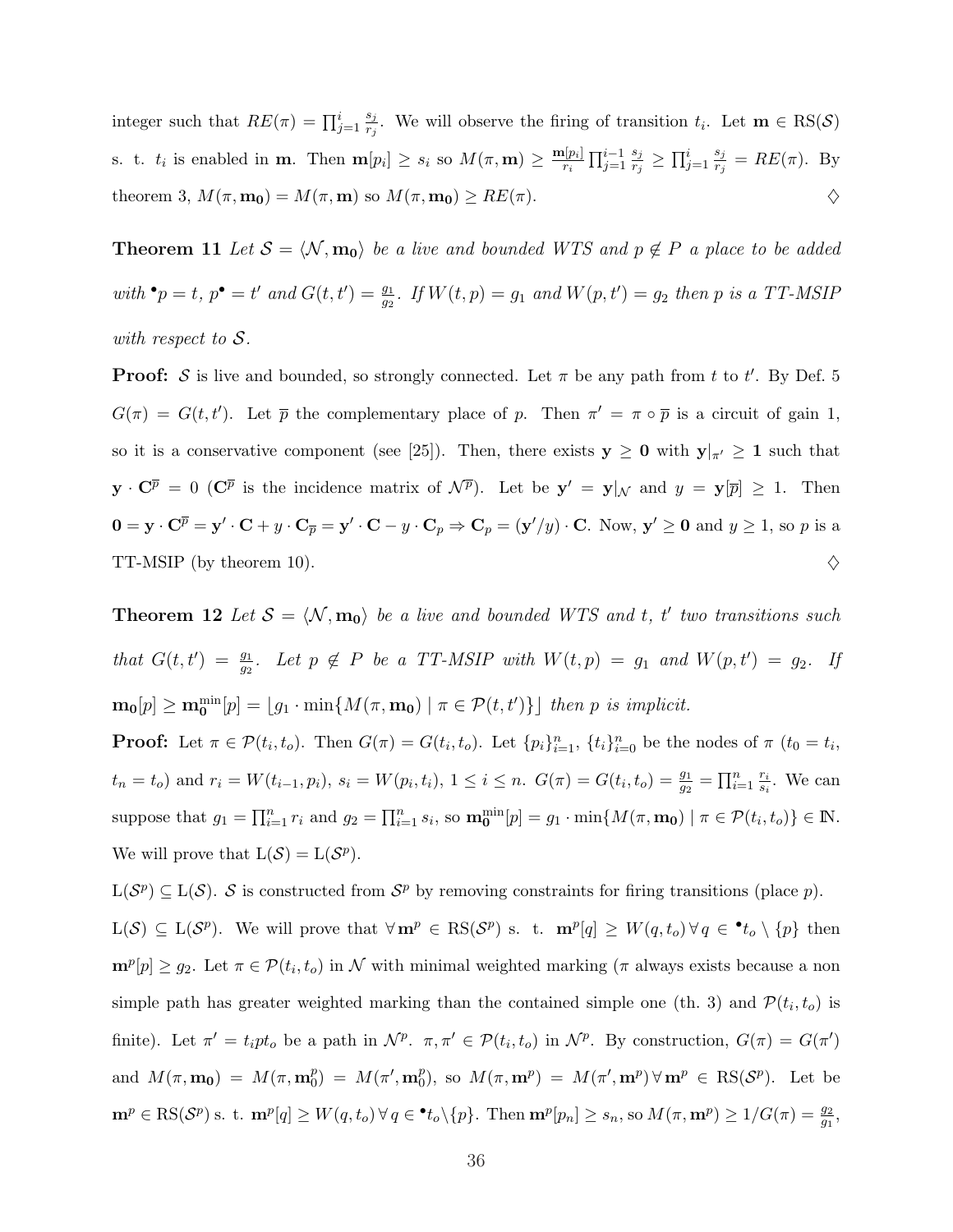in other words,  $M(\pi', \mathbf{m}^p) = M(\pi, \mathbf{m}^p) \geq \frac{g_2}{g_1}$  $\frac{g_2}{g_1}$ . As  $M(\pi', \mathbf{m}^p) = \frac{\mathbf{m}^p[p]}{g_1}$ , then  $\mathbf{m}^p[p] \ge g_2$ . Thus, place p is implicit for  $\mathbf{m_0}[p] = \mathbf{m_0}^{\min}[p] = [g_1 \cdot \min\{M(\pi, \mathbf{m_0}) \mid \pi \in \mathcal{P}(t_i, t_o)\}]$ . Increasing  $\mathbf{m_0}[p]$ only traps tokens in  $p$  (by th. 4, because the minimal weighted marking from  $t_i$  to  $t_o$  does not change), so p is implicit for  $\mathbf{m_0}[p] \ge \mathbf{m_0^{\text{min}}}$  $[p].$ 

**Theorem 13** Let  $S = \langle N, m_0 \rangle$  be a live and bounded WTS;  $t_i$ ,  $t_j$ ,  $t_k$  three transitions in N, and  $p_{ik}$ ,  $p_{kj}$ ,  $p_{ij}$  three TT-MSIP's from  $t_i$  to  $t_k$ ,  $t_k$  to  $t_j$  and  $t_i$  to  $t_j$  respectively, with the initial marking  $\mathbf{m_0}^{\text{min}}$  given in theorem 12. If there exists a minimal weighted marking path in N from  $t_i$  to  $t_j$  through  $t_k$ , then  $p_{ij}$  is an implicit place with respect to the system generated by places  $p_{ik}$ ,  $p_{ki}$ .

**Proof:** Let  $\pi_3$  be a minimal weighted marking path from  $t_i$  to  $t_j$  through  $t_k$  and  $\pi_1$ ,  $\pi_2$  the sub–paths of  $\pi_3$  from  $t_i$  to  $t_k$  and  $t_k$  to  $t_j$  respectively.  $\pi_1$  and  $\pi_2$  are minimal weighted marking paths from  $t_i$  to  $t_k$  and  $t_k$  to  $t_j$  respectively. Let  $r_i$ ,  $s_i$  with  $1 \leq i \leq n$  be the weights of the arcs of  $\pi_1$  and  $r'_i$ ,  $s'_i$  with  $1 \leq i \leq m$  the weights of the arcs of  $\pi_2$ . Let  $r = \prod_{i=1}^n r_i$ ,  $s = \prod_{i=1}^n s_i$ ,  $r' = \prod_{i=1}^n r'_i$  and  $s' = \prod_{i=1}^n s'_i$ . We can suppose, without loss of generality that  $W(t_i, p_{ik}) = r$ ,  $W(p_{ik}, t_k) = s$  and  $\mathbf{m_0}[p_{ik}] = \lfloor rM(\pi_1, \mathbf{m_0}) \rfloor = rM(\pi_1, \mathbf{m_0})$  (because  $rM(\pi_1, \mathbf{m_0}) \in \mathbb{Z}^+$ ). Similarly,  $W(t_k, p_{kj}) = r'$ ,  $W(p_{kj}, t_j) = s'$ ,  $\mathbf{m_0}[p_{kj}] = r' M(\pi_2, \mathbf{m_0})$ ,  $W(t_i, p_{ij}) = rr'$ ,  $W(p_{ij}, t_j) = ss'$  and  $\mathbf{m_0}[p_{ij}] = rr'M(\pi_3, \mathbf{m_0})$ . Let  $\pi$  be the path  $(t_i p_{ik} t_k p_{kj} t_j)$ . By theorem 4,  $G(\pi) = G(\pi_3) = \frac{rr'}{ss'}$  and  $M(\pi, \mathbf{m_0}) = \frac{\mathbf{m_0}[p_{ik}]}{r} + \frac{s\mathbf{m_0}[p_{kj}]}{rr'} = M(\pi_1, \mathbf{m_0}) + \frac{M(\pi_2, \mathbf{m_0})}{G(\pi_1)} = M(\pi_3, \mathbf{m_0})$ . So  $\pi$  is another minimal weighted marking path from  $t_i$  to  $t_j$ . By theorem 12,  $p_{ij}$  is also implicit with respect to the path  $\pi$ .  $\diamondsuit$ 

**Theorem 19** Let  $S = \langle N, m_0 \rangle$  be a live and bounded WTS,  $B \subseteq P$  a K-cut of N. The  $\mathcal{ES},$  $\mathcal{LS}_i$ ,  $1 \leq i \leq K$  and  $\mathcal{BS}$  are live and bounded  $WTS$ ;  $L(\mathcal{ES})|_T = L(\mathcal{S})$  and  $\text{RS}(\mathcal{ES})|_P = \text{RS}(\mathcal{S})$ . **Proof:**  $\mathcal{ES}$  is constructed from  $\mathcal{S}$  by adding some places (TT-MSIP's) and immediate transitions. So,  $\mathcal{ES}$  is a WTS. All these nodes are the reduction (preserving the gain and weighted marking) of existing paths in S. So  $L(\mathcal{ES})|_T = L(\mathcal{S})$  and  $\text{RS}(\mathcal{ES})|_P = \text{RS}(\mathcal{S})$ . Thus,  $\mathcal{ES}$  is live and bounded.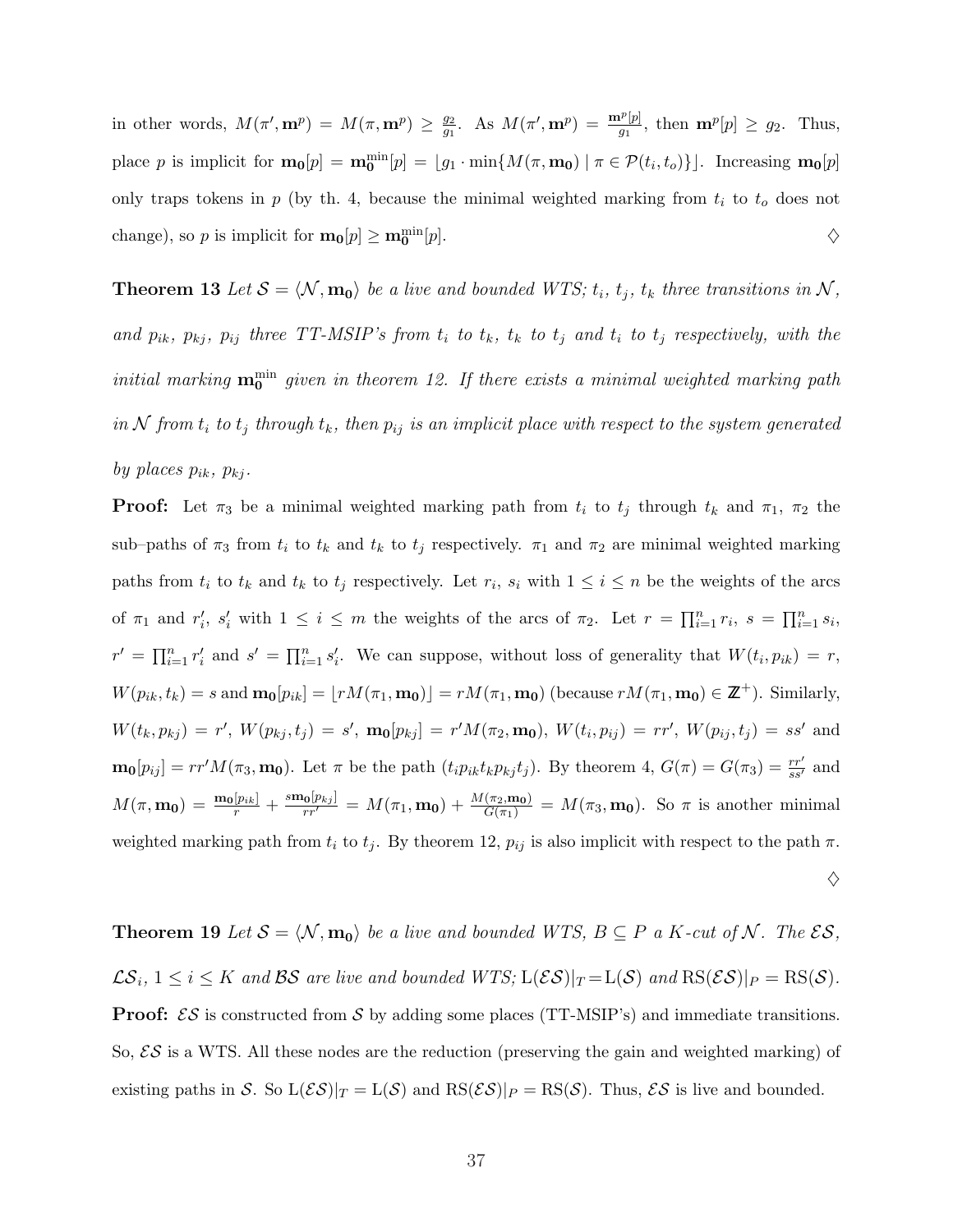Now, the  $\mathcal{LS}_i$ ,  $1 \leq i \leq K$  and  $\mathcal{BS}$  are constructed from  $\mathcal{ES}$  by reducing some nodes, thus removing constraints to the firing of transitions, so the aggregated systems are also live WTS. To prove boundedness, in [25] it is proved that a WTS is live and bounded if and only if all cycles are live and they have gain equal to 1. As  $\mathcal{ES}$  is live and bounded, any cycle is live and has gain equal to 1. By construction, any cycle in the aggregated systems is also a cycle in  $\mathcal{ES}$ , so all cycles in the aggregated systems are live and have gain equal to 1, so the aggregated systems are live and bounded WTS.  $\Diamond$ 

#### **Theorem 21** The linear search on the BS in algorithm 20 always converges.

**Proof:** Given the aggregated system  $\mathcal{LS}_i$  and arbitrarily chosen vectors of rates  $\lambda_j$  with  $1 \leq$  $j \le K$ ,  $j \ne i$  for transitions in  $T_j \cap TI$ , the algorithm 20 computes for  $\mathcal{LS}_i$  the vectors  $\chi_i$  and  $\mu_i$ of throughput and relative rates of transitions in  $T_i \cap T$ . We select a reference transition  $t \in$  $T_i \cap T$ . Let  $\chi_{\mathcal{BS}}(\lambda) : \mathbb{R}^+ \longrightarrow \mathbb{R}^+$  be the function that computes the throughput of t in  $\mathcal{BS}$  with  $(\lambda_1,\ldots,\lambda\mu_i,\ldots,\lambda_K)$  as vector of transition rates. We will prove the existence of  $\lambda \in \mathbb{R}^+$  such that  $\chi_{\mathcal{BS}}(\lambda) = \chi_i[t]$ . Obviously  $\chi_{\mathcal{BS}}(\lambda)$  is a continuous non decreasing function in  $\mathbb{R}^+$ .  $\chi_{\mathcal{BS}}(0) = 0$ because if a transition in a WTS has rate 0, then it never fires.  $\chi_{\mathcal{BS}}(\lambda)$  is a bounded function because if  $\lambda$  is arbitrarily increased the transitions in TI  $\setminus T_i$  maintain the throughput bounded. Taking the initial rates  $w_i$  of transitions in  $T_i \cap T I$  in  $\mathcal{LS}_i$ , there exists  $\lambda' \in \mathbb{R}^+$  such that  $w_i \leq \lambda' \mu_i$ , so by monotonicity on the topology and on the transition rates  $\chi_{\mathcal{BS}}(\lambda') \geq \chi_i[t]$ . Thus,  $\chi_{\mathcal{BS}}(\lambda)$ is continuous on  $[0, \lambda']$  and  $\chi_{\mathcal{BS}}(0) < \chi_i[t] \leq \chi_{\mathcal{BS}}(\lambda')$ . By Darboux property [17] there exists  $\lambda \in (0, \lambda']$  such that  $\chi_{\mathcal{BS}}(\lambda) = \chi_i$  $[t]$ .

**Theorem 23** The function  $A : (\mathbb{R}^+)^M \longrightarrow (\mathbb{R}^+)^M$  ( $M = |IT|$ ) of algorithm 22 is continuous and there exist a non empty, convex and compact set  $S \subset (\mathbb{R}^+)^M$  such that  $A(S) \subseteq S$ . Then, there exists  $x \in S$  such that  $A(x) = x$ .

**Proof:** Given the rates  $\lambda$  of interface transitions, the algorithm computes (by means of  $\mathcal{LS}_1$ )  $\chi_1$  and  $\mu_1$ , the vector of throughput and relative rates of transitions in  $T_1 \cap$  TI.  $\chi_1$  is continuous on transitions rates, so it is continuous on  $\lambda$ . Given  $t \in T_1 \cap TI$ ,  $\mu_1[t]$  is the quotient between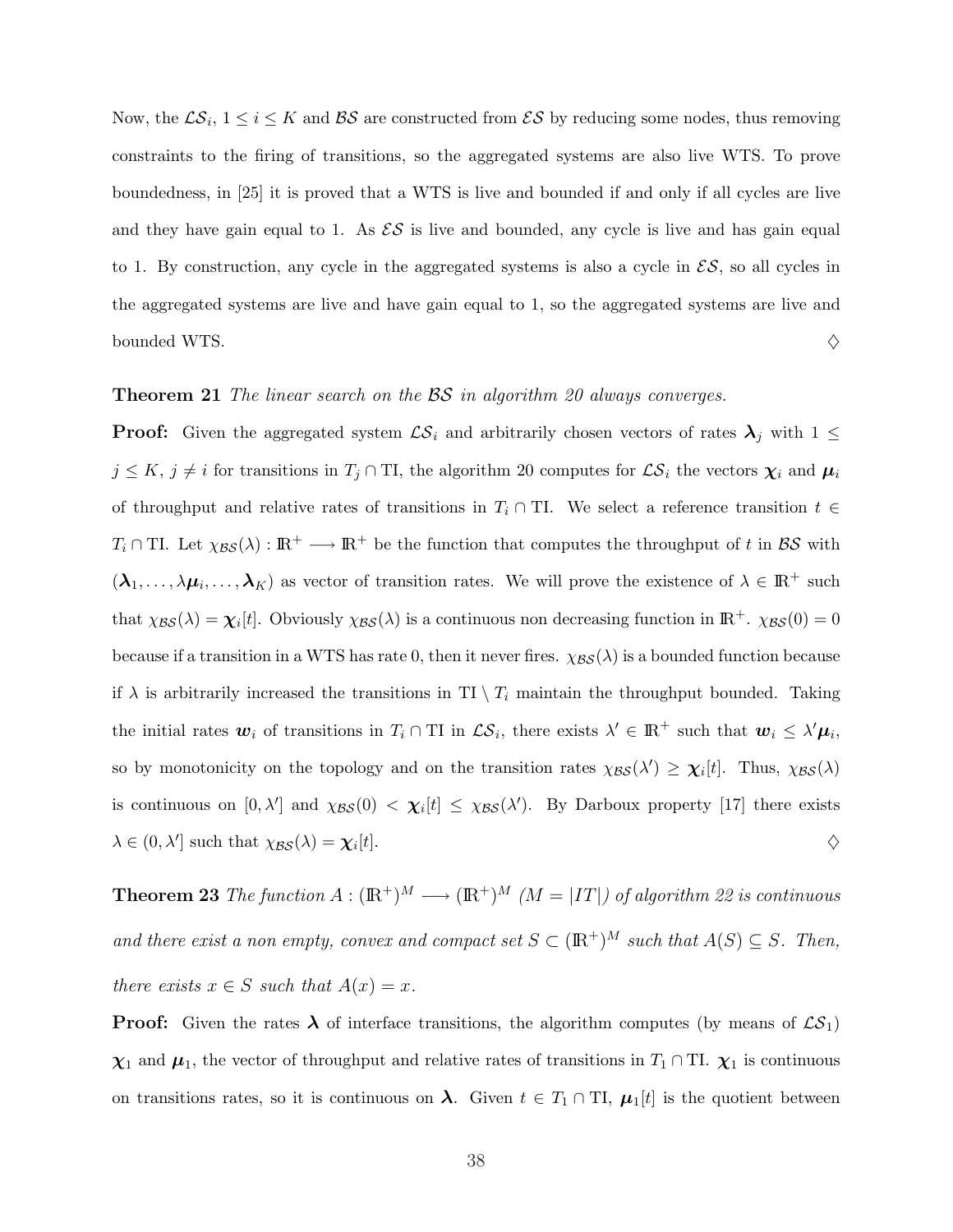the throughput  $\chi_1[t]$  (continuous on  $\lambda$ ) and the enabling degree  $e_t$  of t in  $\mathcal{LS}_1$  by means of the nodes of reduction. This enabling degree can be expressed as a continuous function on the steady– state probability vector of  $\mathcal{LS}_1$ , so it is continuous on  $\lambda$ . Also, by liveness of  $\mathcal{LS}_1$   $e_t > 0$ , so  $\chi_1[t]$  is continuous on  $\lambda$  for all  $t \in T_1 \cap T$ . The proof of theorem 21 shows that the function  $\chi_{\mathcal{BS}}(\lambda) : \mathbb{R}^+ \longrightarrow \mathbb{R}^+$  such that  $\chi_{\mathcal{BS}}(\lambda) = \chi_1[t]$  is continuous, bounded and monotonic for any  $t \in T_1 \cap TI$ , so there exists inverse function and it is continuous, thus the scale factor  $\lambda$  computed in the BS is continuous on  $\lambda$ , so the new rates  $\lambda \chi_1$  of transitions in  $T_1 \cap T_1$  are continuous on  $\lambda$ . By induction on the low level systems,  $\lambda^{(1)} = A(\lambda)$  is continuous.

Now, Taking  $\mathbf{\lambda}^{(0)} = (\infty, \dots, \infty)$ , the throughput of transitions in  $\mathcal{LS}_i$  are finite and strictly positive because the internal transitions in  $\mathcal{N}_i$  have finite rates. Let  $\chi$  the maximum throughput obtained for a transition in a  $\mathcal{LS}_i$  in this manner. The maximum throughput obtained for any transition in the iterative algorithm is  $\chi$ . In BS, by putting  $\lambda = 1/\chi \in (0,\infty)$  as the rate for a transition, and making immediate the other ones, we obtain  $\chi$  as the throughput in  $\mathcal{BS}$  for this transition. So, the maximum rate obtained for any transition in the iterative algorithm is  $\lambda$ . Let  $S = [0, \lambda]^M \subseteq (\mathbb{R}^+)^M$ . Clearly, S is non empty  $(\lambda > 0)$ , compact convex set and  $A(S) \subseteq S$ . Now, by applying the Brower fixed point theorem [23], there exists  $x \in S$  such that  $A(x) = x$ .  $\diamondsuit$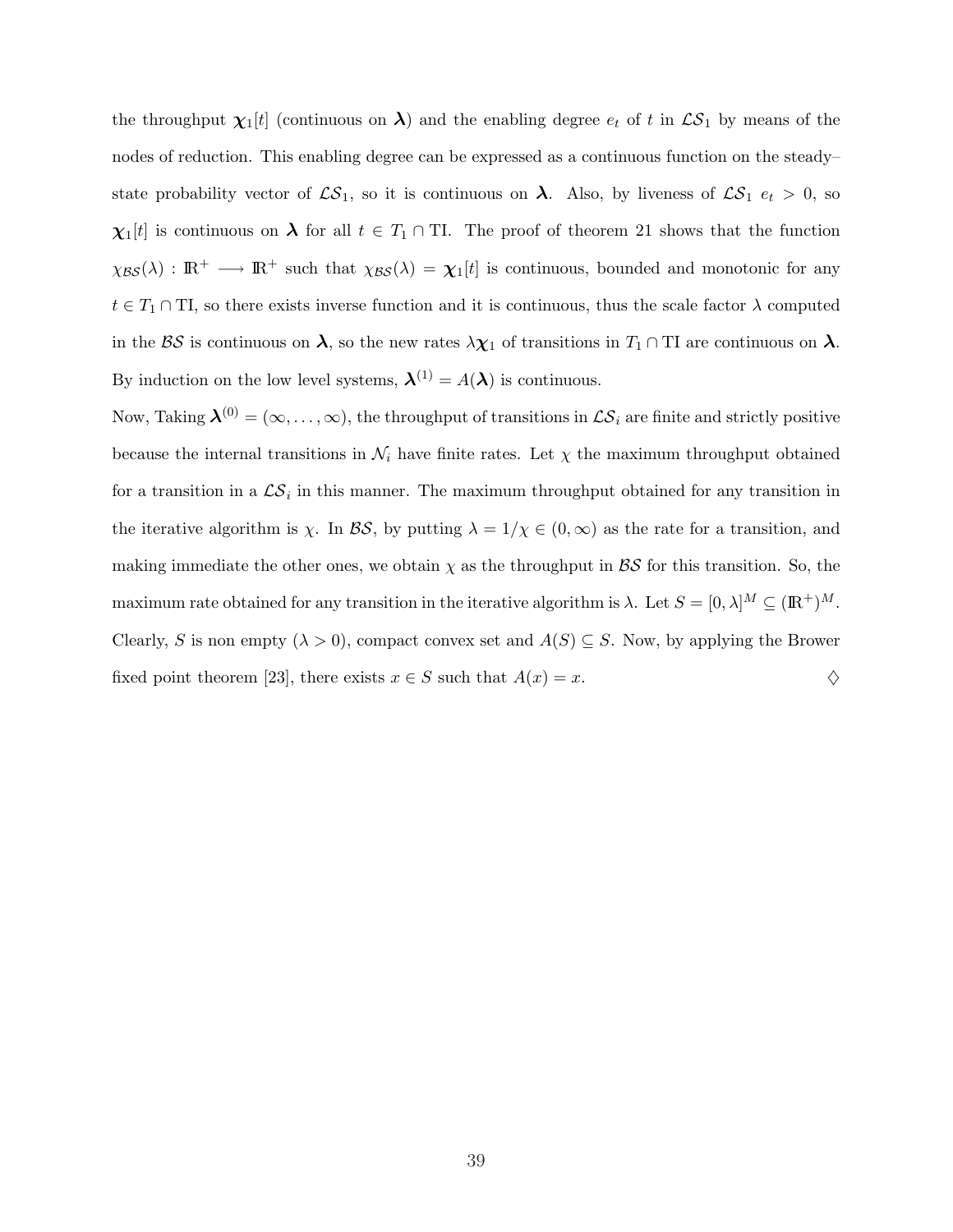## Appendix 2

**Theorem 16** Let  $S = (\mathbb{Q}^+ \times \mathbb{Q}^+ \times \mathbb{Q}^+ \setminus \{0\}) \cup \overline{0}$  be the domain of possible labels and  $\odot, \oplus$ 

the operators of definition 15. Then  $\langle S, \oplus, \odot, \overline{0}, \overline{1}\rangle$  is a relaxed closed semiring.

**Proof:** *i.*1)  $\langle S, \oplus, \overline{0} \rangle$  is a monoid.

a) Closure:  $s \oplus \overline{0}, \overline{0} \oplus s \in S$  for all  $s \in S$ . Now,  $(r_1, w_1, g) \oplus (r_2, w_2, g)$  has  $g \in \mathbb{Q}^+ \setminus \{0\}$  as third component and  $\min\{w_1, w_2\} \in \mathbb{Q}^+$  as second component. The first component is clearly a rational number. Now, let  $w_j = \min\{w_1, w_2\}$  (with  $j = 1$  or 2). Then  $\max_{i=1,2}{r_i - w_i} + \min_{i=1,2}{w_i} ≥$  $r_j - w_j + w_j = r_j \ge 0$ , so the first component of  $(r_1, w_1, g) \oplus (r_2, w_2, g)$  is a non negative rational. b) Identity: By definition.

c) Associativity: Let  $s_1, s_2, s_3 \in S$ . Two cases:

c.1) Some  $s_i$  is equal  $\overline{0}$ . As  $\overline{0}$  is identity element for  $\oplus$ , we have:  $\overline{0} \oplus (s_2 \oplus s_3) = s_2 \oplus s_3 = (\overline{0} \oplus s_2) \oplus s_3$ ;  $s_1 \oplus (\overline{0} \oplus s_3) = s_1 \oplus s_3 = (s_1 \oplus \overline{0}) \oplus s_3; \ s_1 \oplus (s_2 \oplus \overline{0}) = s_1 \oplus s_2 = (s_1 \oplus s_2) \oplus \overline{0}.$ 

c.2)  $s_i \neq \overline{0}$ ,  $i = 1, 2, 3$ . This case can be proved by associativity of min and max in  $\mathbb{Q}^+$ .

*i.2*)  $\langle S, \odot, \overline{1} \rangle$  is a monoid.

a) Closure:  $g \in \mathbb{Q}^+ \setminus \{0\}$  so  $1/g \in \mathbb{Q}^+ \setminus \{0\}$ . Now, max, + are internal in  $\mathbb{Q}^+$  and  $\cdot$  is internal in  $\mathbb{Q}^+ \setminus \{0\}.$ 

b) Identity:  $\bar{1} = (0, 0, 1)$ , so  $\bar{1} \odot \bar{0} = \bar{0} \odot \bar{1} = \bar{0}$ ;  $(r, w, g) \odot \bar{1} = (r, w, g) \odot (0, 0, 1) = (\max\{r, 0/g\}, w +$  $0/g, g \cdot 1) = (r, w, g); \overline{1} \odot (r, w, g) = (0, 0, 1) \odot (r, w, g) = (\max\{0, r/1\}, 0 + w/1, 1 \cdot g) = (r, w, g).$ c) Associativity: Let  $s_1, s_2, s_3 \in S$ . Two cases: c.1) Some  $s_i = \overline{0}$ . As  $\overline{0}$  is annuller for  $\odot$ , we have:  $\overline{0} \odot (s_2 \odot s_3) = \overline{0}$  and  $(\overline{0} \odot s_2) \odot s_3 = \overline{0} \odot s_3 = \overline{0}$ ;  $s_1\odot(\overline{0}\odot s_3) = s_1\odot\overline{0} = \overline{0}$  and  $(s_1\odot\overline{0})\odot s_3 = \overline{0}\odot s_3 = \overline{0}; s_1\odot(s_2\odot\overline{0}) = s_1\odot\overline{0} = \overline{0}$  and  $(s_1\odot s_2)\odot\overline{0} = \overline{0}$ . c.2)  $s_i = (r_i, w_i, g_i) \neq \overline{0}, i = 1, 2, 3$ .  $s_1 \odot (s_2 \odot s_3) = s_1 \odot$  $\left(\max\left\{r_2,\frac{r_3}{q_2}\right\}\right)$  $\overline{g_2}$ o  $, w_2 + \frac{w_3}{q_2}$  $\frac{w_3}{g_2}, g_2g_3$ ´ =  $\left(\max\left\{r_1,\frac{r_2}{a_1}\right\}\right)$  $rac{r_2}{g_1}, \frac{r_3}{g_1g}$  $\overline{g_1g_2}$ o  $, w_1 + \frac{w_2}{q_1}$  $\frac{w_2}{g_1} + \frac{w_3}{g_1g_2}$  $\frac{w_3}{g_1g_2}$ ,  $g_1(g_2g_3)$ ´ =  $\left(\max\left\{r_1,\frac{r_2}{a_1}\right\}\right)$  $\overline{g_1}$ o  $, w_1 + \frac{w_2}{q_1}$  $\frac{w_2}{g_1}, g_1g_2$ ´  $\odot (r_3, w_3, g_3) =$  $(s_1 \odot s_2) \odot s_3.$ 

ii), iii), iv)  $\overline{0}$  is annuller for  $\odot$ ,  $\oplus$  is commutative and idempotent by definition.

v) ⊙ distributes over ⊕. Let  $s_1, s_2, s_3 \in S$ . Two cases: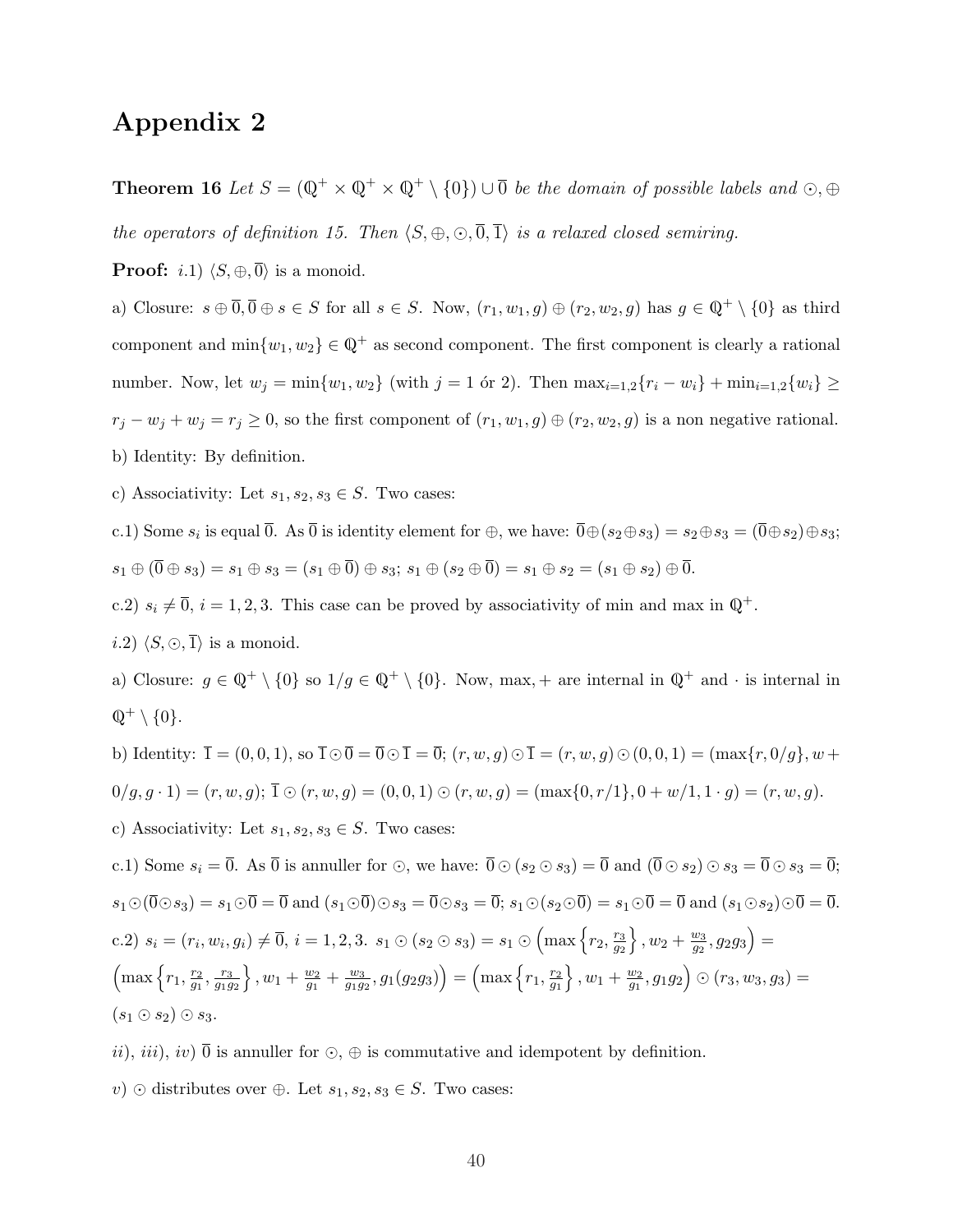v.1) Some  $s_i = \overline{0}$ :  $\overline{0} \odot (s_2 \oplus s_3) = \overline{0}$  and  $(\overline{0} \odot s_2) \oplus (\overline{0} \odot s_3) = \overline{0} \oplus \overline{0} = \overline{0}$ ;  $(s_2 \oplus s_3) \odot \overline{0} = \overline{0}$  and  $(s_2\odot\overline{0})\oplus(s_3\odot\overline{0}) = \overline{0}\oplus\overline{0} = \overline{0}; s_1\odot(\overline{0}\oplus s_3) = s_1\odot s_3$  and  $(s_1\odot\overline{0})\oplus(s_1\odot s_3) = \overline{0}\oplus(s_1\odot s_3) = s_1\odot s_3;$  $(\overline{0} \oplus s_3) \odot s_1 = s_3 \odot s_1$  and  $(\overline{0} \odot s_1) \oplus (s_3 \odot s_1) = \overline{0} \oplus (s_3 \odot s_1) = s_3 \odot s_1$ ;  $s_1 \odot (s_2 \oplus \overline{0}) = s_1 \odot s_2$ and  $(s_1 \odot s_2) \oplus (s_1 \odot \overline{0}) = (s_1 \odot s_2) \oplus \overline{0} = s_1 \odot s_2$ ;  $(s_2 \oplus \overline{0}) \odot s_1 = s_2 \odot s_1$  and  $(s_2 \odot s_1) \oplus (\overline{0} \odot s_1) =$  $(s_2 \odot s_1) \oplus \overline{0} = s_2 \odot s_1.$ 

v.2)  $s_i = (r_i, w_i, g_i) \neq \overline{0}, i = 1, 2, 3$ . In order for the summaries to make sense, there must be  $g_2 = g_3 = g.$ 

$$
s_1 \odot (s_2 \oplus s_3) = (r_1, w_1, g_1) \odot (\max_{i=2,3} \{r_i - w_i\} + \min_{i=2,3} \{w_i\}, \min_{i=2,3} \{w_i\}, g) = (\max \{r_1, \frac{1}{g_1} \left(\max_{i=2,3} \{r_i - w_i\} + \min_{i=2,3} \{w_i\}\right)\}, w_1 + \frac{1}{g_1} \min_{i=2,3} \{w_i\}, g_1g).
$$
 Moreover  
\n
$$
(s_1 \odot s_2) \oplus (s_1 \odot s_3) = (\max \{r_1, \frac{r_2}{g_1}\}, w_1 + \frac{w_2}{g_1}, g_1g) \oplus (\max \{r_1, \frac{r_3}{g_1}\}, w_1 + \frac{w_3}{g_1}, g_1g) = (\max \{r_1, \frac{r_2}{g_1}\} - w_1 - \frac{w_2}{g_1}, \max \{r_1, \frac{r_3}{g_1}\} - w_1 - \frac{w_3}{g_1}\} + \min \{w_1 + \frac{w_2}{g_1}, w_1 + \frac{w_3}{g_1}\},
$$
  
\n
$$
\min \{w_1 + \frac{w_2}{g_1}, w_1 + \frac{w_3}{g_1}\}, g_1g).
$$

We will prove that the two expressions are equal. The third components are  $g_1 g$ ;  $w_1 + \frac{1}{q}$  $\frac{1}{g_1}\min_{i=2,3}\{w_i\} =$  $w_1 + \min\left\{\frac{w_2}{a_1}\right\}$  $\frac{w_2}{g_1}, \frac{w_3}{g_1}$  $\overline{g_1}$  $\} = \min \left\{ w_1 + \frac{w_2}{q_1} \right\}$  $\frac{w_2}{g_1}, w_1 + \frac{w_3}{g_1}$  $\overline{g_1}$ o , so the second components are also equal. Only the equality of the first components must be proven:

$$
\max\left\{\max\left\{r_1,\frac{r_2}{g_1}\right\}-w_1-\frac{w_2}{g_1},\max\left\{r_1,\frac{r_3}{g_1}\right\}-w_1-\frac{w_3}{g_1}\right\}+\min\left\{w_1+\frac{w_2}{g_1},w_1+\frac{w_3}{g_1}\right\}=\n\max\left\{\max\left\{r_1,\frac{r_2}{g_1}\right\}-\frac{w_2}{g_1},\max\left\{r_1,\frac{r_3}{g_1}\right\}-\frac{w_3}{g_1}\right\}-w_1+w_1+\frac{1}{g_1}\min\{w_2,w_3\}=\n\max\left\{r_1-\frac{w_2}{g_1},\frac{r_2-w_2}{g_1},r_1-\frac{w_3}{g_1},\frac{r_3-w_3}{g_1}\right\}+\frac{1}{g_1}\min\{w_i\}=\max\left\{r_1+\frac{1}{g_1}\max\{-w_i\},\frac{1}{g_1}\max\{r_i-w_i\}\right\}+\n\frac{1}{g_1}\min\{w_i\}=\max\left\{r_1-\frac{1}{g_1}\min\{w_i\},\frac{1}{g_1}\max\{r_i-w_i\}\right\}+\frac{1}{g_1}\min\{w_i\}=\n\max\left\{r_1,\frac{1}{g_1}\left(\max\{r_i-w_i\}+\min\{w_i\}\right)\right\}.
$$
 So  $s_1 \odot (s_2 \oplus s_3) = (s_1 \odot s_2) \oplus (s_1 \odot s_3).$   
\nNow:  $(s_2 \oplus s_3) \odot s_1 = \left(\max\{r_i-w_i\}+\min\{w_i\},\min\{w_i\},g\right) \odot (r_1,w_1,g_1) =\n\left(\max\left\{\max\{r_i-w_i\}+\min\{w_i\},\frac{r_1}{g}\right\},\min\{w_i\}+\frac{w_1}{g},gg_1\right).$  Moreover  
\n $(s_2 \odot s_1) \oplus (s_3 \odot s_1) = \left(\max\left\{r_2,\frac{r_1}{g}\right\},w_2+\frac{w_1}{g},gg_1\right) \oplus \left(\max\left\{r_3,\frac{r_1}{g}\right$ 

We will prove that the two expressions are equal. The third components are  $g_1g$ ; the second ones are also equal:  $\min_{i=2,3} \{w_i\} + \frac{w_1}{g} = \min \left\{w_2 + \frac{w_1}{g}, w_3 + \frac{w_1}{g}\right\}$ o . Only the equivalence of the first components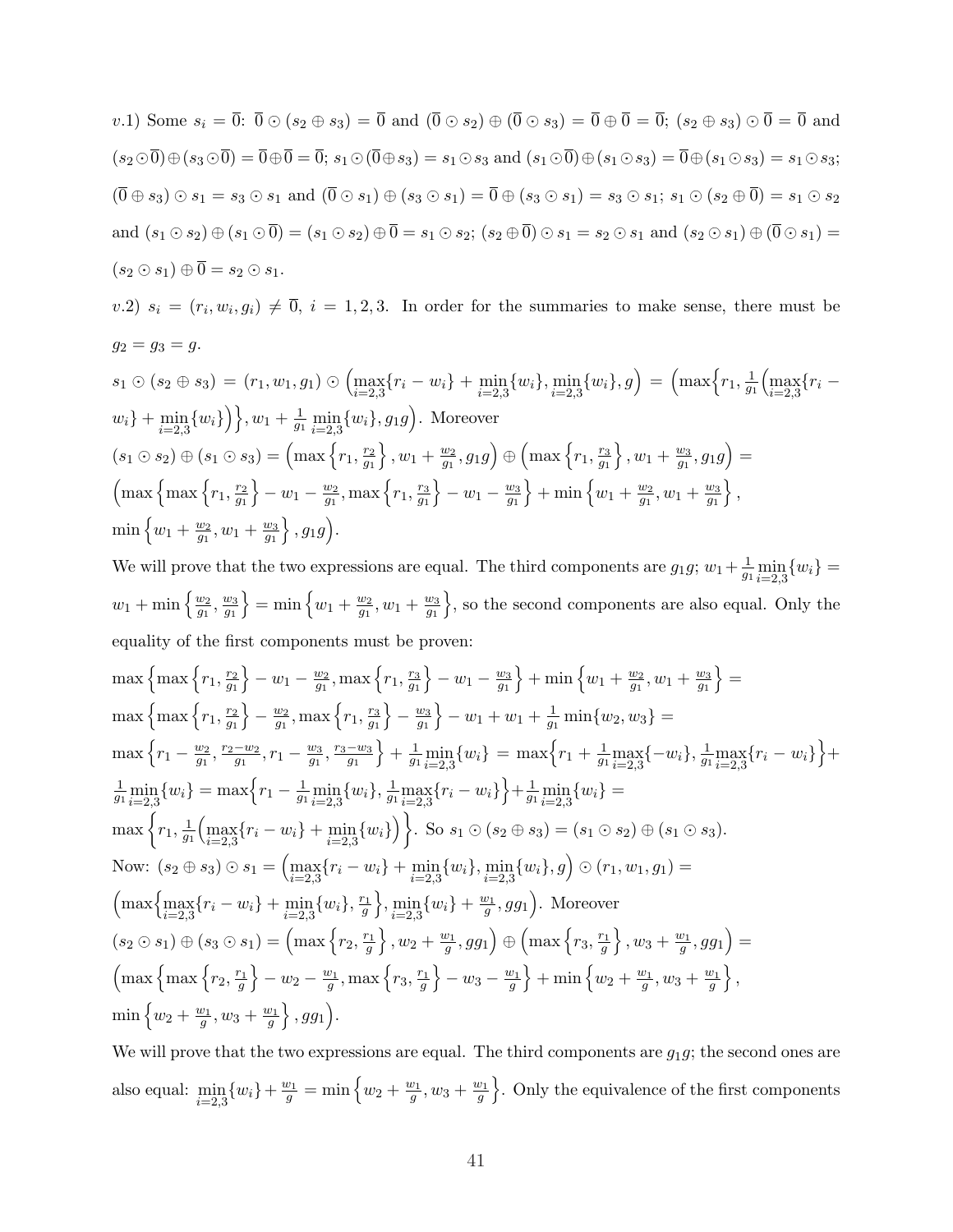must be proven:

$$
\max\left\{\max\left\{r_2, \frac{r_1}{g}\right\} - w_2 - \frac{w_1}{g}, \max\left\{r_3, \frac{r_1}{g}\right\} - w_3 - \frac{w_1}{g}\right\} + \min\left\{w_2 + \frac{w_1}{g}, w_3 + \frac{w_1}{g}\right\} =
$$
\n
$$
\max\left\{\max\left\{r_2, \frac{r_1}{g}\right\} - w_2, \max\left\{r_3, \frac{r_1}{g}\right\} - w_3\right\} - \frac{w_1}{g} + \frac{w_1}{g} + \min_{i=2,3}\{w_i\} =
$$
\n
$$
\max\left\{r_2 - w_2, r_3 - w_3, \frac{r_1}{g} - w_2, \frac{r_1}{g} - w_3\right\} + \min_{i=2,3}\{w_i\} = \max\left\{\max_{i=2,3}\{r_i - w_i\}, \frac{r_1}{g} + \min_{i=2,3}\{w_i\} = \max\left\{\max_{i=2,3}\{r_i - w_i\} + \min_{i=2,3}\{w_i\}, \frac{r_1}{g}\right\}.
$$
\n
$$
\min\left\{w_i\right\} = \max\left\{\max_{i=2,3}\{r_i - w_i\}, \frac{r_1}{g} - \min_{i=2,3}\{w_i\}\right\} + \min_{i=2,3}\{w_i\} = \max\left\{\max_{i=2,3}\{r_i - w_i\} + \min_{i=2,3}\{w_i\}, \frac{r_1}{g}\right\}.
$$
\nSo  $(s_2 \oplus s_3) \odot s_1 = (s_2 \odot s_1) \oplus (s_3 \odot s_1).$ 

vi) Summary of sequences is well defined. Let  $\{s_i\}_{i=1}^{\infty} \subseteq S$  be a sequence of labels. If  $\exists s_i = \overline{0}$  it can be removed from the summary. So, if  $\{s_i \mid s_i \neq \overline{0}\}_{i=1}^{\infty}$  is finite then  $\bigoplus_{i=1}^{\infty} \in S$  is well defined (by closure of  $\oplus$ ). If  $\{s_i \mid s_i \neq \overline{0}\}_{i=1}^{\infty}$  is infinite, in order for the summary to make sense, the labels  $\{s_i\}_{i=1}^{\infty}$  must be associated to paths  $\pi_i$  with the same origin (t) and destination (t'). Then  $s_i = (r_i, w_i, g)$  for all  $i \in \mathbb{N}$  and the summary has the same gain g. The second component of the summary is  $\min_{i=1}^{\infty} \{w_i\}$ . We will prove that this minimum exists and it is a non negative rational number. All  $w_i \geq 0$  so  $\min_{i=1}^{\infty} \{w_i\} \geq 0$ . The numbers  $w_i$  are weighted markings of paths in the WTS from t to t'. Given a transition t, any edge  $p_j$  of the WTS (graph form) adds a fixed quantity  $q_j \in \mathbb{Q}^+$  to the weighted marking of any path with the edge. Given any rational number w, for any edge  $p_j$  in the graph there exist a finite natural number  $n_j$  such that  $n_j q_j \leq w$ . Then, given  $w_1$  as rational number, there exist only a finite number of paths from t to t' with weighted marking less or equal than  $w_1$ . So,  $\min_{i=1}^{\infty} \{w_i\}$  exists and it is a non negative rational number.

The first component of the summary is  $R = \max_{i=1}^{\infty} \{r_i - w_i\} + \min_{i=1}^{\infty} \{w_i\}$ . Let  $\pi_j$  be a path of the summary with minimal weighted marking  $w_j$ . Then  $R = \max_{i=1}^{\infty} \{r_i - w_i\} + w_j \ge r_j - w_j + w_j = r_j \ge$ 0. So, the first component is non negative. It must be proven that there exist  $\max_{i=1}^{\infty} \{r_i - w_i\} \in \mathbb{Q}$ . By definition of ⊕, the behavioural resistance of a path is the resistance decreased by the trapped weighted marking due to synchronizations with other paths. Let  $RE_i = RE(\pi_i)$  (resistance) and  $W_i = RE_i - r_i$  the trapped weighted marking of the path  $\pi_i$  for  $i \in \mathbb{N}$ . We will prove that  $\{RE_i\}_{i=1}^{\infty}$ ,  $\{W_i \mid W_i \leq RE_i\}_{i=1}^{\infty}$  and  $\{w_i \mid w_i \leq r_i\}_{i=1}^{\infty}$  are finite sets.

A similar reasoning shows that  $\{RE_i\}_{i=1}^{\infty}$  is a finite set. Given an initial transition, any edge  $p_j$ of the graph gives a fixed level of resistance  $u_j \in \mathbb{Q}^+ \setminus \{0\}$  to any path passing through  $p_j$  and